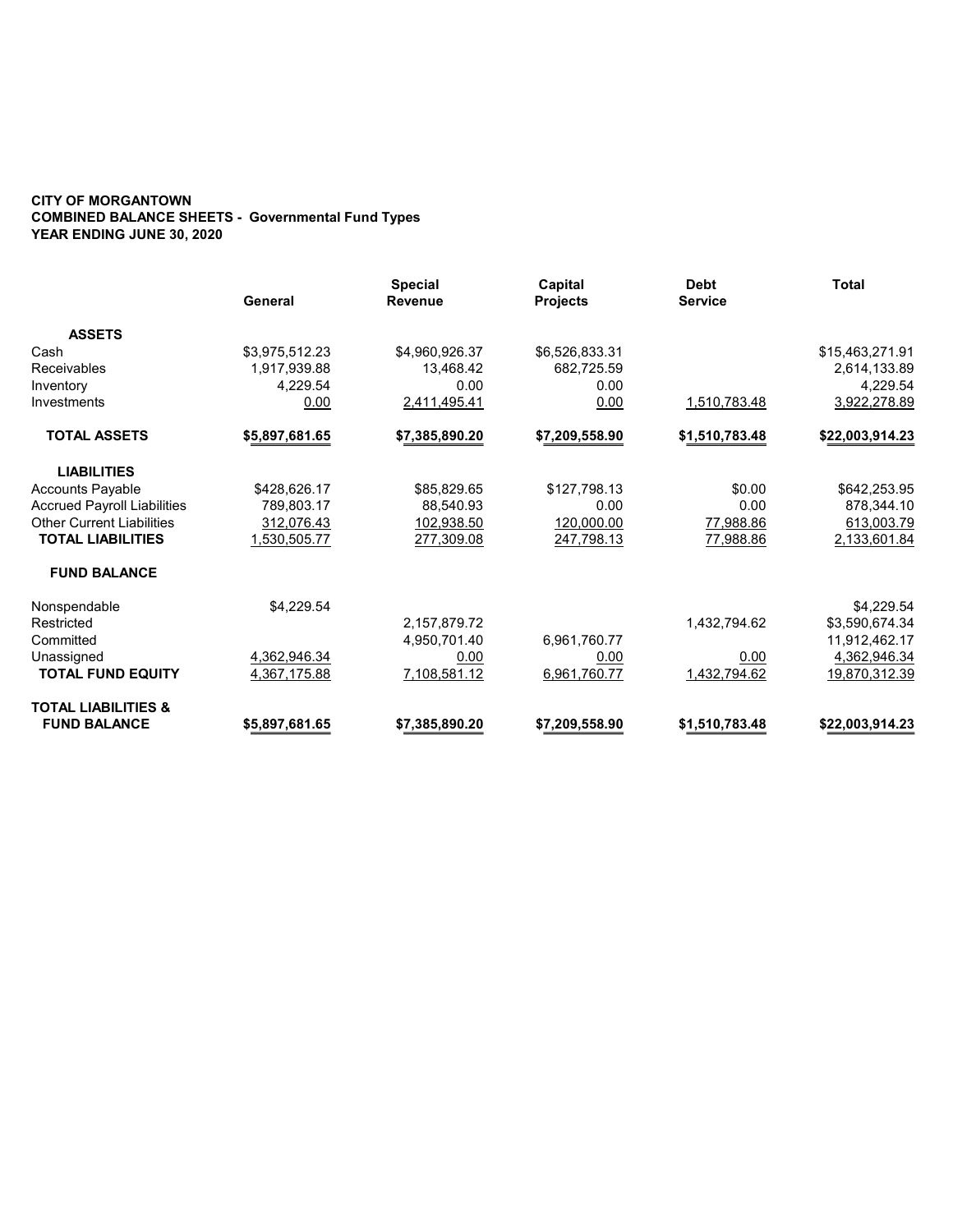#### CITY OF MORGANTOWN COMBINED BALANCE SHEETS - Proprietory and Fiduciary Fund Types YEAR ENDING JUNE 30, 2020

|                                    | <b>PROPRIETARY</b><br><b>FUND TYPE</b> | <b>FIDUCIARY</b><br><b>FUND TYPE</b> |
|------------------------------------|----------------------------------------|--------------------------------------|
|                                    | <b>Enterprise</b>                      | <b>Pension Funds</b>                 |
| <b>ASSETS</b>                      |                                        |                                      |
| Cash                               | \$1,182,761.82                         | \$194,606.54                         |
| Receivables                        | 559,866.59                             | 211,233.28                           |
| Inventory                          | 37,316.58                              | 0.00                                 |
| Investments                        | 807,733.36                             | 88,388,399.28                        |
| <b>TOTAL ASSETS</b>                | \$2,587,678.35                         | \$88,794,239.10                      |
| <b>LIABILITIES</b>                 |                                        |                                      |
| <b>Accounts Payable</b>            | \$47,951.94                            | \$599.00                             |
| <b>Accrued Payroll Liabilities</b> | 149.348.89                             | 0.00                                 |
| <b>Other Current Liabilities</b>   | 884,761.04                             | 0.00                                 |
| <b>TOTAL LIABILITIES</b>           | 1,082,061.87                           | 599.00                               |
| <b>NET POSITION</b>                |                                        |                                      |
| Unrestricted                       | 1,505,616.48                           |                                      |
| Restricted                         | \$0.00                                 | \$88,793,640.10                      |
| <b>TOTAL NET POSITION</b>          | \$1,505,616.48                         | 88,793,640.10                        |
| <b>TOTAL LIABILITIES &amp;</b>     |                                        |                                      |
| <b>NET POSITON</b>                 | \$2,587,678.35                         | \$88,794,239.10                      |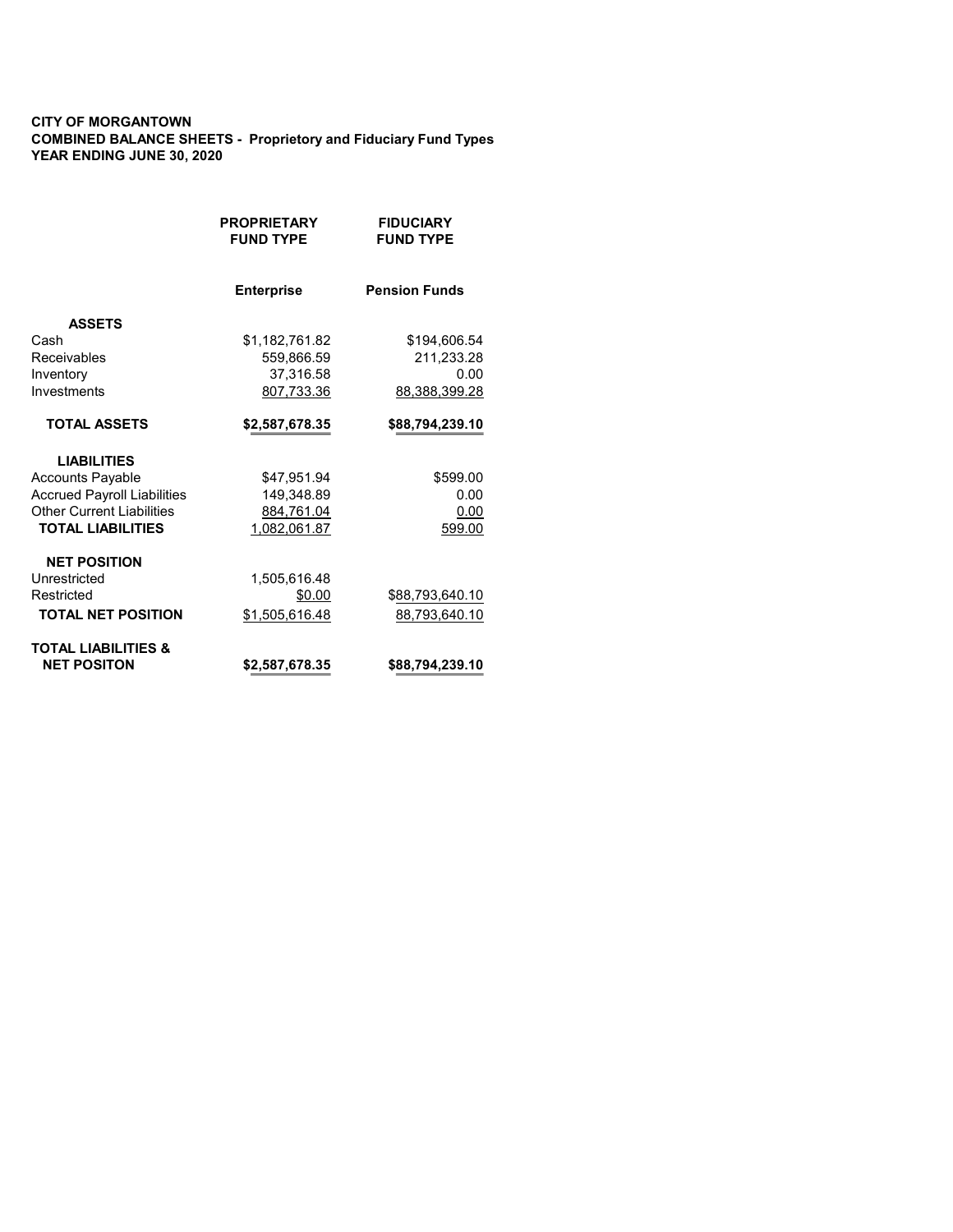### CITY OF MORGANTOWN GENERAL FUND STATEMENT OF REVENUE, EXPENDITURES, AND FUND BALANCE YEAR ENDING JUNE 30, 2020

#### REVENUE

 Taxes Property Tax 4,546,908.87 Excise Tax on Utilities 1,116,267.83 Gas & Oil Severance 70,482.22 Business & Occupation Tax 16,472,373.83 Wine & Liquor Tax 660,022.76 Animal Control Tax 4,020.30 Hotel Occupancy Tax 801,558.35 Amusement Tax 5,409.57 Video Lottery 92,668.01 Gaming Income 8,549.66 IRP Truck Fees 158,877.58 Franchise Fees 301,587.10 24,238,726.08 Licenses and Permits Licenses 182,130.99 Building Permits 211,398.59 Other Permits 10,294.98 403,824.56 Intergovernmental PILOT 23,013.20 Grants and Reimbursements 2,919,334.20 2,942,347.40 Charges for Services Inspection Fees 2012 2022 115,958.99 Municipal Service Fee 4,467,165.23 Fire Protection Fees 3,344,718.41 Refuse Collection 2008 1,569,686.29 Rents & Concessions 6,000.00 9,503,528.92 Interfund Charges and Contributions Parking Admin Charge 41,000.00 Airport Admin Charge 10,000.00 TIF Admin Charge 16,800.00 67,800.00 Fines and Forfeitures Fines 358,348.22 358,348.22 Miscellaneous Earned Interest 73,465.09 Insurance Claims 66,684.96 P-Card Rebates 71,751.85 Accident Reports 7,753.00 Sale of Fixed Assets 38,117.00 Police Charges 228,680.75 Fire Charges 8,087.46 Public Works Charges 3,917.72 City Manger Charges 25,245.00 Miscellaneous 7,323.15

531,025.98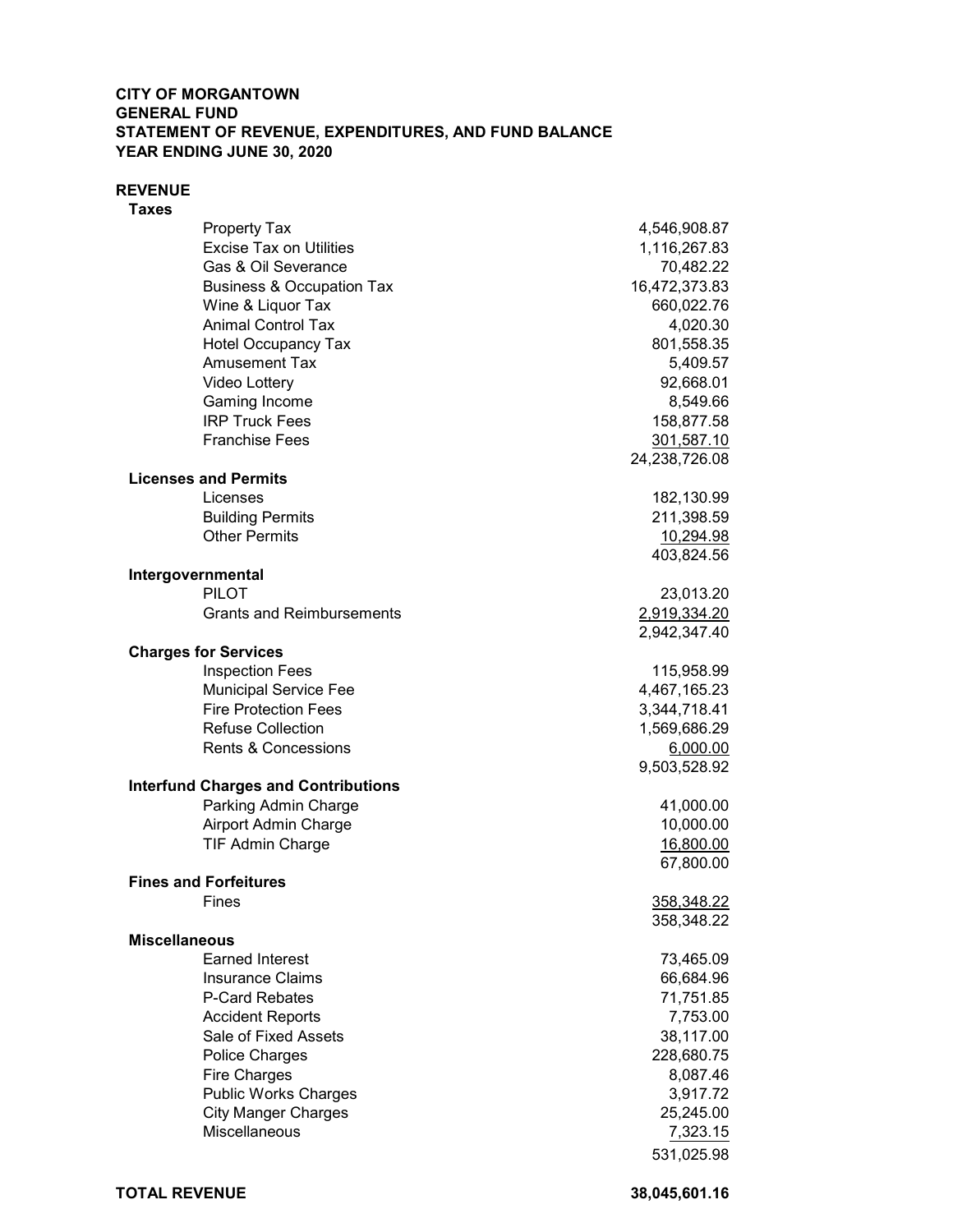# EXPENDITURES

| <b>General Government</b>                            |               |
|------------------------------------------------------|---------------|
| Mayor                                                | 8,607.51      |
| Council                                              | 65,836.60     |
| <b>City Manager</b>                                  | 877,573.21    |
| Finance                                              | 1,121,575.77  |
| <b>City Clerk</b>                                    | 179,660.56    |
| <b>Municipal Court</b>                               | 278,199.26    |
| <b>City Attorney</b>                                 | 1,148,527.02  |
| Engineering                                          | 402,633.80    |
| Personnel                                            | 332,932.83    |
| <b>Building Inspection</b>                           | 1,241,949.11  |
| Planning & Zoning                                    | 308,788.05    |
| Information Technology                               | 327,987.58    |
| <b>City Hall</b>                                     | 656,369.57    |
| <b>Other Buildings</b>                               | 320,750.22    |
| Recycling                                            | 495.00        |
| <b>Regional Development Authority</b>                | 19,279.00     |
| <b>Equipment Leases</b>                              | 360,634.52    |
| <b>OPEB</b>                                          | 250,000.00    |
| <b>Contributions to Retirement Fund</b>              | 100,000.00    |
| <b>Contributions to Capital Escrow</b>               | 4,785,000.00  |
|                                                      | 12,786,799.61 |
| <b>Public Safety</b>                                 |               |
| <b>Police Department</b>                             | 8,974,548.04  |
| <b>Fire Department</b>                               | 6,618,688.98  |
| <b>Animal Control</b>                                | 30,171.72     |
|                                                      | 15,623,408.74 |
| <b>Streets and Transportation</b>                    |               |
| Streets & Highways                                   | 2,798,864.71  |
| Signs & Signals                                      | 705,898.17    |
| <b>Equipment Maintenance</b>                         | 594,009.60    |
| <b>Transportation Planning Organization</b>          | 17,500.00     |
| Airport                                              | 220,000.00    |
| <b>Public Transit</b>                                | 356,500.00    |
|                                                      | 4,692,772.48  |
|                                                      |               |
| <b>Health &amp; Sanitation</b>                       |               |
| <b>Refuse Collection</b>                             | 1,559,193.13  |
|                                                      |               |
| <b>Culture and Recreation</b>                        |               |
| Parks                                                | 1,613,052.01  |
| Library                                              | 797,718.00    |
| Met Theatre                                          | 104,710.00    |
| <b>Visitors Bureau</b>                               | 400,892.06    |
|                                                      | 2,916,372.07  |
| <b>Social Services</b>                               |               |
| Urban Landscape                                      | 222,107.32    |
| <b>TOTAL EXPENDITURES</b>                            | 37,800,653.35 |
| <b>EXCESS (DEFICIT) OF REVENUE OVER EXPENDITURES</b> | 244,947.81    |
| <b>BEGINNING FUND BALANCE, JULY 1, 2019</b>          | 4,122,228.07  |
| <b>ENDING FUND BALANCE, JUNE 30, 2020</b>            | 4,367,175.88  |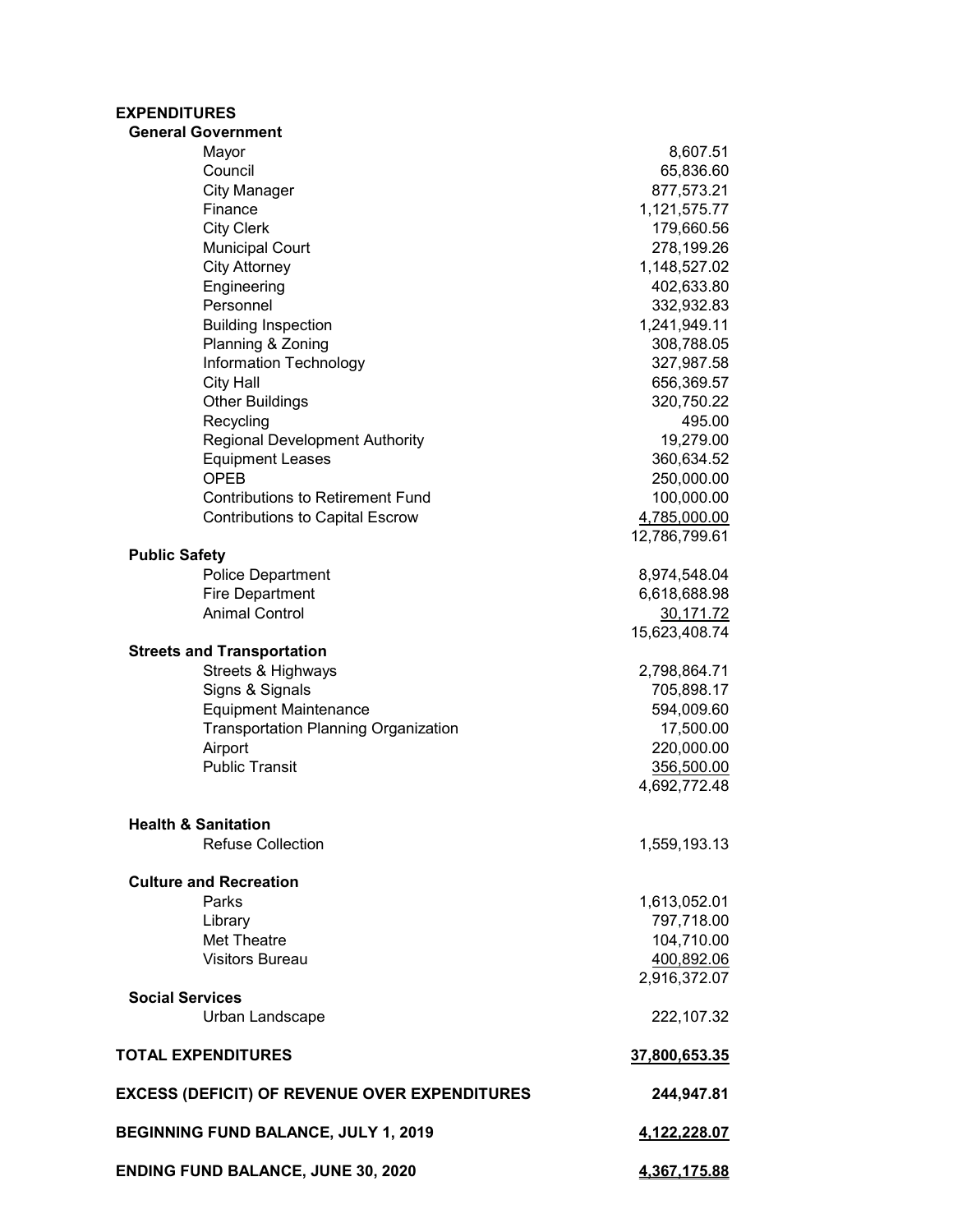# CITY OF MORGANTOWN GENERAL FUND EXPENDITURES BY OBJECT YEAR ENDING JUNE 30, 2020

| <b>Personnel Costs</b>                       | 22,234,968.42 |
|----------------------------------------------|---------------|
| Telephone                                    | 155,200.45    |
| Printing & Copying                           | 9,987.93      |
| <b>Utilities</b>                             | 497,380.59    |
| Travel & Training                            | 105,027.52    |
| Maintenance                                  | 381,031.38    |
| Postage                                      | 38,859.83     |
| <b>Rental Expense</b>                        | 51,095.54     |
| <b>Advertising/Legal Publications</b>        | 15,243.27     |
| <b>Crime Prevention</b>                      | 157.85        |
| <b>Fire Prevention</b>                       | 8,511.33      |
| Dues & Subscriptions                         | 23,552.90     |
| Wellness                                     | 12,827.81     |
| <b>Professional Fees/Audit</b>               | 476,525.11    |
| Laundry/Dry Cleaning                         | 13,906.30     |
| <b>Workers Compensation Insurance</b>        | 323,360.17    |
| Property & Liability Insurance               | 456,633.51    |
| Unemployment Compensation                    | 1,569.48      |
| <b>Court Costs</b>                           | 723,507.74    |
| <b>Contracted Services</b>                   | 1,943,996.51  |
| <b>Civic Promotions</b>                      | 1,090.59      |
| <b>Bank Charges</b>                          | 3,893.97      |
| <b>Credit Card Fees</b>                      | 27,726.99     |
| <b>Investigation/Crime Prevention</b>        | 3,396.41      |
| <b>Recruitment Cost</b>                      | 55,566.02     |
| <b>Fire Supplies/Clothing</b>                | 55,883.40     |
| Hand Tools                                   | 15,162.59     |
| Salt and Snow Removal                        | 93,085.44     |
| Materials, Office and Operating Supplies     | 194,181.92    |
| Fuel                                         | 231,683.81    |
| <b>Uniform Costs</b>                         | 117,981.60    |
| <b>Hydrant fees</b>                          | 58,021.23     |
| <b>Grant Expenditures</b>                    | 15,156.00     |
| <b>Capital Outlay</b>                        | 70,930.51     |
| Lease Payments                               | 360,634.52    |
| Contributions to Other Funds & Govt Entities | 8,986,135.71  |
| <b>Other Contributions</b>                   | 36,779.00     |

# 37,800,653.35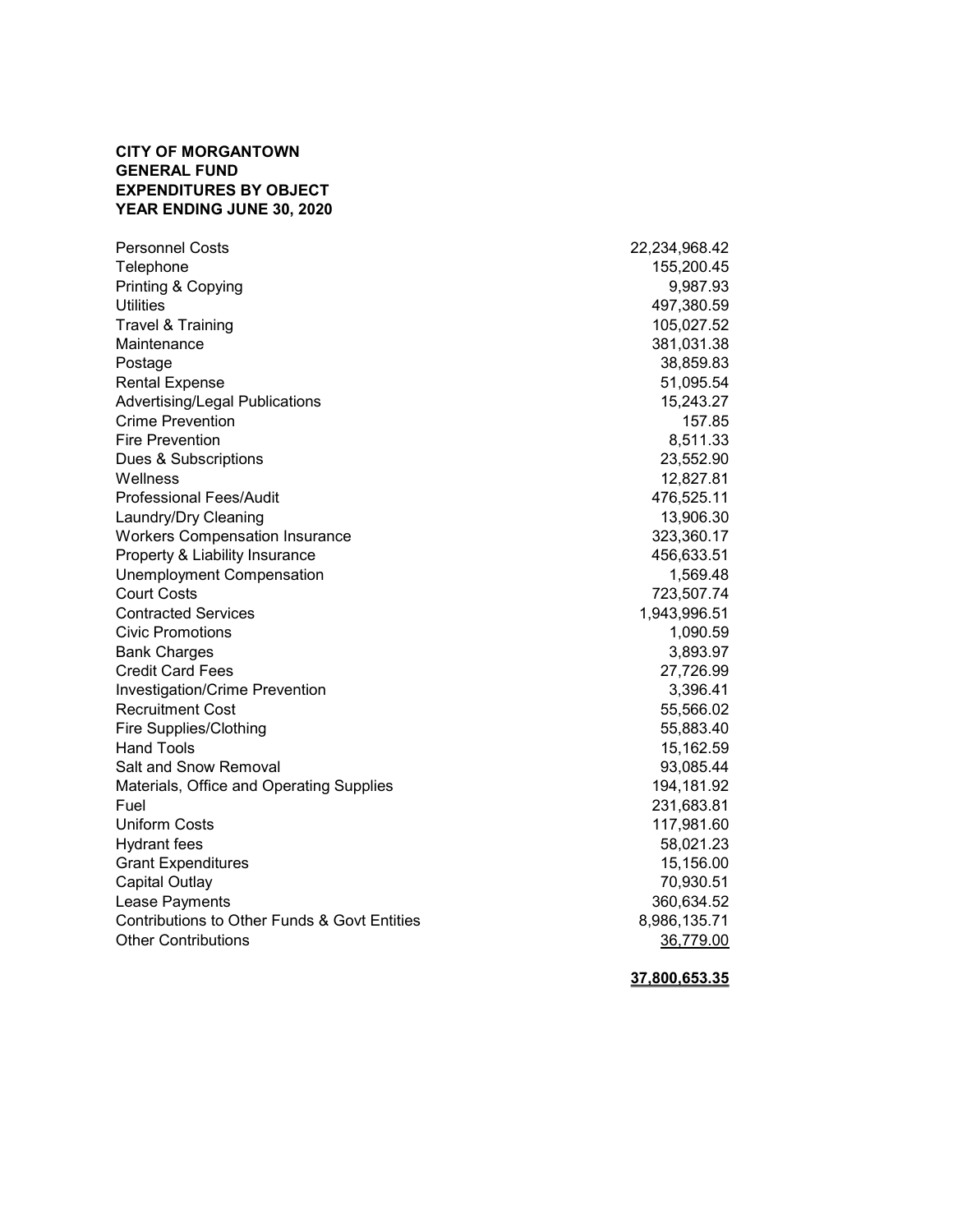### CITY OF MORGANTOWN GENERAL FUND VENDOR LIST YEAR ENDING JUNE 30, 2020

Officials Salaries 41,350.00 Employees' Salaries 12,993,578.99 Social Security 341,227.55 Medicare 203,034.72 Police Pension Fund 1,235,336.00 Fire Pension Fund 944,227.00 Employees Retirement 770,304.89 Life & Health Benefit Fund 4,353,202.78 ICMA 32,318.04 Capital Escrow Account 4,785,000.00 Board Of Park & Recreation 1,610,796.65 Republic Services 1,473,382.75 Police Pension Fund 1,235,336.00 Kay Casto & Chaney PLLC 1,067,415.43 Fire Pension Fund 944,227.00 Morgantown Public Library **798,273.25** and the Morgantown Public Library Travelers **1996 Travelers** 563,884.41 Greater Mgtn Conv & Vist. Bur 400,892.06 Mon Power 400,889.12 Mountain Line Transit Authority 356,500.00 Brickstreet Insurance 323,360.17 Wesbanco 319,250.22 City of Morgantown OPEB Fund 250,000.00 Morgantown Municipal Airport 220,000.00 Bank of the Ozarks 205,670.25 DataMax Holdings, LLC 184,469.47 BB&T Governmental Finance 153,614.61 Tyler Technologies 134,404.04 Woodford Oil Company 123,810.53 Witmer Public Safety Group 113,694.73 Morgantown Utility Board 112,104.39 Met Theatre 110,530.00 Cargill Incorporated 100,140.87 Retirement & Benefit Fund 100,000.00 Community Bank 81,142.88 Frontier 77,427.74 March-Westin Company, Inc. **73,769.44** Matthew Thorn, Attorney at Law 60,000.00 Sheetz 58,159.99 Get Go 54,514.46 Amazon.Com 54,495.92 Dominion Energy 43,415.84 Microsoft 42,430.34 Carpet One 42,180.13 Pitney Bowes-Reserve Account 20,000.00 Monongalia County Commission 38,431.72 Trapuzzano's Uniforms 38,186.35 Scott Ford 37,087.14 Cintas 35,920.51 Premier Safety & Service Inc. **35,684.24** Finley Fire Equipment 34,354.13 SHI International 33,147.94 Lowe's 29,261.65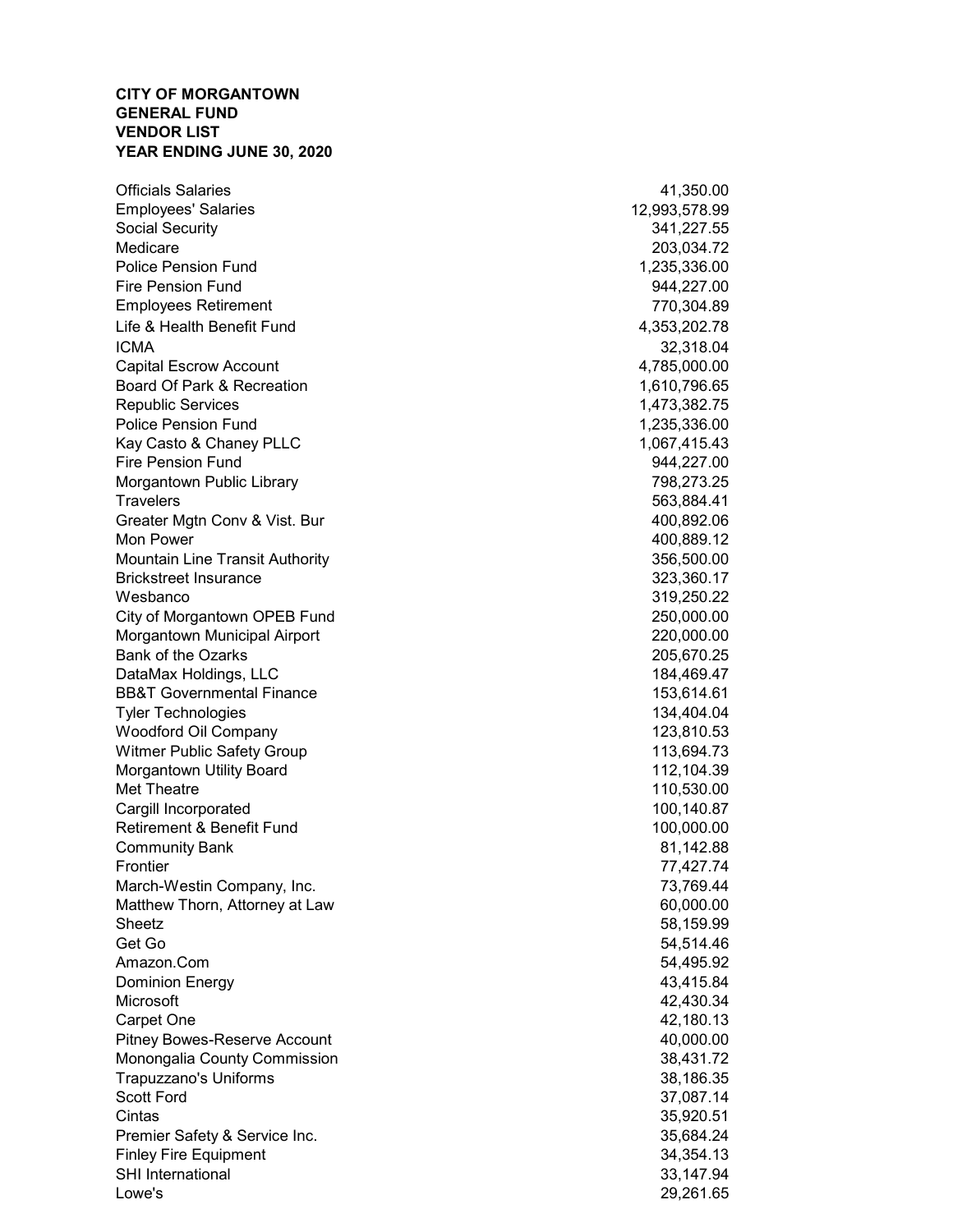Monongalia County Sheriff's Department 26,982.50 Mon Metro Drug Task Force 26,315.00 Appalachian Tire Products 25,150.44 Tri State Express 24,695.89 Cleveland Brothers 20,665.77 BB&T Merchant Services 20,390.65 Fisher Auto Parts,Inc. 19,807.31 Unifirst Corporation 19,672.37 Region VI Planning & Develop. 19,279.00 WVU Occupational Medicine 19,060.00 Pittsburgh Painting Company 18,450.00 ATCO International and the state of the state of the state of the state of the state of the state of the state of the state of the state of the state of the state of the state of the state of the state of the state of the Advantage Technology, LLC 17,896.97 Morgantown Monongalia MPO 17,500.00 Tetrick & Bartlett,PLLC 17,450.00 U.S.Cellular 16,957.29 United Janitorial Supplies,Inc 16,393.93 Amtower Auto Supply Inc. 2008 2012 16,105.28 ADK Consulting & Executive Search 16,010.00 Xerox Corporation 15,886.88 Omega Commercial Interiors 15,725.81 Motorola Solutions, Inc. 15,156.00 Catalyst Associates LLC 14,997.00 Sherwin-Williams 14,823.80 WV Newspaper Publishing Co. 14,614.56 Wilson Works, Inc. 2008. The contract of the contract of the contract of the contract of the contract of the contract of the contract of the contract of the contract of the contract of the contract of the contract of the c Mon River Trails Conservancy 14,500.00 Comcast Business 13,988.20 SOSMetal Products Inc. 2008 2009 13,913.18 TAPCO 13,900.00 ProTex LLC 13,415.51 CPS HR CONSULTING 12,810.50 Primary Arms, LLC 12,381.76 Blue & Gold Graphics 12,310.00 FD Kitchen & Bath 12,184.29 De Lage Landen 11,926.02 Discount Tire 11,066.27 Reliance Laboratories, Inc. **10,500.00** Network 20,500.00 Declaration Network Group 10,350.00 Enterprise FM Trust 10,235.65 Brackenridge Construction **10,203.79** and 10,203.79 RPC Video, Inc. 9,973.00 Jonathon Vrabel 9,756.19 Pitney Bowes 9,687.99 ClearGov 9,500.00 Northco Corporation 9,435.00 Capital Doors Inc. 9,435.00 Comdoc Leasing 9,237.81 H.E. Neumann Co. 9,038.53 Emergency Reporting Systems 8,892.75 Warner Law Offices, PLLC 8,825.00 Steptoe & Johnson 8,758.32 WV Municipal League 8,743.80 AT&T Mobility 8,724.69 Glotfelty Tire Center 8,330.24 Morgantown Printing & Binding 8, 236.00 Markl Supply Company 8,035.95 Larson Design Group 8,000.00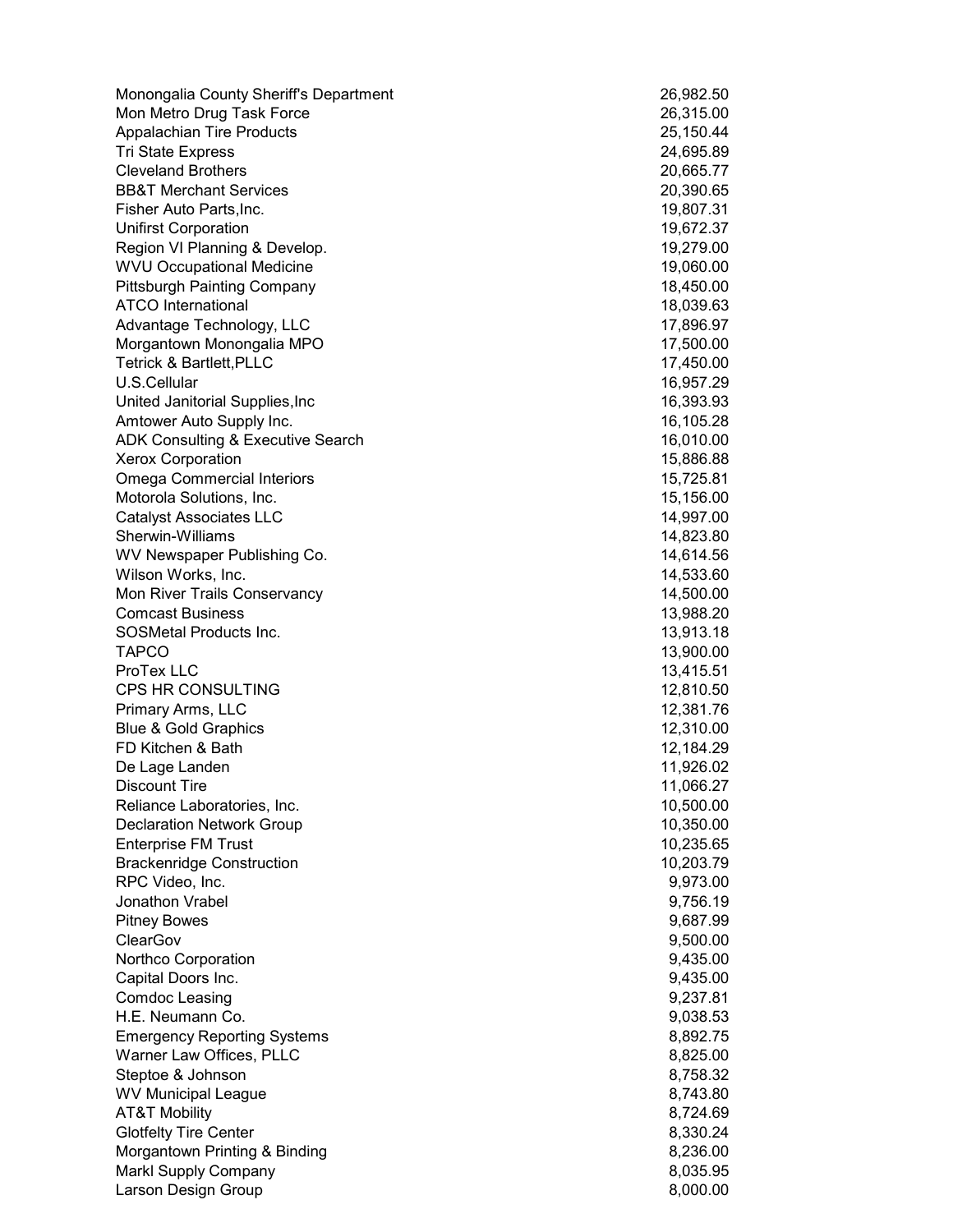| <b>Wellbeing Solutions</b>                  | 8,000.00             |
|---------------------------------------------|----------------------|
| Queen City Business Systems                 | 7,854.53             |
| W.B. Wells Co., INC.                        | 7,777.00             |
| <b>Heartland Payment Systems</b>            | 7,688.45             |
| <b>Central Business Systems</b>             | 7,546.86             |
| <b>Cummins Crosspoint, LLC</b>              | 7,347.29             |
| Kroger                                      | 7,213.46             |
| Interstate Battery System SWV               | 7,124.10             |
| Kone Inc.                                   | 7,118.31             |
| Justice Systems, Inc.                       | 6,933.33             |
| Sirens & Emergency Beacons                  | 6,865.62             |
| WorkForce West Virginia                     | 6,801.07             |
| <b>CORE Environmental Services</b>          | 6,784.46             |
| Sheriff of Monongalia County                | 6,562.54             |
| <b>Fleet Pride</b>                          | 6,164.21             |
| <b>American Dry Cleaners</b>                | 6,148.00             |
| <b>Office Depot</b>                         | 6,089.58             |
| <b>DLT Solutions, LLC</b>                   | 6,080.90             |
| Walmart                                     | 5,837.09             |
| ADP, LLC                                    | 5,792.00             |
| International Code Council, Inc             | 5,784.34             |
| West Virginia Tractor Company               | 5,765.60             |
| Hughart's Supply, Inc.                      | 5,743.82             |
| Granicus, Inc                               | 5,640.00             |
| Splash Water Sports, Inc.                   | 5,598.96             |
| Enerfab Power & Industrial                  | 5,587.30             |
| <b>Constellation Energy Effciency</b>       | 5,527.00             |
| <b>Brinks</b>                               | 5,522.51             |
| PoliceOne.com                               | 5,125.00             |
| <b>Maxim Crane Work</b>                     | 5,022.30             |
| West Virginia Outdoor Power<br><b>SEGRA</b> | 4,941.09<br>4,931.71 |
| 4imprint, Inc                               | 4,854.71             |
| Herbert, Rowland & Grubic                   | 4,824.80             |
| W.B. Mason                                  | 4,781.86             |
| TeamViewer GMBH                             | 4,735.46             |
| Thermo Eberline, LLC                        | 4,636.00             |
| <b>Hunter Truck Sales &amp; Service</b>     | 4,527.07             |
| <b>BFS</b>                                  | 4,524.42             |
| Ryan Environmental, LLC                     | 4,500.00             |
| <b>IBM Corporation</b>                      | 4,401.12             |
| Morgantown BluePrint/Copy Cntr              | 4,315.52             |
| <b>Treasurer Revolving Fund</b>             | 4,268.50             |
| Huntington National Bank                    | 4,254.22             |
| <b>Bank of New York</b>                     | 4,249.90             |
| <b>Fred Pryor Seminars</b>                  | 4,235.00             |
| Axon Enterprise, Inc.                       | 4,220.00             |
| International Parking & Mobility Institute  | 4,050.00             |
| Preston County Sheriff's Dept.              | 3,999.53             |
| <b>Verizon Business Services</b>            | 3,996.79             |
| Webster's Fitness Products, Inc.            | 3,945.00             |
| <b>State Chemical Company</b>               | 3,834.88             |
| Digital Ally, Inc.                          | 3,685.00             |
| Fire Fighter Sales & Services               | 3,670.00             |
| <b>Johnson Controls</b>                     | 3,311.36             |
| Vincent E. Kitch                            | 3,256.84             |
| Shepard, Doug                               | 3,247.46             |
| Pest Management Services, Inc               | 3,230.00             |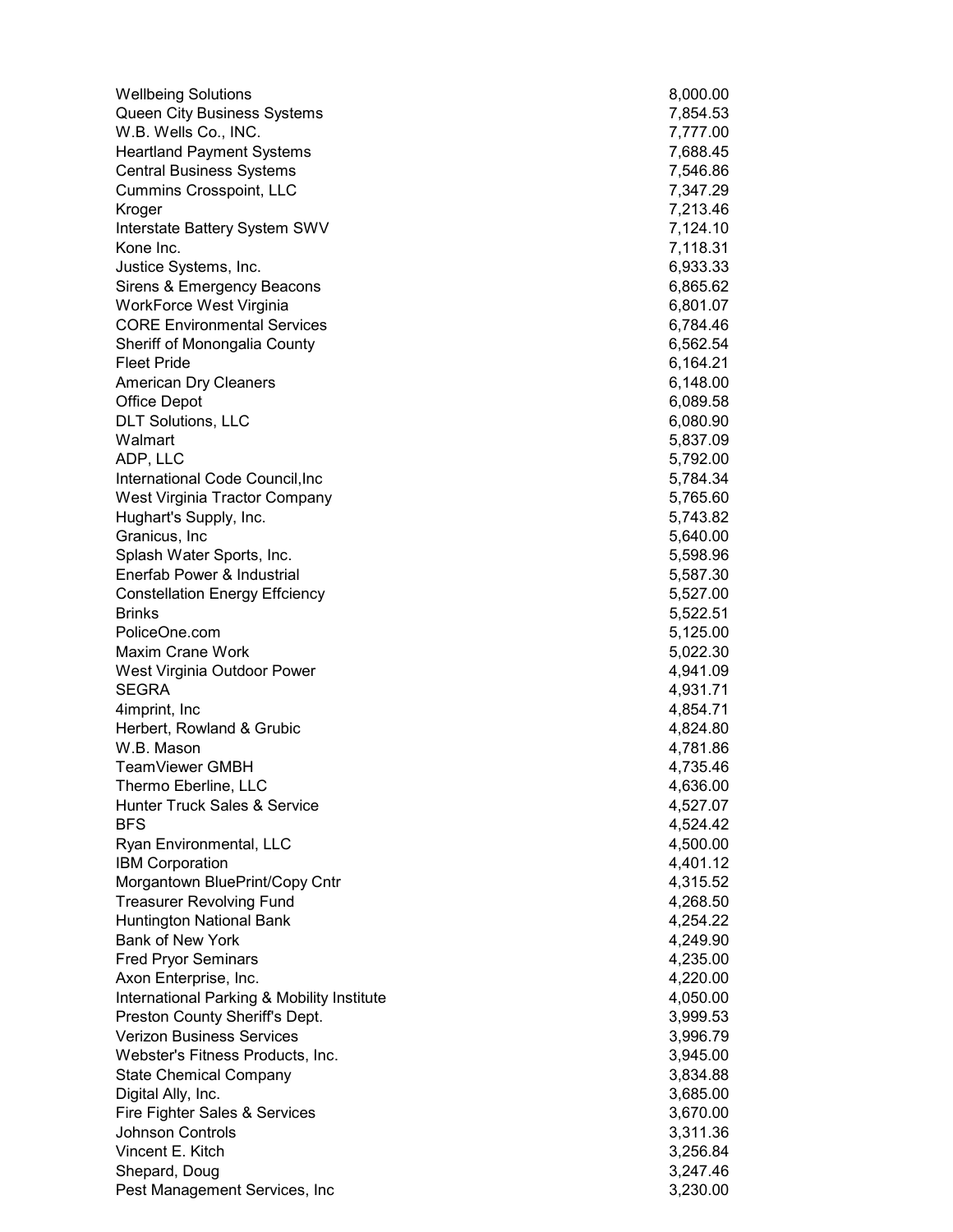| Pierpont Community & Tech. College    | 3,200.00             |
|---------------------------------------|----------------------|
| Center Service Auto Body, Inc.        | 3,102.71             |
| Suburban Extended Stay Hotel          | 3,096.00             |
| <b>Municipal Court</b>                | 3,080.11             |
| Osburn Associates, Inc.               | 3,009.90             |
| Division of Justice and Comm. Service | 3,000.00             |
| The Novak Consulting Group            | 3,000.00             |
| <b>Minorities &amp; Success</b>       | 2,995.00             |
| Solar Winds                           | 2,963.40             |
| Stout Company, Inc.                   | 2,850.00             |
| <b>Koval Supply</b>                   | 2,819.18             |
| <b>IDEMIA</b>                         | 2,807.00             |
| Colours Inc.                          | 2,792.14             |
| Jasper Engines & Transmissions        | 2,786.00             |
| Maloney Lawn Services, LLC            | 2,700.00             |
| <b>VJG Associates</b>                 | 2,677.99             |
| Indeed                                | 2,668.81             |
| <b>Weller Truck Parts</b>             | 2,648.00             |
| West Virginia University              | 2,646.15             |
| Sunbelt Rentals, Inc.                 | 2,615.00             |
| Consolidated Survey, PLLC             | 2,600.00             |
| Hite                                  | 2,581.85             |
| Monongalia County Health Dept.        | 2,529.62             |
| Professional Appraisal Corporation    | 2,500.00             |
| West TV                               | 2,500.00             |
| <b>Chico Appraisal Services</b>       | 2,500.00             |
| Pace Shredding Inc.                   | 2,495.15             |
| Stericycle, INC.<br>Par Mar Stores    | 2,456.16             |
| F.A.S.T. of the Allegheny Mts., LLC   | 2,450.04<br>2,405.12 |
| Brake, Paul J.                        | 2,386.67             |
| West Virginia Elevator, LLC           | 2,379.21             |
| <b>United Laboratories</b>            | 2,372.00             |
| Mitchell 1                            | 2,355.88             |
| Seese, Dave and Sheila                | 2,340.00             |
| <b>WV State Auditor's Office</b>      | 2,320.00             |
| 10-42 Tactical LLC                    | 2,315.14             |
| Reynolds Snowplowing & Equipme        | 2,312.67             |
| Safety-Kleen Systems, Inc.            | 2,308.15             |
| Northern Tool & Equipment             | 2,234.02             |
| Keystone Automotive Ind., Inc.        | 2,214.00             |
| Triad Engineering, Inc.               | 2,200.00             |
| American Test Center, Inc.            | 2,195.00             |
| <b>ICMA</b>                           | 2,165.38             |
| <b>Whaley Distributing Company</b>    | 2,144.63             |
| Vortex                                | 2,135.88             |
| <b>Best Buy</b>                       | 2,077.88             |
| <b>LEAF</b>                           | 2,077.32             |
| Defense in Depth                      | 2,059.35             |
| Lexis Nexis Matthew Bender            | 2,051.45             |
| Johnson Law Office, PLLC              | 2,048.50             |
| <b>State Electric Supply Company</b>  | 2,008.53             |
| The Arbitrage Group, Inc.             | 2,000.00             |
| Circle K                              | 1,995.10             |
| Waterlogic                            | 1,940.74             |
| Ricoh USA, Inc.                       | 1,866.41             |
| Snap-On-Tools                         | 1,834.25             |
| West Virginia Paging                  | 1,800.00             |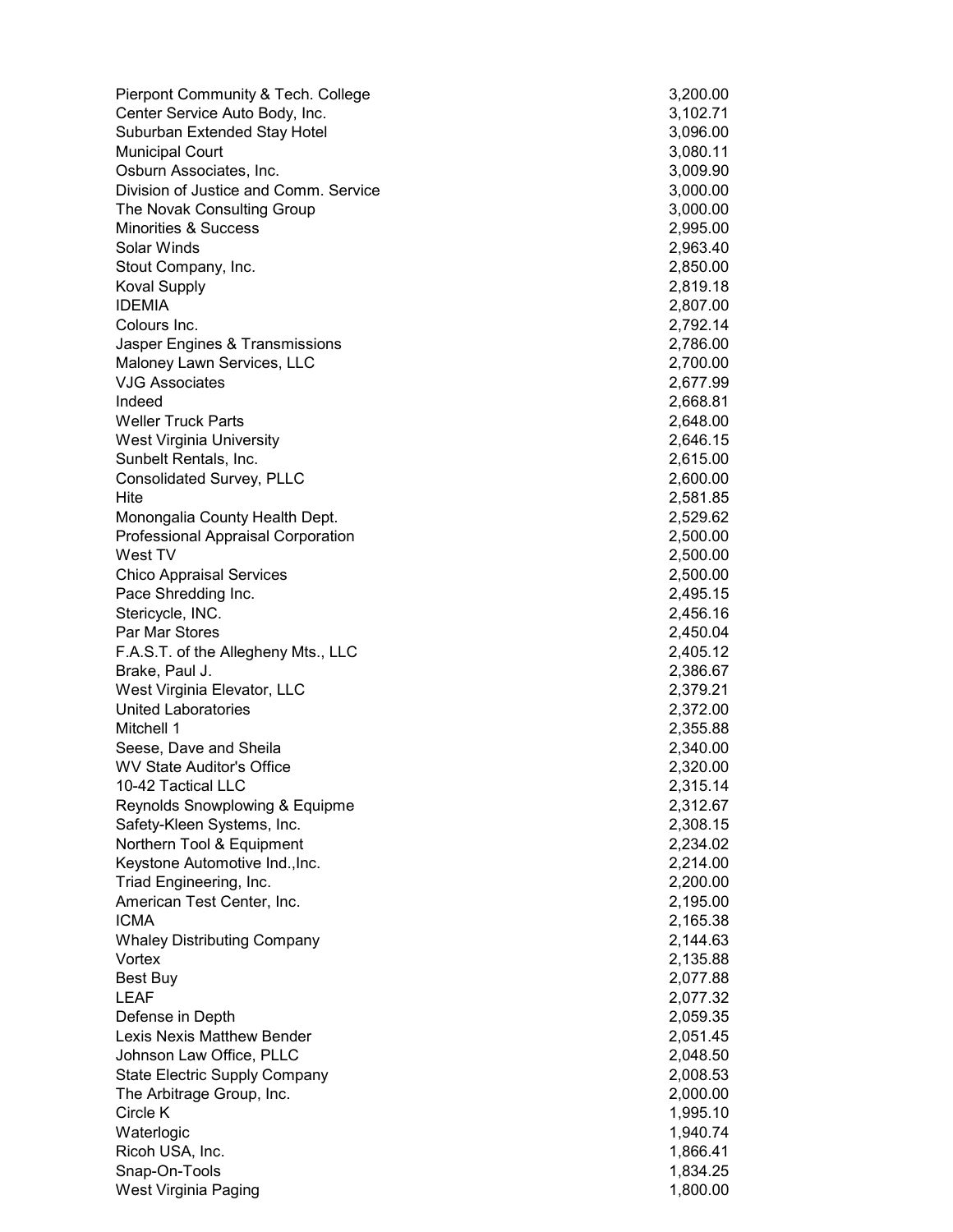| <b>Patton Building Services</b>                       | 1,800.00             |
|-------------------------------------------------------|----------------------|
| <b>Staples</b>                                        | 1,772.80             |
| Working Fire Furniture & Matress Co.                  | 1,747.00             |
| Entenmann-Rovin Company                               | 1,724.80             |
| L.A. D'amico Locksmith                                | 1,724.00             |
| Symbol Arts                                           | 1,669.25             |
| <b>Renaissance Hotels</b>                             | 1,614.80             |
| <b>Belko Wholesale</b>                                | 1,606.24             |
| <b>West Virginia University</b>                       | 1,605.00             |
| State Equipment, Inc.                                 | 1,582.19             |
| <b>Impact Recovery Systems</b>                        | 1,569.00             |
| Morgantown Area Partnership                           | 1,550.00             |
| Goal Technical, LLC                                   | 1,550.00             |
| Lab Corp.of America                                   | 1,545.00             |
| Giuliani, James or Karen                              | 1,534.82             |
| Rubber Flooring Inc.                                  | 1,502.75             |
| Morgantown Area Chamber of Com                        | 1,500.00             |
| Fremouw Psychological Assoc.                          | 1,500.00             |
| <b>Mountaineer Inspection Services</b>                | 1,500.00             |
| <b>Tate Communications</b>                            | 1,499.67             |
| <b>Marriott Town Center</b>                           | 1,482.70             |
| Sprouse Refrigeration                                 | 1,480.70             |
| Pass Inc.                                             | 1,430.40             |
| <b>IACP</b>                                           | 1,415.00             |
| Bailey's                                              | 1,412.85             |
| GWJ Co.                                               | 1,410.04             |
| South Park Service Center                             | 1,409.82             |
| <b>Electronic Specialty Company</b>                   | 1,405.60             |
| Sky Oxygen                                            | 1,401.76             |
| Town of Reedsville                                    | 1,398.13             |
| Holiday Inn                                           | 1,380.72             |
| Bad Lizard Granite & Quartz                           | 1,372.20             |
| <b>Hill Manufacturing</b>                             | 1,372.13             |
| Penn Care                                             | 1,361.14             |
| Wells Fargo Financial Leasing                         | 1,358.00             |
| Chapman Printing Company, Inc.                        | 1,356.50             |
| <b>Integrity Surveillance Group</b>                   | 1,338.00             |
| Kinsman Company                                       | 1,323.40             |
| American Traffic Safety Mater.                        | 1,309.91             |
| Dept.of Environmental Protection                      | 1,300.00             |
| Leightronix                                           | 1,295.00             |
| Geissele Automatics, Inc.                             | 1,286.50             |
| <b>Underground Printing</b>                           | 1,269.64             |
| Glass Technology                                      | 1,265.00             |
| <b>Arrow Graphics &amp; Printing</b>                  | 1,253.42             |
| <b>Got Your Six</b>                                   | 1,248.15             |
| <b>City Plumbing and Heating</b>                      | 1,247.48             |
| Mechanical System&Services, LLC                       | 1,240.00             |
| Johnstone Supply                                      | 1,230.87             |
| West Virginia Public Safety Equipment                 | 1,230.00             |
| Lithia-Chrysler Dodge Jeep Ram Fiat of Morgantown     | 1,207.17             |
| National Coatings, Inc.                               | 1,192.38             |
| In-Synch Systems, Inc.                                | 1,190.00             |
| American Planning Association                         | 1,187.00             |
| Ennis-Flint, Inc.                                     | 1,181.40             |
| <b>Grant County Mulch, Inc.</b><br><b>Burger King</b> | 1,170.00<br>1,163.59 |
| <b>Breathing Air Systems</b>                          | 1,159.03             |
|                                                       |                      |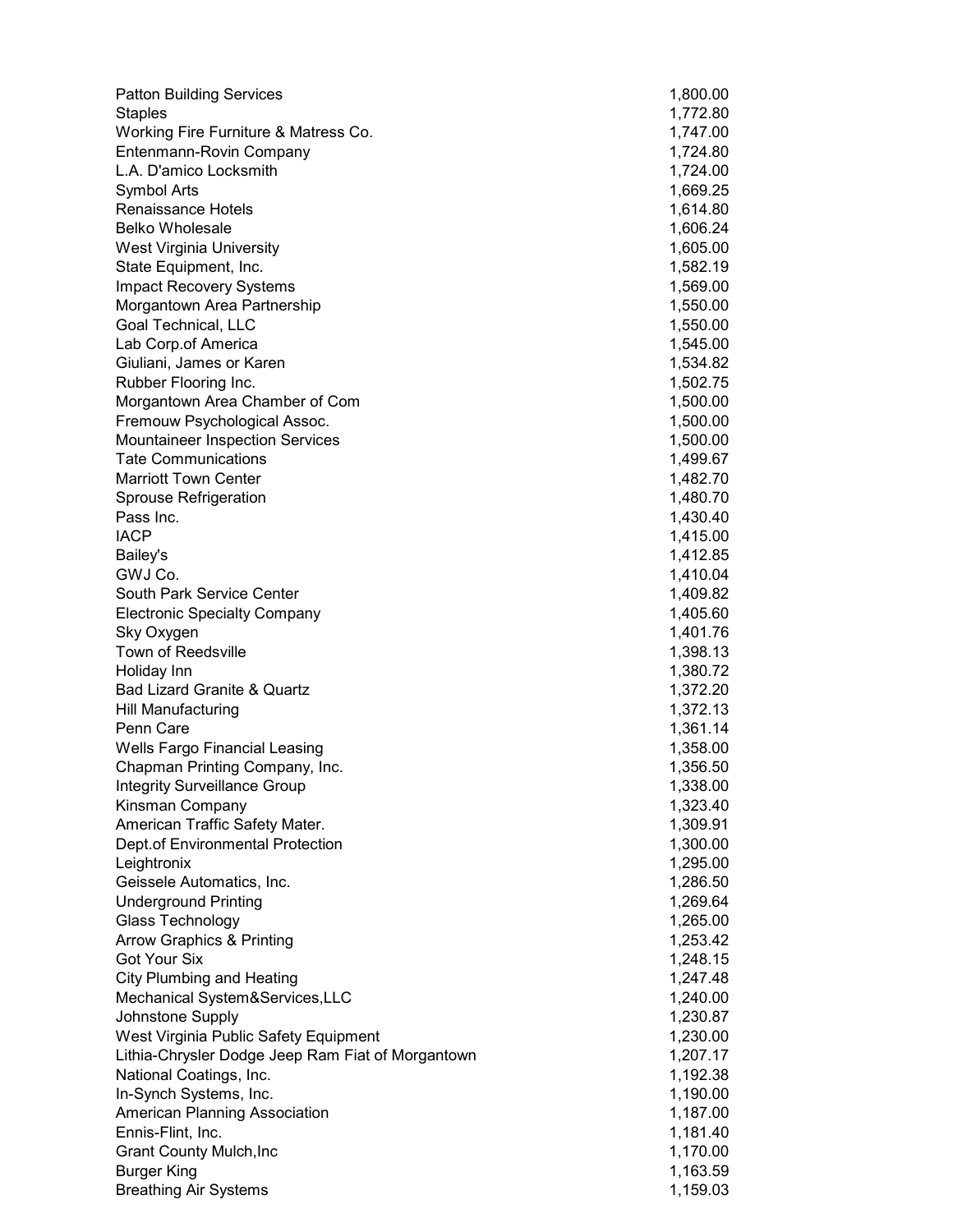| <b>IEDC</b>                             | 1,154.00         |
|-----------------------------------------|------------------|
| Garrett Industrial Supply, Inc          | 1,147.72         |
| Global Equipment Company, Inc.          | 1,131.90         |
| Markertek Video Supply                  | 1,117.00         |
| Morgantown Septic Service               | 1,100.00         |
| GEC, Inc.                               | 1,095.00         |
| TrailCamPro.com                         | 1,079.80         |
| DocuPrint LLC                           | 1,060.00         |
| <b>Faris Carpet</b>                     | 1,056.00         |
| Tire & Rubber, Inc.                     | 1,041.62         |
| Muzzarelli, Emily                       | 1,030.46         |
| <b>Industrial Commercial Elevator</b>   | 1,025.04         |
| <b>Document Solutions</b>               | 994.35           |
| A-1 Process Service                     | 986.00           |
| <b>GO MART</b>                          | 975.29           |
| Matheny Motor Truck Company             | 975.04           |
| Lou's Gloves, Inc.                      | 975.00           |
| <b>Thomson Reuters</b>                  | 972.97           |
| SENTRY MECHANICAL                       | 962.00           |
| City Net, LLC                           | 959.40           |
| Schaeffer & Son LLC                     | 952.91           |
| Rogue Fitness                           | 948.95           |
| Ervins Towing, Inc.                     | 945.00           |
| Infogroup                               | 919.00           |
| Action Supply Products Inc              | 914.00           |
| Double Tree by Hilton                   | 913.00           |
| <b>Shine Cleaning Solutions</b>         | 905.00           |
| <b>Hyatt Place</b>                      | 904.38<br>901.50 |
| Proline Distributors, LLC<br>FedEx      | 901.31           |
| <b>Intellicheck</b>                     | 900.00           |
| Diverse Media, Inc.                     | 895.00           |
| <b>TwoFab Sisters</b>                   | 883.95           |
| Mylan Park                              | 875.00           |
| <b>WV Chapter of IAAI</b>               | 875.00           |
| <b>RLI Insurance Company</b>            | 875.00           |
| P. C. McKenzie Company                  | 857.27           |
| <b>Health Research Systems</b>          | 855.00           |
| <b>SpecPrint</b>                        | 845.00           |
| PM Supply, Inc.                         | 842.32           |
| CTL Engineering of WV, Inc.             | 834.50           |
| <b>IPMA-HR</b>                          | 834.50           |
| Western Branch Diesel, Inc.             | 817.98           |
| <b>Advance Auto Parts</b>               | 812.42           |
| Koning Enterprises, Inc.                | 810.00           |
| Fire & Police Selection, Inc.           | 809.18           |
| <b>Lumos Networks</b>                   | 805.16           |
| Oliverio's                              | 805.00           |
| <b>GFOA</b>                             | 805.00           |
| <b>Glade Springs Resort</b>             | 783.20           |
| Lexis Nexis Risk Data Manageme          | 783.10           |
| AmCom                                   | 781.01           |
| <b>Vertical Transport Consulting</b>    | 780.00           |
| Nicewarner, Jayson<br>Vermeer Heartland | 777.75<br>768.14 |
| Chewy.com                               | 765.44           |
| Cira and Associates                     | 765.00           |
| Brownells, Inc.                         | 752.47           |
|                                         |                  |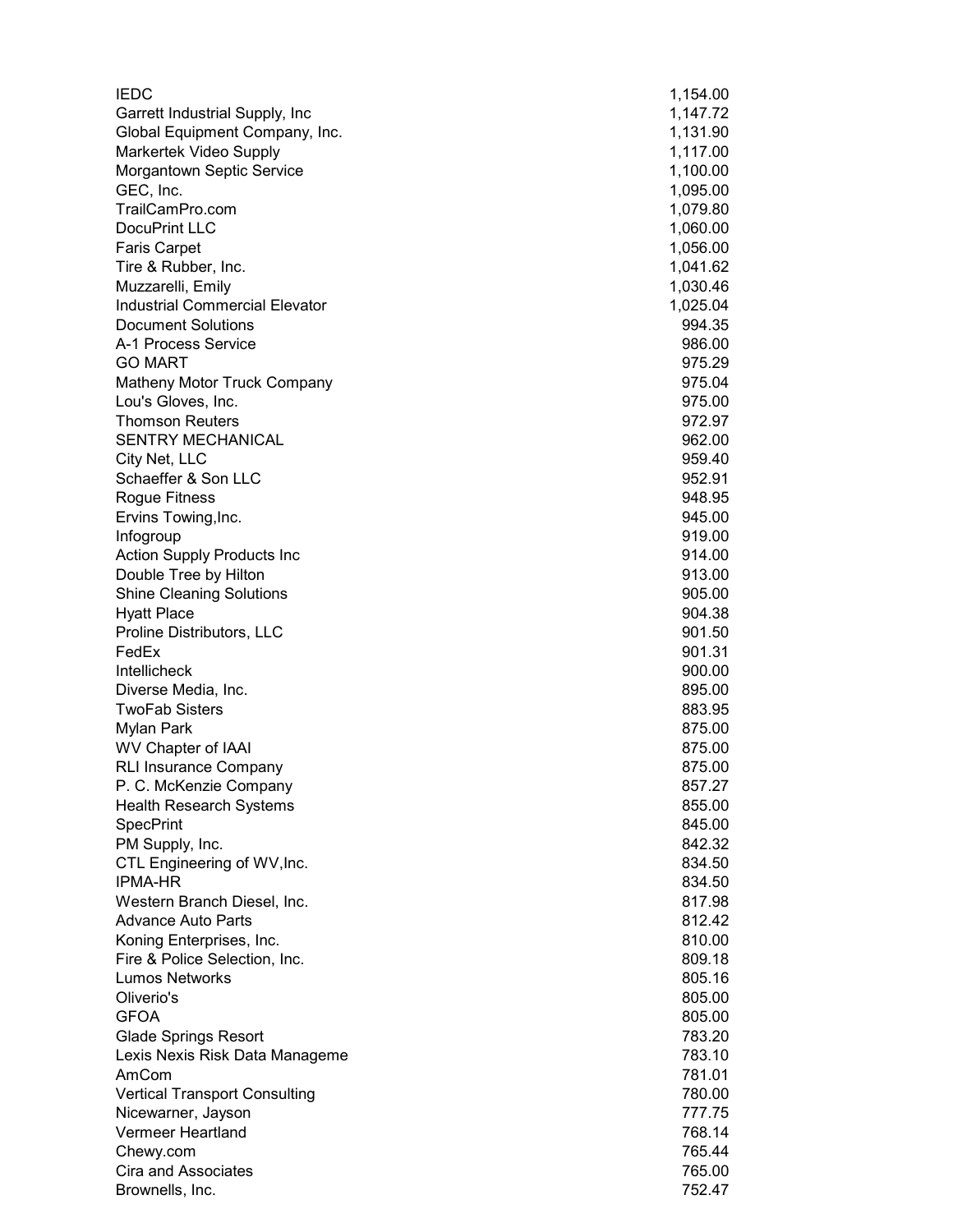| Glock Professional, Inc.                                      | 750.00              |
|---------------------------------------------------------------|---------------------|
| <b>Waterfront Place</b>                                       | 748.25              |
| Infrastructure Solutions Group                                | 737.02              |
| TransUnion                                                    | 736.35              |
| Collins, James                                                | 731.68              |
| Paw Prints Veterinary Clinic                                  | 720.74              |
| <b>WV State Police</b>                                        | 708.50              |
| United Firestop Technologies, Inc.                            | 704.44              |
| Rent-A-Center                                                 | 702.00              |
| City Crane & Equipment, Inc.                                  | 700.00              |
| Dalton, Tanner                                                | 700.00              |
| Michael's Auto Body                                           | 699.40              |
| <b>FBINAA WV</b>                                              | 685.00              |
| Kawecki, William                                              | 676.59              |
| <b>WV Division of Labor</b>                                   | 672.03              |
| <b>Watt's Truck Center</b>                                    | 658.96              |
| Ohio Peace Officer Training Academy                           | 650.00              |
| Versalift                                                     | 645.00              |
| National Center for Safety Initiatives, LLC                   | 641.50              |
| L.A. Police Gear                                              | 640.76              |
| National Registraton of EMT                                   | 640.00              |
| BMI                                                           | 636.30              |
| <b>Champion Trophies &amp; Awards</b>                         | 631.00              |
| <b>IMLA</b>                                                   | 625.00              |
| Eventbrite                                                    | 625.00              |
| Mont Levine, Inc.                                             | 617.97              |
| Rescue Technology                                             | 611.50              |
| Melissa Data Corporation                                      | 601.00              |
| Galls                                                         | 600.72              |
| <b>WV LTAP</b>                                                | 600.00              |
| The Morgantown Mall                                           | 600.00              |
| Signature Hardware                                            | 600.00              |
| Bosley, Zack                                                  | 599.15              |
| Newegg Business Inc.                                          | 599.00              |
| <b>Personal Protection Consultant</b>                         | 598.00              |
| <b>Contractors Association of WV</b>                          | 590.00              |
| ExxonMobil Oil Corporation                                    | 581.23              |
| <b>Twyman Estates, LLC</b>                                    | 577.23              |
| John E Reid & Associates                                      | 575.00              |
| Uniontown Auto Spring Company                                 | 564.95              |
| Ford Lincoln of Morgantown                                    | 564.64              |
| Wade, Christine                                               | 561.12              |
| Professional Fire Fighters of WV                              | 560.00              |
| Bailey, Brandon S.                                            | 552.00              |
| Sunset Outdoor Supply Inc.                                    | 550.00              |
| Mayle, Chris                                                  | 547.50              |
| American Public Works Assoc.<br><b>Merchant Services</b>      | 547.00              |
|                                                               | 530.93              |
| ASFPM                                                         | 530.00              |
| Lazy K Cartridge Company<br>Satch's Electric                  | 529.10              |
| The Stick Company                                             | 525.00<br>511.16    |
|                                                               |                     |
| Shadow Tech, LLC<br>Sam's Club Direct                         | 509.27              |
|                                                               | 506.63              |
| Times West Virginian<br><b>WV Chief of Police Association</b> | 504.00              |
| <b>Combined Systems</b>                                       | 500.00              |
|                                                               | 500.00<br>88,974.01 |
| Aggregate Less Than \$500                                     |                     |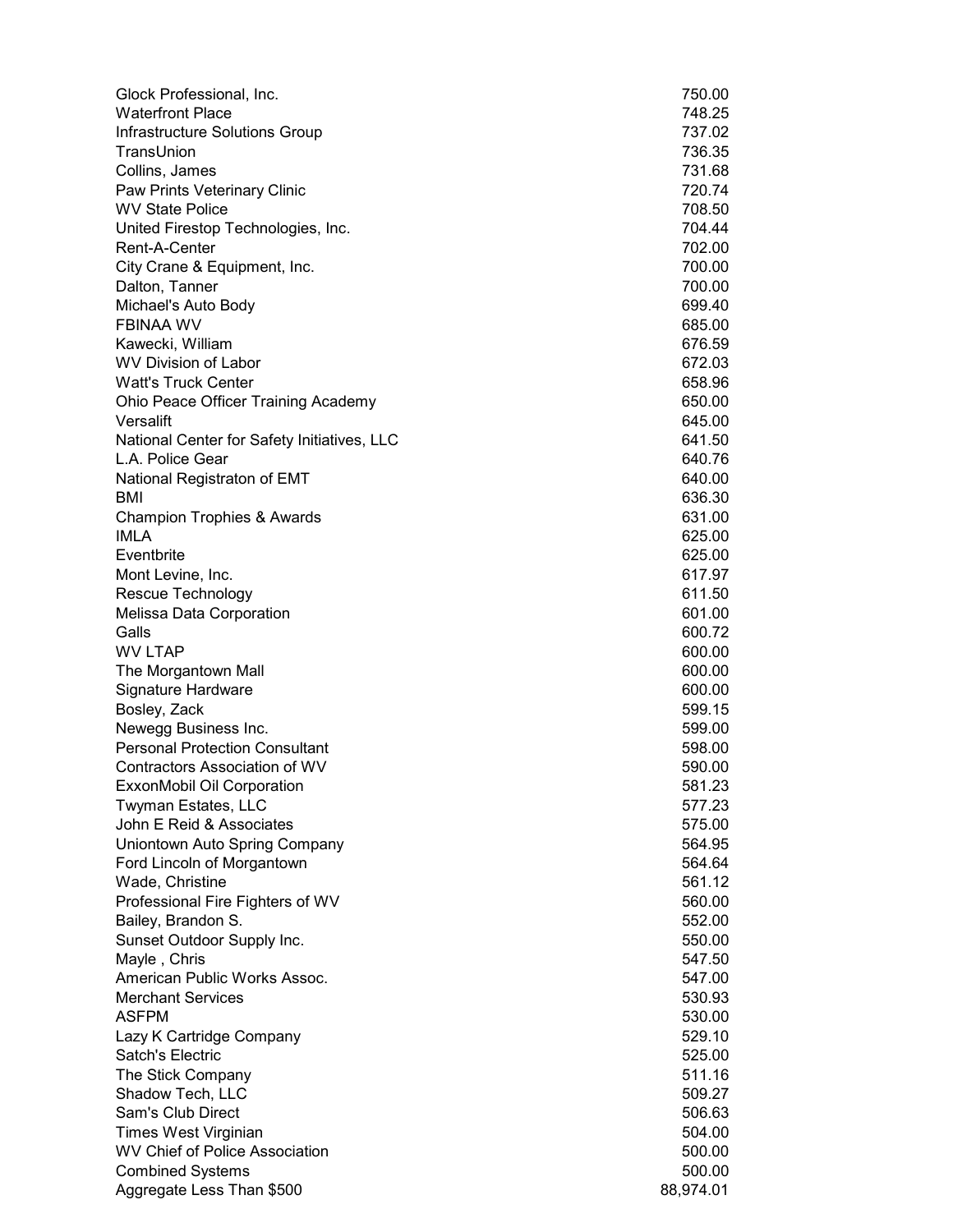# CITY OF MORGANTOWN COAL SEVERANCE FUND STATEMENT OF REVENUE, EXPENDITURES, AND FUND BALANCE YEAR ENDING JUNE 30, 2020

| <b>REVENUE</b>                              |              |
|---------------------------------------------|--------------|
| <b>Earned Interest</b>                      | \$319.21     |
| Coal Severance Tax                          | 75,487.80    |
| <b>TOTAL REVENUE</b>                        | 75,807.01    |
| <b>EXPENDITURES</b>                         |              |
| <b>BOPARC</b>                               | 94,400.00    |
| <b>TOTAL EXPENDITURES</b>                   | 94,400.00    |
| <b>EXCESS OF REVENUE OVER EXPENDITURES</b>  | (18, 592.99) |
| <b>BEGINNING FUND BALANCE, JULY 1, 2019</b> | 31.827.67    |
| <b>ENDING FUND BALANCE, JUNE 30, 2020</b>   | \$13,234,68  |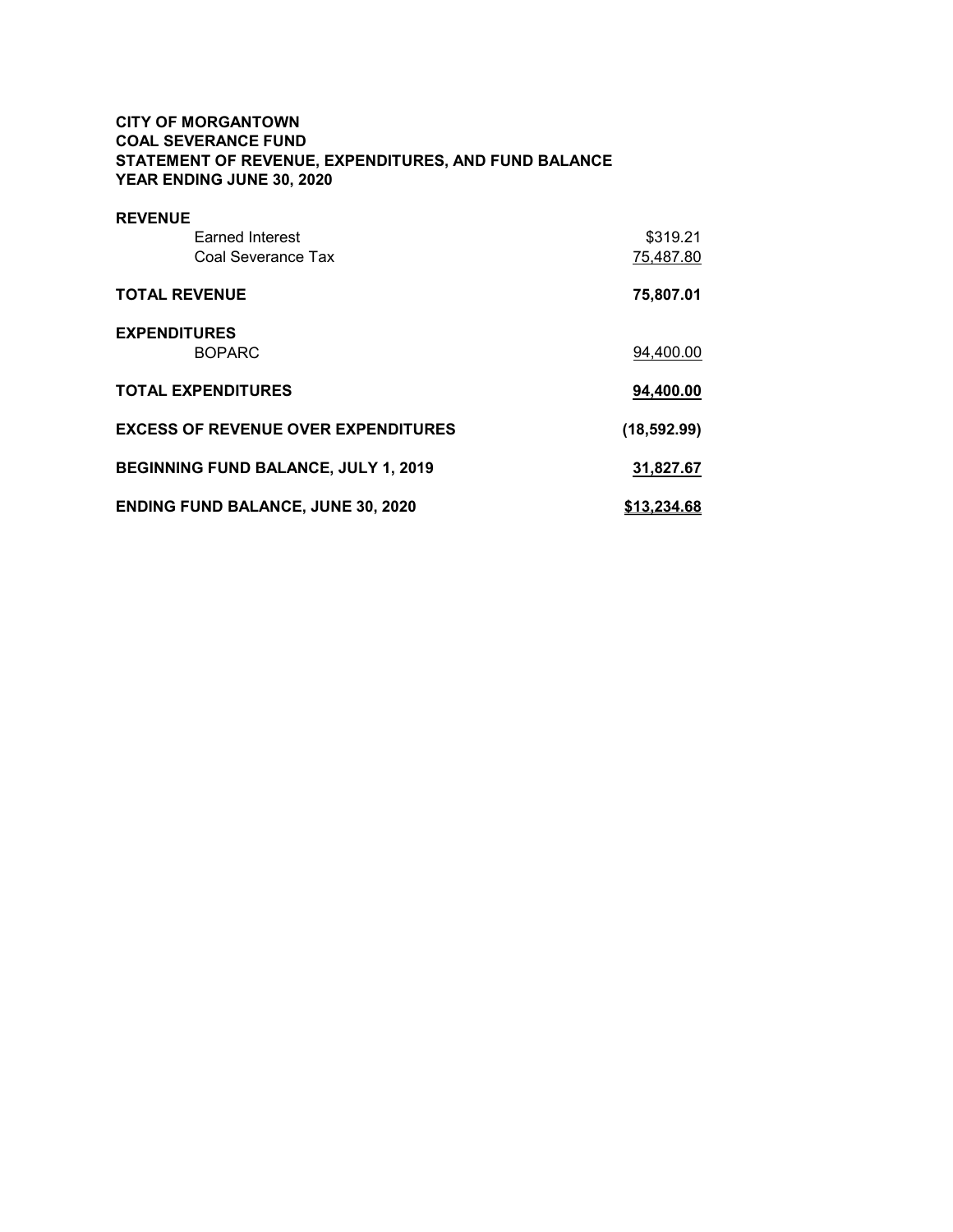# CITY OF MORGANTOWN FINANCIAL STABILIZATION FUND STATEMENT OF REVENUE, EXPENDITURES, AND FUND BALANCE YEAR ENDING JUNE 30, 2020

| <b>REVENUE</b>                              |                |
|---------------------------------------------|----------------|
| Earned Interest                             | \$7,438.21     |
| <b>Contribution Other Funds</b>             | 0.00           |
| <b>TOTAL REVENUE</b>                        | 7,438.21       |
| <b>EXPENDITURES</b>                         | 0.00           |
| <b>TOTAL EXPENDITURES</b>                   | 0.00           |
| <b>EXCESS OF REVENUE OVER EXPENDITURES</b>  | 7.438.21       |
| <b>BEGINNING FUND BALANCE, JULY 1, 2019</b> | 1,039,366.57   |
| <b>ENDING FUND BALANCE, JUNE 30, 2020</b>   | \$1,046,804.78 |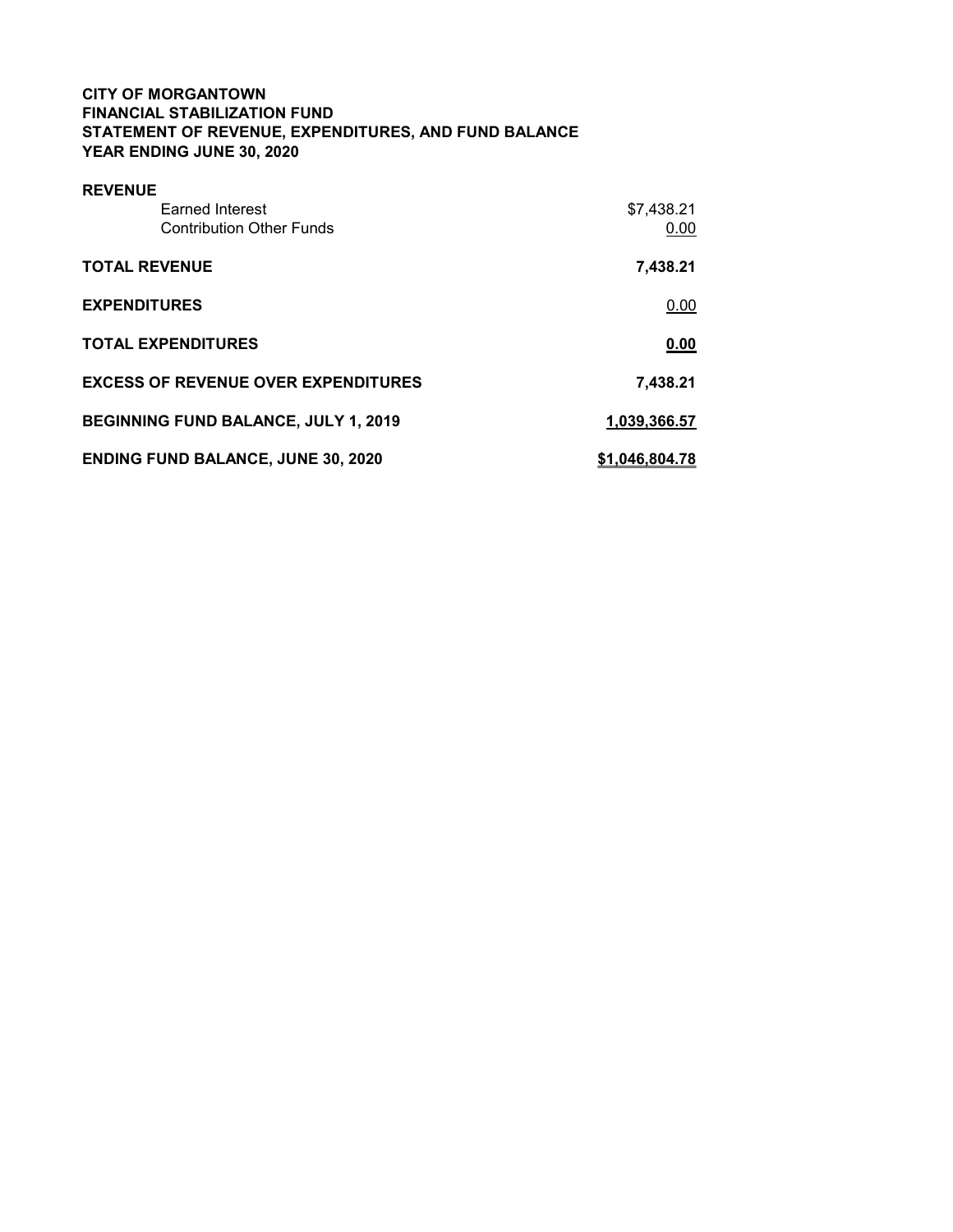# CITY OF MORGANTOWN COMMUNITY DEVELOPMENT FUND STATEMENT OF REVENUE, EXPENDITURES, AND FUND BALANCE YEAR ENDING JUNE 30, 2020

| <b>REVENUE</b>                                                                                                    |                          |
|-------------------------------------------------------------------------------------------------------------------|--------------------------|
| <b>Community Development Block Grant</b>                                                                          | \$698,359.33             |
| <b>Earned Interest</b>                                                                                            | 291.87                   |
| <b>TOTAL REVENUE</b>                                                                                              | 698,651.20               |
| <b>EXPENDITURES</b>                                                                                               |                          |
| Administration                                                                                                    | 985.60                   |
| <b>Travel and Training</b>                                                                                        | 0.00                     |
| Liability Insurance                                                                                               | 1,455.85                 |
| <b>Contracted Services</b>                                                                                        | 7,398.96                 |
| <b>Community Development Programs</b>                                                                             | 667,513.07               |
| <b>Housing Programs</b>                                                                                           | 21,123.10                |
| <b>TOTAL EXPENDITURES</b>                                                                                         | 698,476.58               |
| <b>EXCESS OF (DEFICIT) REVENUE OVER EXPENDITURES</b>                                                              | 174.62                   |
| <b>BEGINNING FUND BALANCE, JULY 1, 2019</b>                                                                       | 4,965.42                 |
| <b>ENDING FUND BALANCE, JUNE 30, 2020</b>                                                                         | \$5,140.04               |
| <b>CITY OF MORGANTOWN</b><br><b>COMMUNITY DEVELOPMENT FUND</b><br><b>VENDOR LIST</b><br>YEAR ENDING JUNE 30, 2020 |                          |
| Veritas Contracting, LLc                                                                                          | \$580,113.81             |
| <b>Schindler Elevator Corporation</b>                                                                             | \$47,964.00              |
| <b>Mills Group</b>                                                                                                | \$21,732.00              |
| Bartlett House, Inc                                                                                               | \$21,123.10              |
| Monongalia County Commission                                                                                      | \$13,182.53              |
| Urban Design Ventures, LLC                                                                                        | \$6,000.00               |
| Board of Parks & Recreation                                                                                       | \$2,186.37               |
| Cira and Associates<br>Travelers                                                                                  | \$1,540.00<br>\$1,455.85 |
| Aecom                                                                                                             | \$1,398.96               |
| WV Newspaper Publishing Co.                                                                                       | \$1,171.75               |
| <b>WV State Fire Marshall</b>                                                                                     | \$590.00                 |
| Fedex                                                                                                             | \$42.33                  |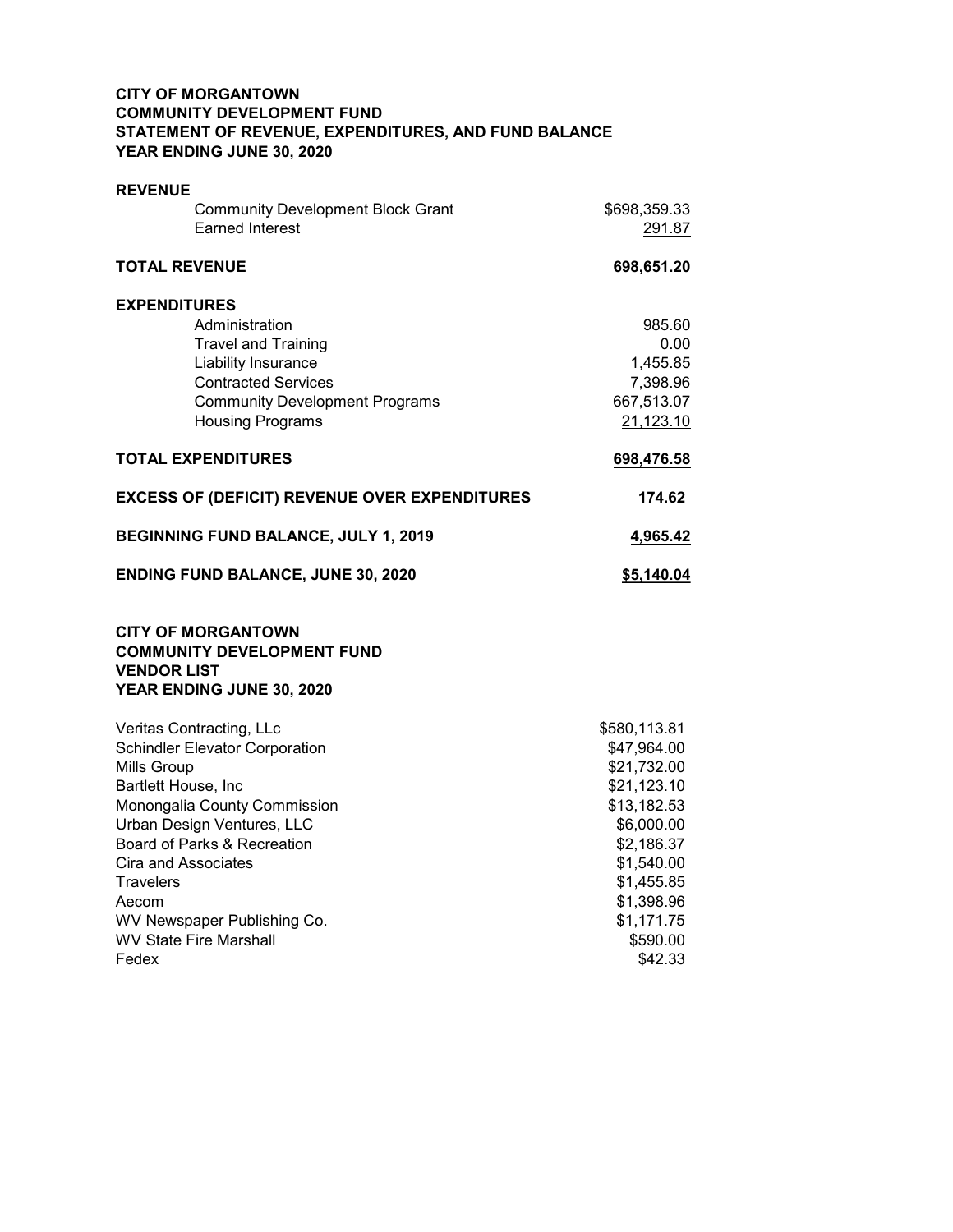# CITY OF MORGANTOWN LOCAL LAW ENFORCEMENT GRANT FUND STATEMENT OF REVENUE, EXPENDITURES, AND FUND BALANCE YEAR ENDING JUNE 30, 2020

| <b>REVENUE</b>                              |             |
|---------------------------------------------|-------------|
| <b>JAG Grant</b>                            | \$30,911.00 |
| <b>Earned Interest</b>                      | 131.11      |
| <b>TOTAL REVENUE</b>                        | 31,042.11   |
| <b>EXPENDITURES</b>                         | 0.00        |
| <b>TOTAL EXPENDITURES</b>                   | 0.00        |
| <b>EXCESS OF REVENUE OVER EXPENDITURES</b>  | 31,042.11   |
| <b>BEGINNING FUND BALANCE, JULY 1, 2019</b> | 11.08       |
| <b>ENDING FUND BALANCE, JUNE 30, 2020</b>   | \$31,053.19 |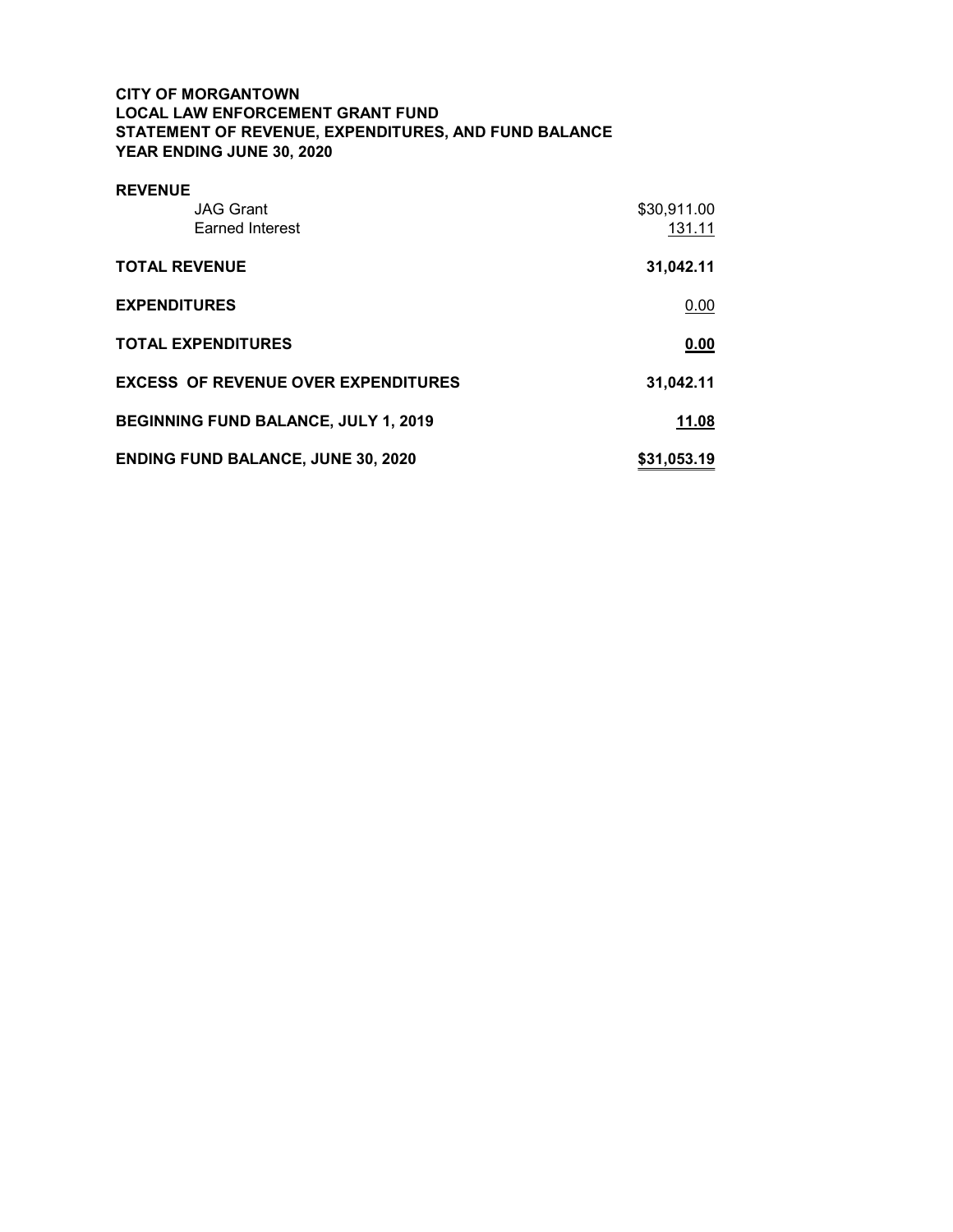# CITY OF MORGANTOWN SPECIAL GRANTS FUND STATEMENT OF REVENUE, EXPENDITURES, AND FUND BALANCE YEAR ENDING JUNE 30, 2020

| <b>REVENUE</b>                             |          |
|--------------------------------------------|----------|
| <b>Federal Grants</b>                      | \$0.00   |
| Interest                                   | 1.85     |
| <b>TOTAL REVENUE</b>                       | 1.85     |
| <b>EXPENDITURES</b>                        |          |
| <b>TOTAL EXPENDITURES</b>                  | 0.00     |
| <b>EXCESS OF REVENUE OVER EXPENDITURES</b> | 1.85     |
| BEGINNING FUND BALANCE, JULY 1, 2019       | 137.53   |
| <b>ENDING FUND BALANCE, JUNE 30, 2020</b>  | \$139.38 |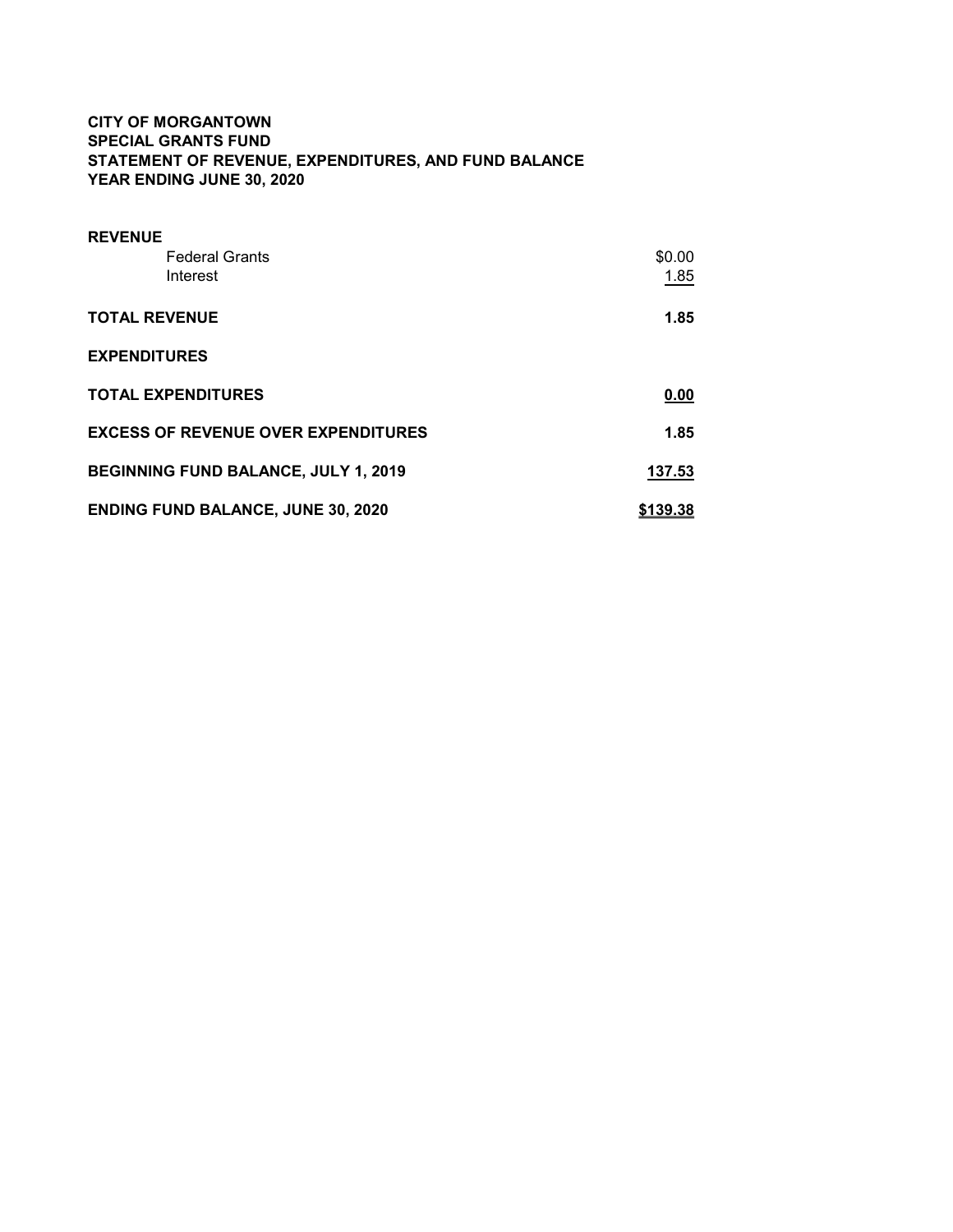# CITY OF MORGANTOWN WV ECONOMIC DEVELOPMENT GRANTS FUND STATEMENT OF REVENUE, EXPENDITURES, AND FUND BALANCE YEAR ENDING JUNE 30, 2020

| <b>REVENUE</b>                             | \$190.40    |
|--------------------------------------------|-------------|
| <b>TOTAL REVENUE</b>                       | 190.40      |
| <b>EXPENDITURES</b>                        | 0.00        |
| <b>TOTAL EXPENDITURES</b>                  | 0.00        |
| <b>EXCESS OF REVENUE OVER EXPENDITURES</b> | 190.40      |
| BEGINNING FUND BALANCE, JULY 1, 2019       | 38,148.47   |
| <b>ENDING FUND BALANCE, JUNE 30, 2020</b>  | \$38,338,87 |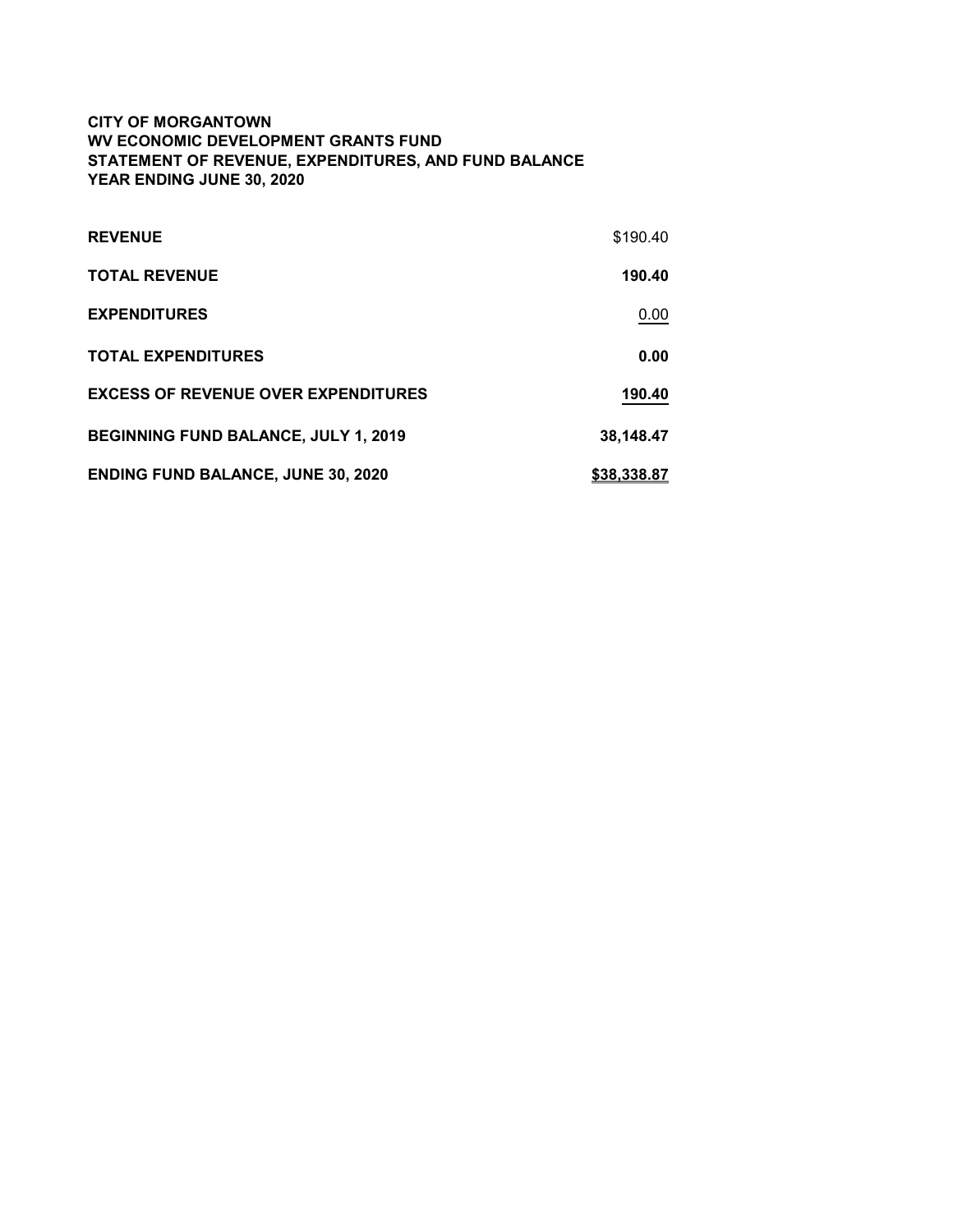# CITY OF MORGANTOWN COURT TECHNOLOGY FUND STATEMENT OF REVENUE, EXPENDITURES, AND FUND BALANCE YEAR ENDING JUNE 30, 2020

| <b>REVENUE</b>            |                                                      |             |
|---------------------------|------------------------------------------------------|-------------|
|                           | Court Technology Fee                                 | \$11,210.00 |
| Interest                  |                                                      | 225.66      |
| <b>TOTAL REVENUE</b>      |                                                      | 11,435.66   |
| <b>EXPENDITURES</b>       |                                                      |             |
|                           |                                                      | 0.00        |
| <b>TOTAL EXPENDITURES</b> |                                                      | 0.00        |
|                           | <b>EXCESS (DEFICIT) OF REVENUE OVER EXPENDITURES</b> | 11,435.66   |
|                           | <b>BEGINNING FUND BALANCE, JULY 1, 2019</b>          | 11,583.15   |
|                           | <b>ENDING FUND BALANCE, JUNE 30, 2020</b>            | \$23,018.81 |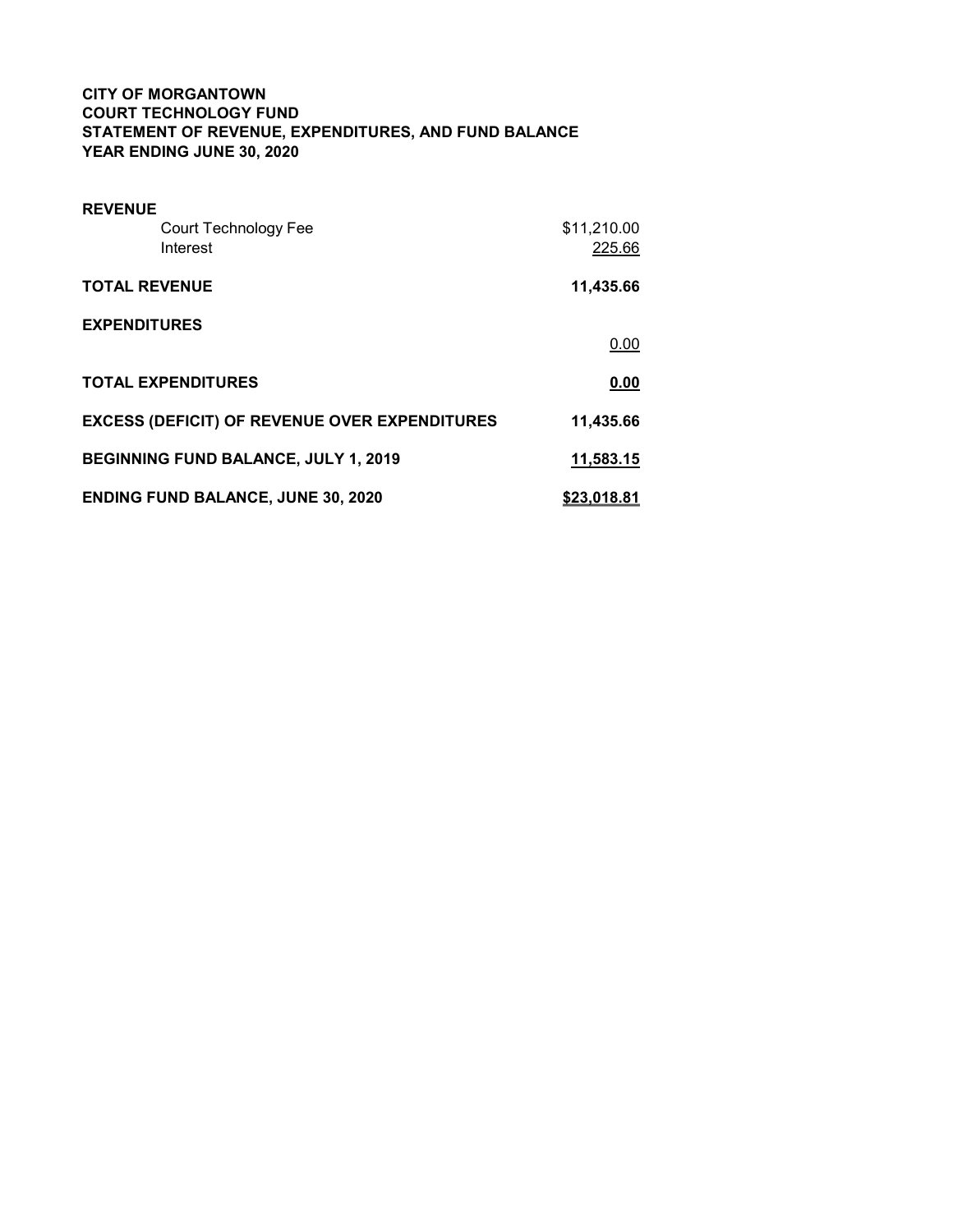# CITY OF MORGANTOWN I.C. WHITE COAL RESERVE STATEMENT OF REVENUE, EXPENDITURES, AND FUND BALANCE YEAR ENDING JUNE 30, 2020

| <b>REVENUE</b>                              |              |
|---------------------------------------------|--------------|
| Interest                                    | \$1,406.71   |
| <b>TOTAL REVENUE</b>                        | 1,406.71     |
| <b>EXPENDITURES</b>                         | 0.00         |
| <b>TOTAL EXPENDITURES</b>                   | 0.00         |
| <b>EXCESS OF REVENUE OVER EXPENDITURES</b>  | 1,406.71     |
| <b>BEGINNING FUND BALANCE, JULY 1, 2019</b> | 103.727.74   |
| <b>ENDING FUND BALANCE, JUNE 30, 2020</b>   | \$105,134.45 |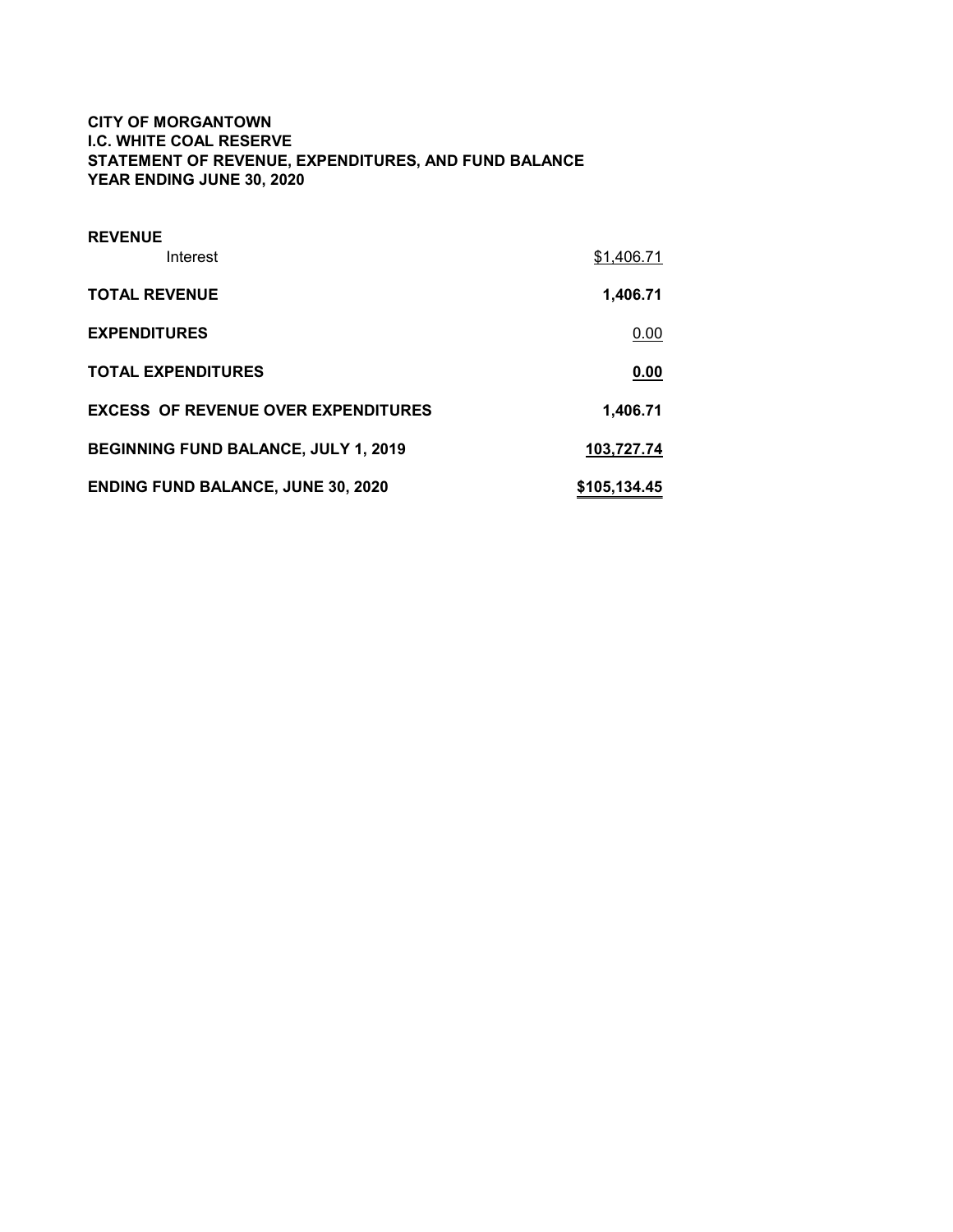# CITY OF MORGANTOWN MET THEATRE FUND STATEMENT OF REVENUE, EXPENDITURES, AND FUND BALANCE YEAR ENDING JUNE 30, 2020

| <b>REVENUE</b>                                                             |                      |
|----------------------------------------------------------------------------|----------------------|
| Rental Income                                                              | \$75,979.00          |
| City of Mgtn - Gen Fund, Hotel/Motel, Amusement Tax                        | \$108,270.00         |
| <b>MET Theatre Fees</b>                                                    | \$13,878.26          |
| <b>Concession Income</b>                                                   | \$27,215.23          |
| Other                                                                      | \$134.60             |
| <b>TOTAL REVENUE</b>                                                       | 225,477.09           |
| <b>EXPENDITURES</b>                                                        |                      |
| <b>Personnel Cost</b>                                                      | 141,307.83           |
| Telephone                                                                  | 8,416.82             |
| <b>Utilities</b>                                                           | 68,365.38            |
| Mantenance                                                                 | 19,813.40            |
| <b>Contracted Services</b>                                                 | 5,793.28             |
| Miscellaneous                                                              | 16,335.58            |
| <b>TOTAL EXPENDITURES</b>                                                  | 260,032.29           |
| <b>EXCESS OF REVENUE OVER EXPENDITURES</b>                                 | (\$34,555.20)        |
| BEGINNING FUND BALANCE, JULY 1, 2019                                       | (\$21,569.20)        |
| <b>ENDING FUND BALANCE, JUNE 30, 2020</b>                                  | ( \$56, 124.40)      |
| <b>CITY OF MORGANTOWN</b><br><b>MET THEATRE FUND</b><br><b>VENDOR LIST</b> |                      |
| YEAR ENDING JUNE 30, 2020                                                  |                      |
| Part Time Personnel Costs                                                  | \$36,848.01          |
| Board Of Park & Recreation                                                 | 104,322.16           |
| Mon Power                                                                  | 58,239.26            |
| <b>Dominion Energy</b>                                                     | 9,021.46             |
| <b>Comcast Business</b>                                                    | 4,927.44             |
| Don Shriver's Video Drain                                                  | 3,950.00             |
| Frontier                                                                   | 3,489.38             |
| Sam's Club Direct                                                          | 3,001.45             |
| <b>Trinity Christian School</b>                                            | 3,000.00             |
| <b>City Plumbing and Heating</b><br>Zetti Contracting                      | 2,685.00<br>2,650.00 |
| Albanese Candy                                                             | 2,158.55             |
| Lowe's                                                                     | 1,821.10             |
| <b>Republic Services</b>                                                   | 1,756.93             |
| Mona Supply Co., Inc.                                                      | 1,496.36             |
| United Janitorial Supplies, Inc                                            | 1,417.37             |
| Amazon.Com                                                                 | 1,315.35             |
| Pikewood Digital                                                           | 1,250.00             |
| Morgantown Utility Board                                                   | 1,104.66             |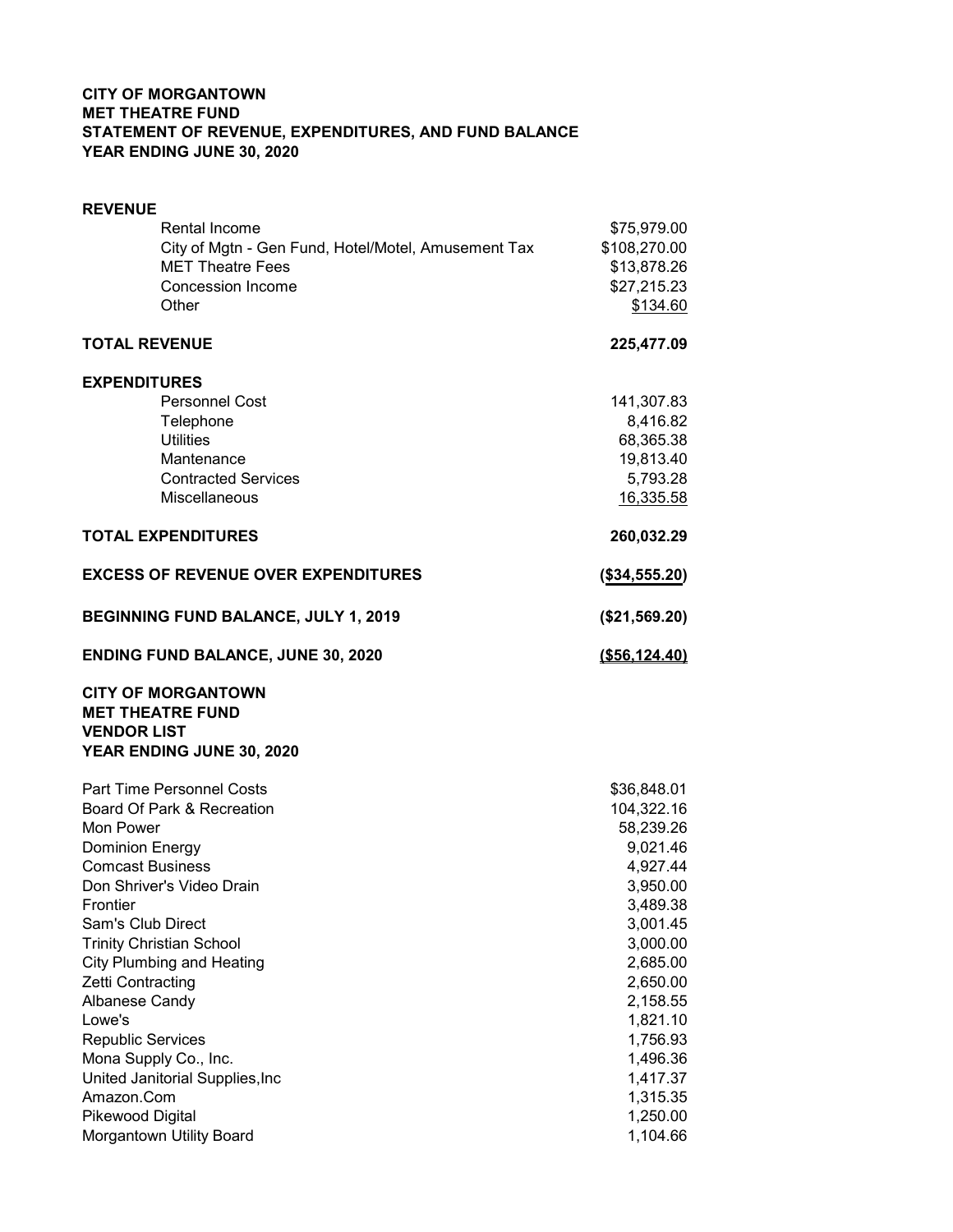| Johnson Controls            | 1,075.00 |
|-----------------------------|----------|
| Webrestaurantstore.com      | 1,021.28 |
| Sweetwater.Com              | 975.55   |
| <b>WVABCA</b>               | 925.00   |
| Swank Motion Pictures, Inc. | 840.00   |
| 1000Bulbs.com               | 791.24   |
| Walmart                     | 626.76   |
| E & E CONSTRUCTION LLC      | 500.00   |
| <b>Hyatt Place</b>          | 2,685.32 |
| Aggregate Less Than \$500   | 340.10   |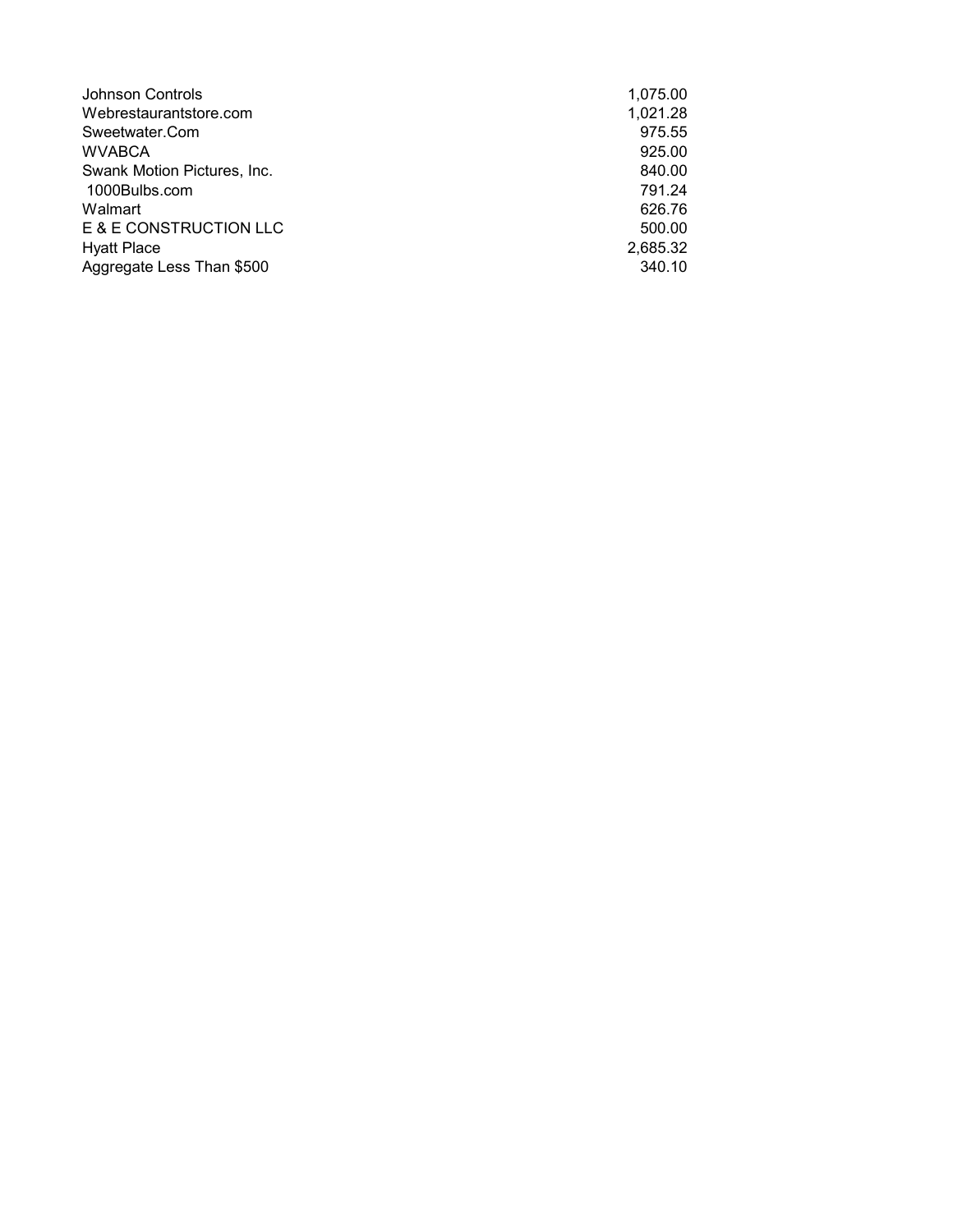# CITY OF MORGANTOWN WOODBURN PROPERTY FUND STATEMENT OF REVENUE, EXPENDITURES, AND FUND BALANCE YEAR ENDING JUNE 30, 2020

| <b>REVENUE</b>                             |             |
|--------------------------------------------|-------------|
| Rent                                       | \$30,615.17 |
| Utilities Reimbursement                    | 0.00        |
| Reimbursements                             | 70,000.00   |
| Interest                                   | 661.60      |
| <b>TOTAL REVENUE</b>                       | 101,276.77  |
| <b>EXPENDITURES</b>                        |             |
| Mon. County Board of Education             | 70,000.00   |
| Mon Power                                  | 11,538.70   |
| <b>Dominion Energy</b>                     | 9,742.62    |
| Morgantown Utility Board                   | 3,117.28    |
| City of Morgantown                         | 1,165.77    |
| Hughart's Supply, Inc.                     | 780.90      |
| H.E. Neumann Co.                           | 708.96      |
| Pest Management Services, Inc              | 200.00      |
| Frontier                                   | 187.74      |
| Interstate Battery System SWV              | 135.80      |
|                                            |             |
| <b>TOTAL EXPENDITURES</b>                  | 97,577.77   |
| <b>EXCESS OF REVENUE OVER EXPENDITURES</b> | \$3,699.00  |
| BEGINNING FUND BALANCE, JULY 1, 2019       | 15,495.93   |
| <b>ENDING FUND BALANCE, JUNE 30, 2020</b>  | \$19,194.93 |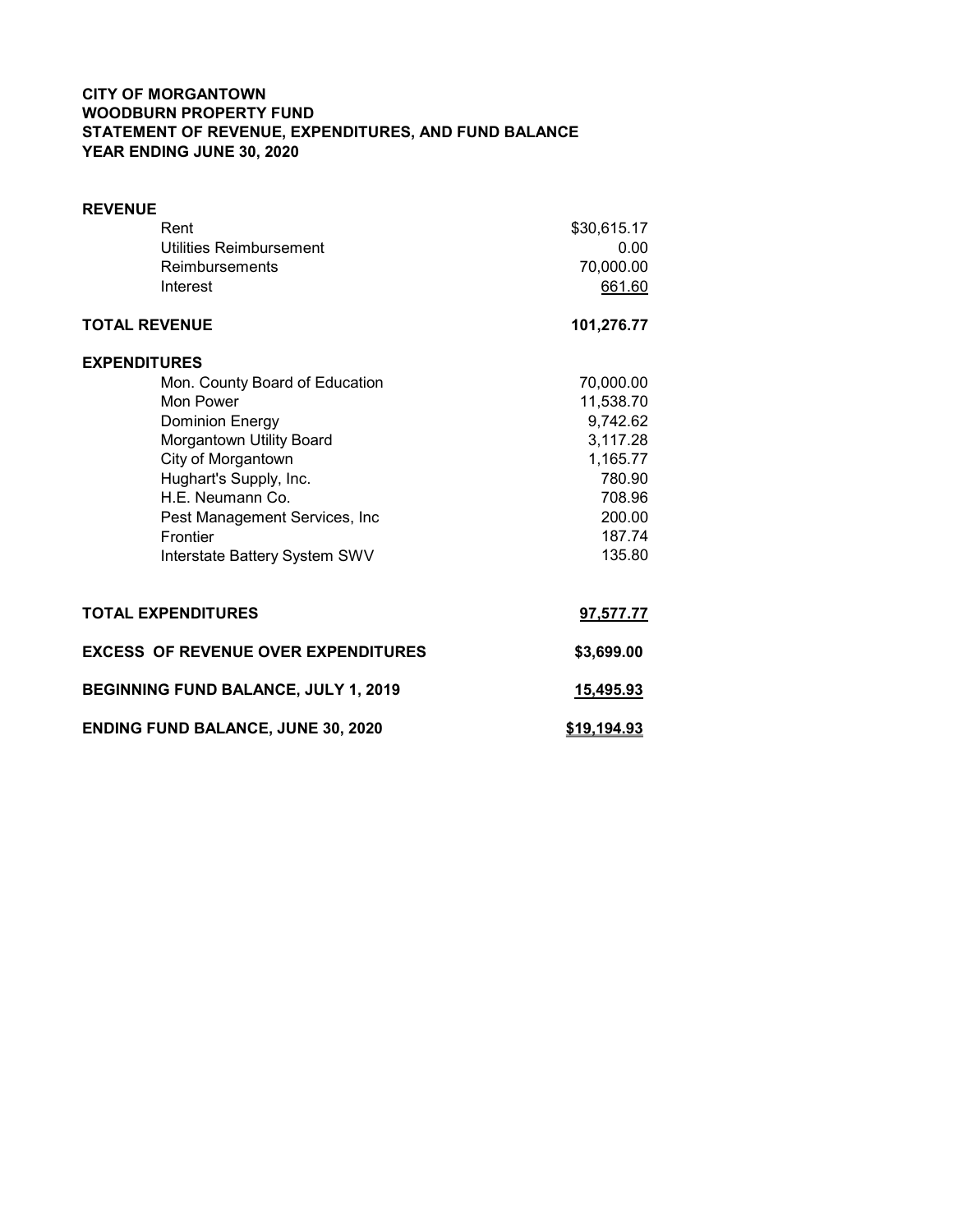# CITY OF MORGANTOWN POLICE FORFEITURE FUND STATEMENT OF REVENUE, EXPENDITURES, AND FUND BALANCE YEAR ENDING JUNE 30, 2020

| <b>REVENUE</b>                                       |              |
|------------------------------------------------------|--------------|
| <b>Forfeited Money</b>                               | \$53,084.12  |
| <b>Earned Interest</b>                               | 3,269.16     |
|                                                      |              |
| <b>TOTAL REVENUE</b>                                 | 56,353.28    |
| <b>EXPENDITURES</b>                                  |              |
| <b>Tritech Software Systems</b>                      | 30,928.40    |
| Motorola                                             | 7,195.30     |
| J.T. & Company, Inc.                                 | 5,000.00     |
| Symbol Arts                                          | 4,435.20     |
| Cellbrite                                            | 3,700.00     |
| Investigative Funds/ P.J. Scott                      | 2,000.00     |
| Mon Co. Prosecuting Attorney                         | 1,409.56     |
| Aggregate Less Than \$500                            | 1,807.39     |
|                                                      |              |
| <b>TOTAL EXPENDITURES</b>                            | 56,475.85    |
| <b>EXCESS (DEFICIT) OF REVENUE OVER EXPENDITURES</b> | $-122.57$    |
| BEGINNING FUND BALANCE, JULY 1, 2019                 | 243,732.16   |
| <b>ENDING FUND BALANCE, JUNE 30, 2020</b>            | \$243,609.59 |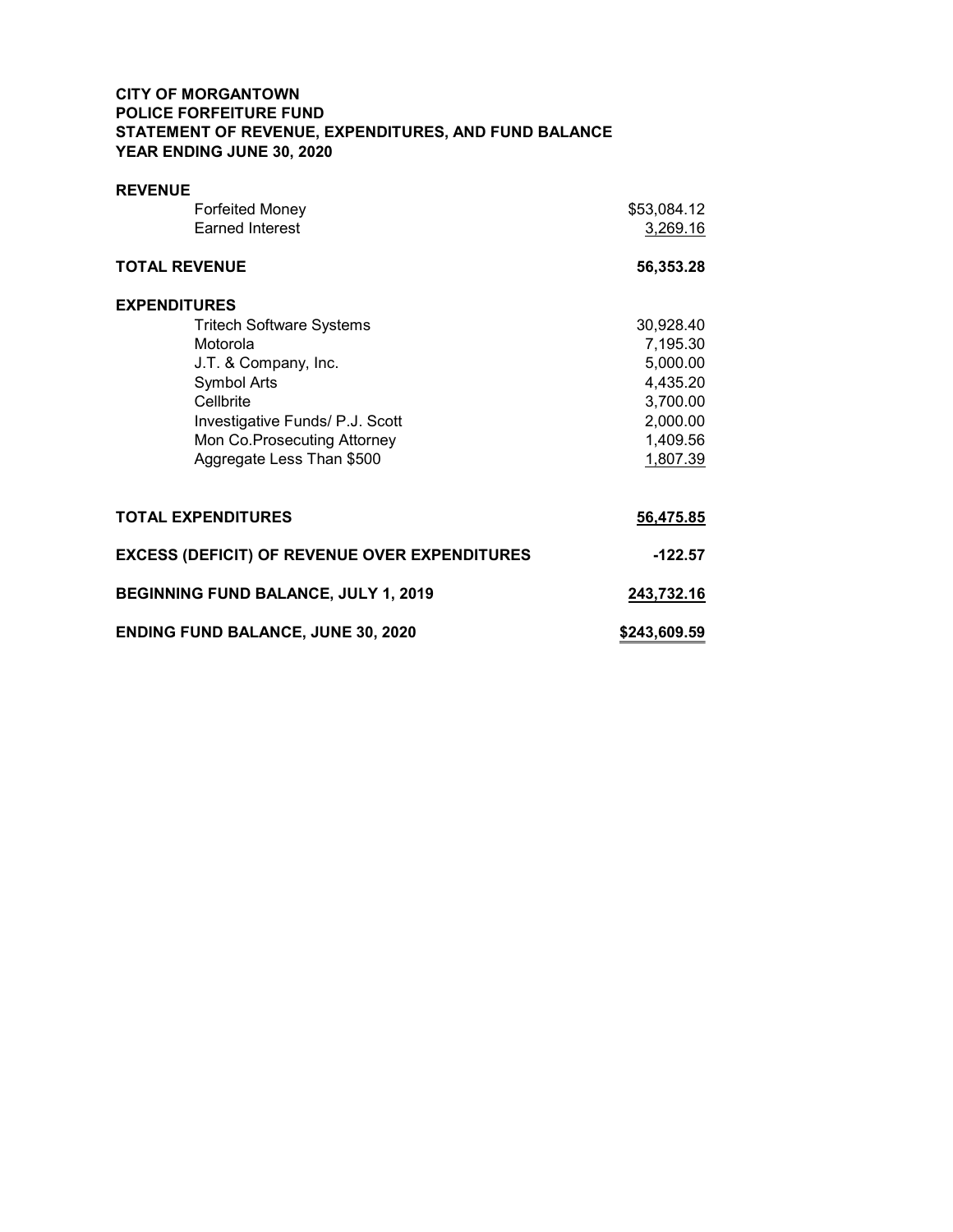# CITY OF MORGANTOWN FEDERAL FORFEITURE FUND STATEMENT OF REVENUE, EXPENDITURES, AND FUND BALANCE YEAR ENDING JUNE 30, 2020

| <b>REVENUE</b>                                       |              |
|------------------------------------------------------|--------------|
| <b>Forfeited Money</b>                               | \$21,869.20  |
| <b>Earned Interest</b>                               | 2,035.48     |
| <b>TOTAL REVENUE</b>                                 | 23,904.68    |
| <b>EXPENDITURES</b>                                  |              |
|                                                      |              |
| <b>TOTAL EXPENDITURES</b>                            | 0.00         |
| <b>EXCESS (DEFICIT) OF REVENUE OVER EXPENDITURES</b> | 23,904.68    |
| BEGINNING FUND BALANCE, JULY 1, 2019                 | 136,787.42   |
| <b>ENDING FUND BALANCE, JUNE 30, 2020</b>            | \$160,692.10 |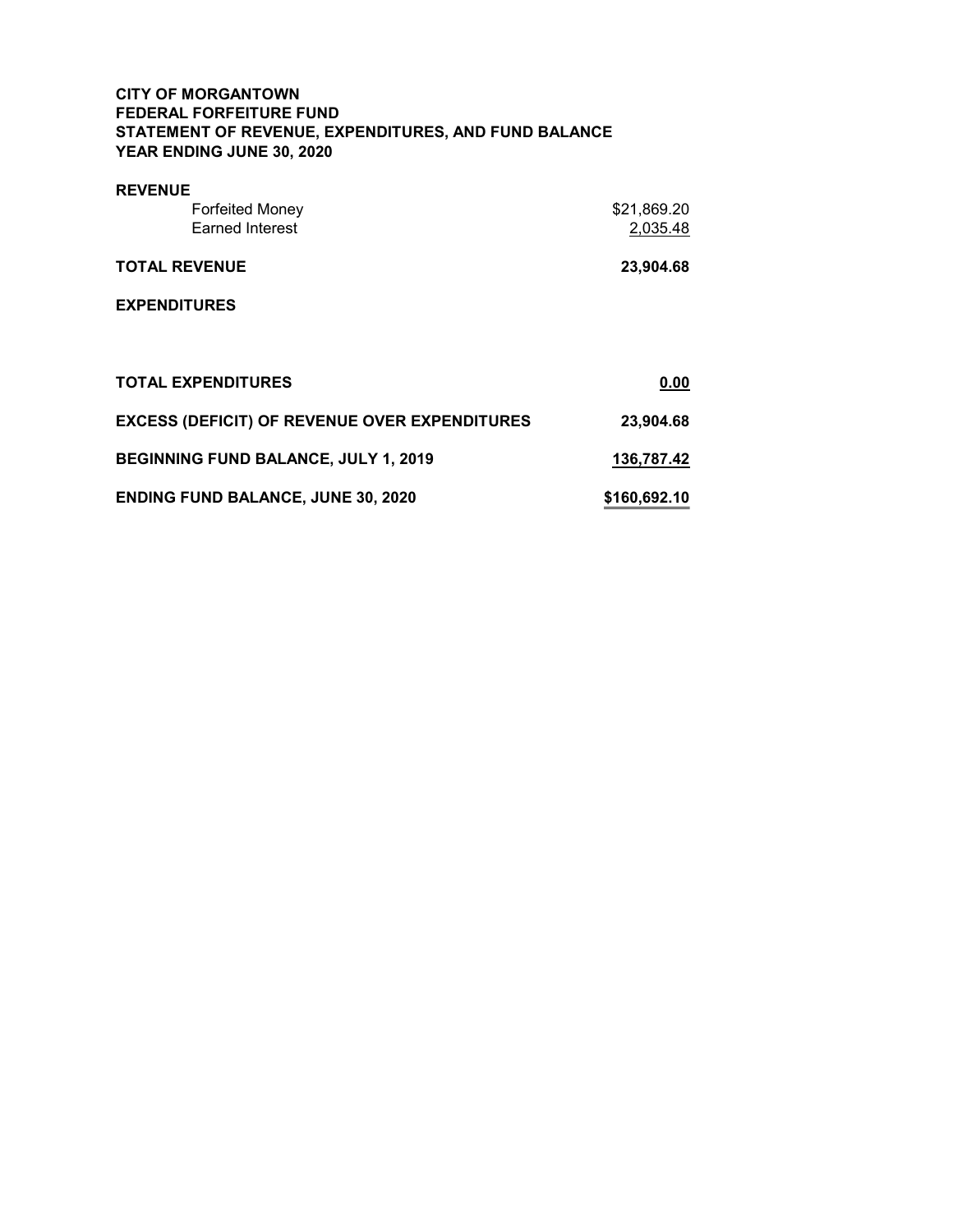# CITY OF MORGANTOWN BUSINESS IMPROVEMENT DISTRICT FUND STATEMENT OF REVENUE, EXPENDITURES, AND FUND BALANCE YEAR ENDING JUNE 30, 2020

| <b>REVENUE</b>                              |             |
|---------------------------------------------|-------------|
| Interest                                    | 229.63      |
| <b>TOTAL REVENUE</b>                        | 229.63      |
| <b>EXPENDITURES</b>                         |             |
|                                             | 0.00        |
| <b>TOTAL EXPENDITURES</b>                   | 0.00        |
| <b>EXCESS OF REVENUE OVER EXPENDITURES</b>  | 229.63      |
| <b>BEGINNING FUND BALANCE, JULY 1, 2019</b> | 17,042.18   |
| <b>ENDING FUND BALANCE, JUNE 30, 2020</b>   | \$17,271.81 |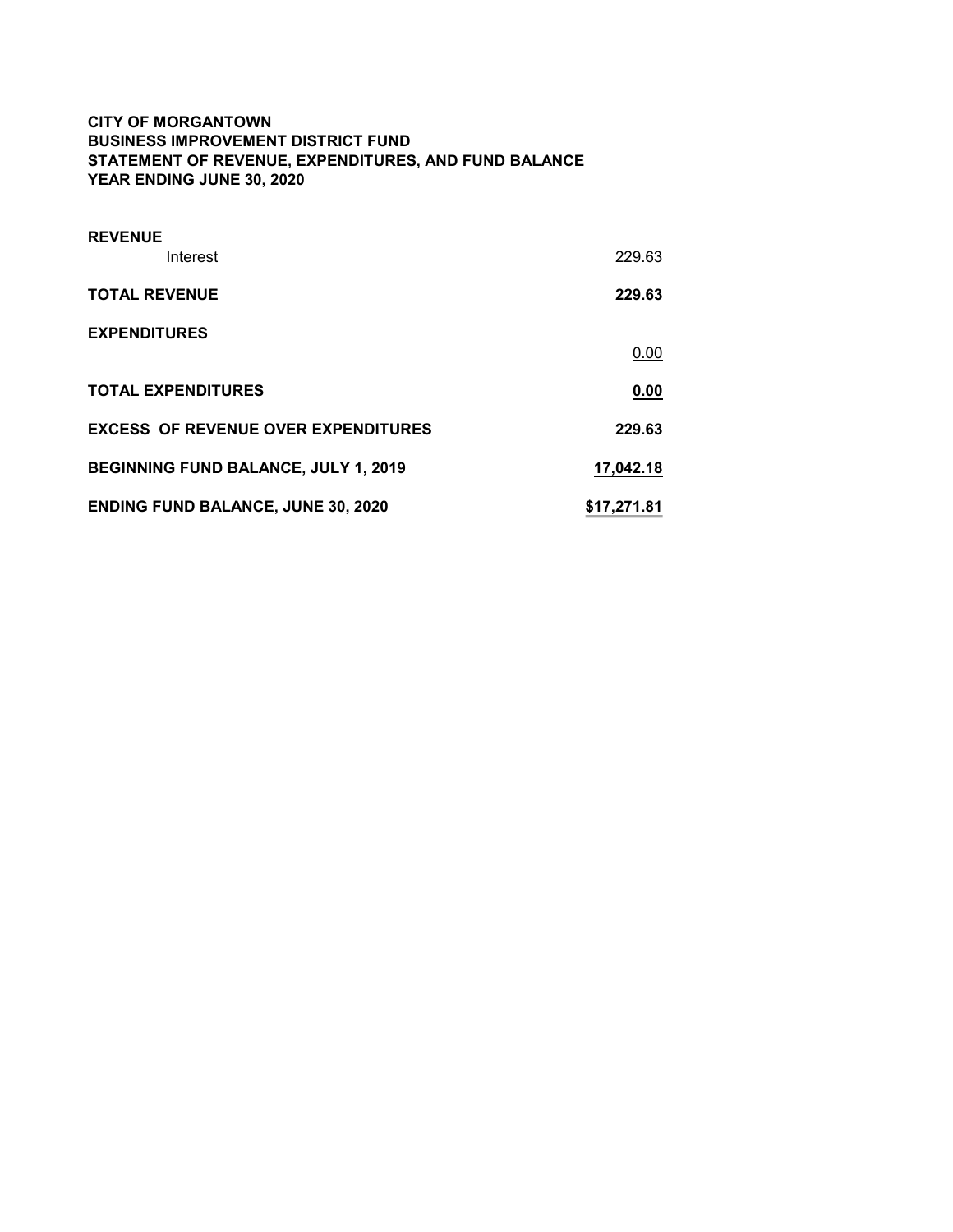# CITY OF MORGANTOWN TAX INCREMENT FINANCING FUND STATEMENT OF REVENUE, EXPENDITURES, AND FUND BALANCE YEAR ENDING JUNE 30, 2020

| <b>REVENUE</b>                             |                |
|--------------------------------------------|----------------|
| <b>Property Taxes</b>                      | \$1,572,755.98 |
| Other Tax                                  | \$146,363.83   |
| <b>Earned Interest</b>                     | 13,582.57      |
| <b>Contributions Other Funds General</b>   | 790,000.00     |
| Miscellaneous-Other                        | 27,263.51      |
| <b>TOTAL REVENUE</b>                       | 2,549,965.89   |
| <b>EXPENDITURES</b>                        |                |
| Transfer to Debt Service Fund              | 1,584,156.48   |
| Capital Outlay                             | 92,221.60      |
| <b>Administrative Costs</b>                | 717.50         |
| <b>TOTAL EXPENDITURES</b>                  | 1,677,095.58   |
| <b>EXCESS OF REVENUE OVER EXPENDITURES</b> | 872,870.31     |
| BEGINNING FUND BALANCE, JULY 1, 2019       | 361,340.81     |
| <b>ENDING FUND BALANCE, JUNE 30, 2020</b>  | \$1,234,211.12 |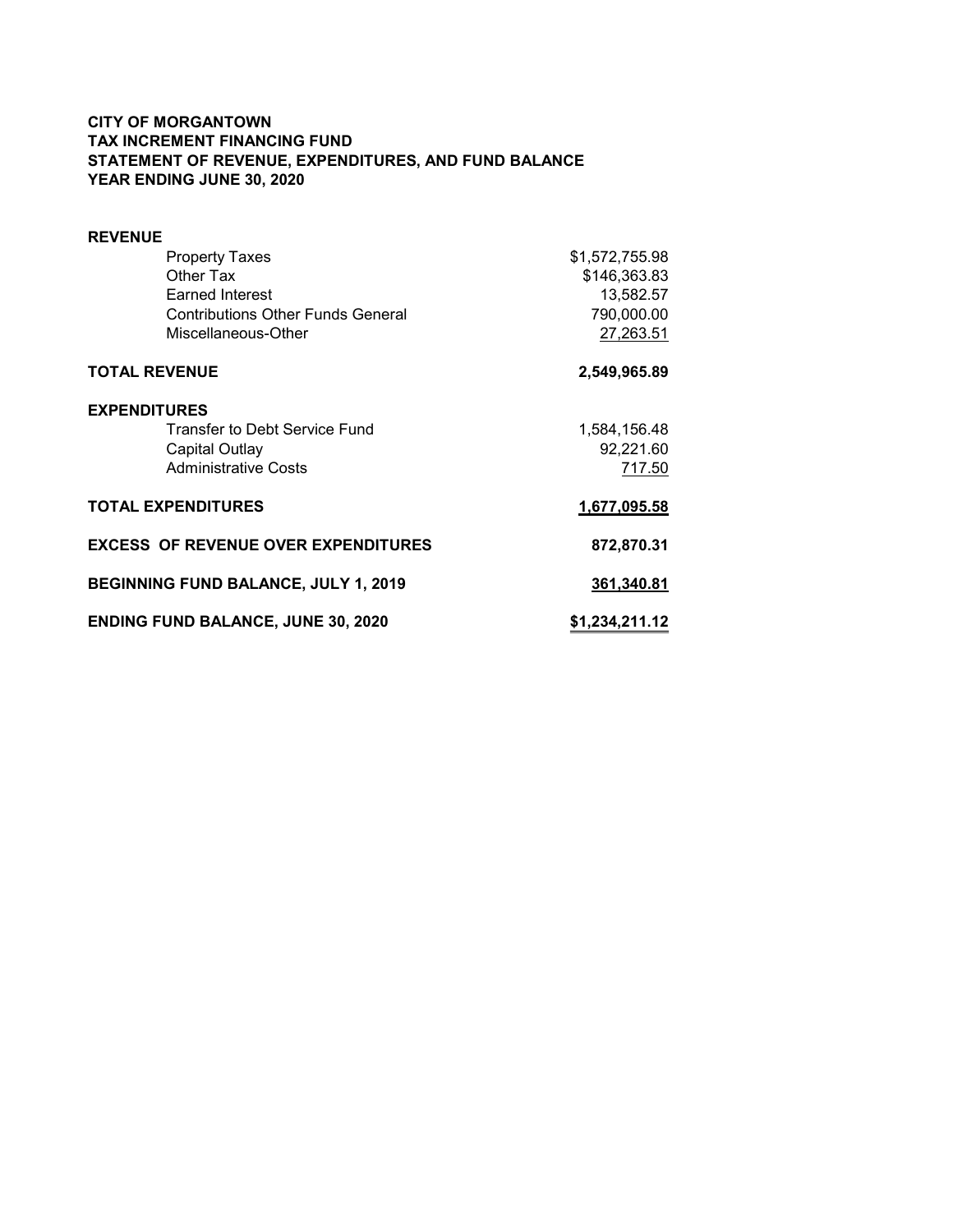# CITY OF MORGANTOWN TIF DEBT SERVICE FUND STATEMENT OF REVENUE, EXPENDITURES, AND FUND BALANCE YEAR ENDING JUNE 30, 2020

| <b>REVENUE</b>                                       |                |
|------------------------------------------------------|----------------|
| <b>Contribution from Other Funds</b>                 | \$1,977,077.80 |
| <b>Contributions from Other Entities</b>             | 120,000.00     |
| <b>Bond Proceeds</b>                                 | 3,326,480.79   |
| Earned Interest                                      | 25,341.28      |
| <b>TOTAL REVENUE</b>                                 | 5,448,899.87   |
| <b>EXPENDITURES</b>                                  |                |
| Debt Service on Bonds                                | 1,442,397.64   |
| <b>Project Expense</b>                               | 3,326,480.79   |
| <b>Contributions to Other Funds</b>                  | 1,181,887.57   |
| <b>Administrative Costs</b>                          | 51,496.00      |
| <b>TOTAL EXPENDITURES</b>                            | 6,002,262.00   |
| <b>EXCESS (DEFICIT) OF REVENUE OVER EXPENDITURES</b> | (\$553,362.13) |
| BEGINNING FUND BALANCE, JULY 1, 2019                 | \$1,986,156.75 |
| <b>ENDING FUND BALANCE, JUNE 30, 2020</b>            | \$1,432,794.62 |
|                                                      |                |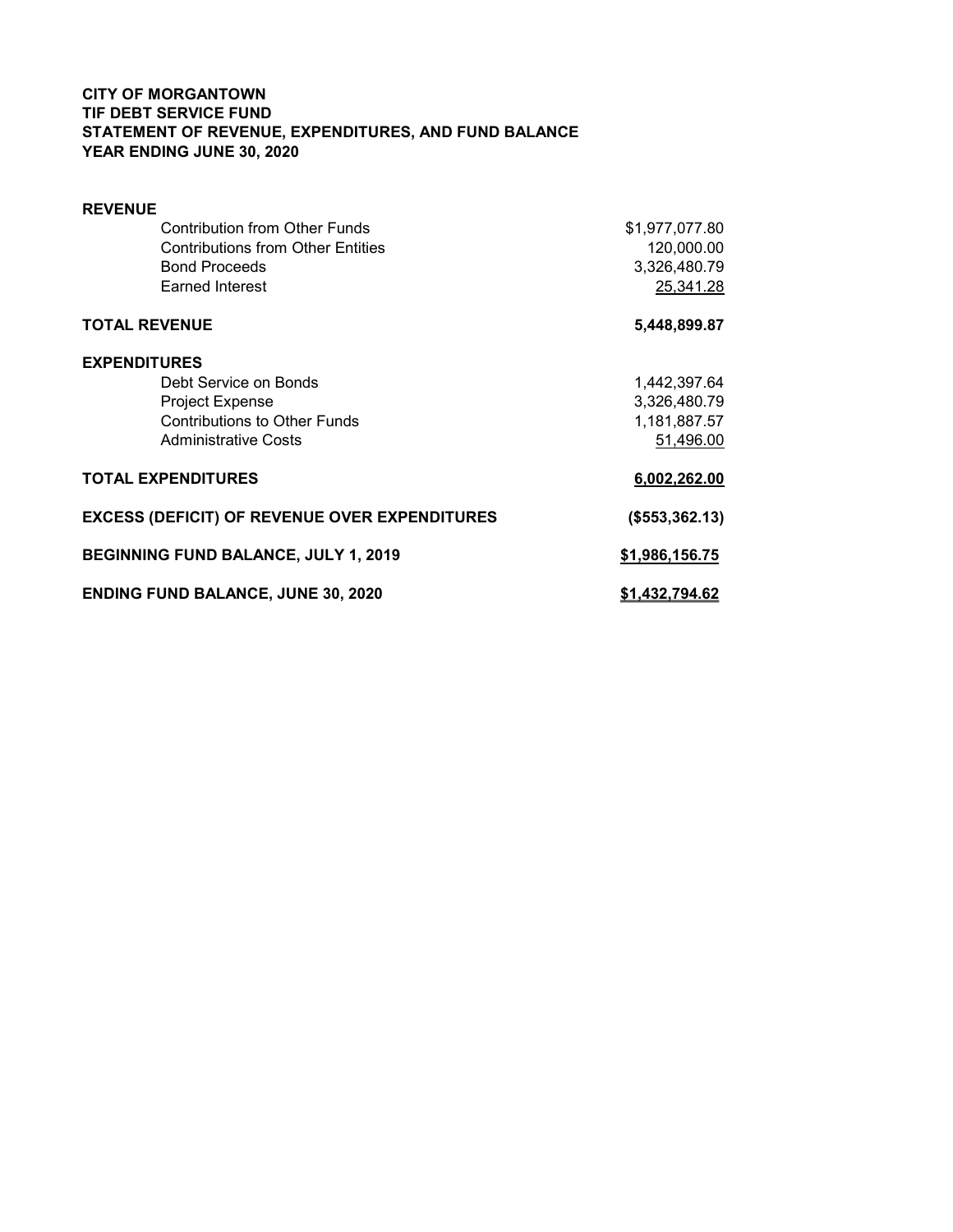### CITY OF MORGANTOWN CAPITAL ESCROW FUND STATEMENT OF REVENUE, EXPENDITURES, AND FUND BALANCE YEAR ENDING JUNE 30, 2020

# **REVENUE**  Other Financial Sources General Fund 2,500,000.00 General Fund - Municipal Service Fee 2,285,000.00 Hazel Ruby McQuain Charitable Trust 2,300,000.00 Earned Interest 90,817.86 Reimbursements Public Utilities 49,807.03 Miscellaneous 77,874.24 TOTAL REVENUE 7,303,499.13 EXPENDITURES City Manager 37,638.68 Planning & Zoning 15,115.37 City Hall Renovations 370,616.52 Public Works Vehicles and Equipment 269,507.83 Police Dept. Equipment 471,049.42 Fire Dept. Building and Equipment 151,824.21 Code Vehicles 24,266.55 Airport Equipment 2004 120 and 2006 120 and 2012 12:00 12:00 12:00 12:00 12:00 12:00 12:00 12:00 12:00 12:00 1 Street Paving 2,411,178.95 Infrastructure Agreements 32,184.01 Computers and Software 64,876.39 Forrest Avenue Demolitions 92,018.01 BOPARC Support 301,000.00 Met Theatre 157,281.24 Urban Forestry & Landscape 5,257.00<br>Hazel Ruby McQuain Park 5,764,754.20 Hazel Ruby McQuain Park PSB Roof 955,211.45 Woodburn 141,112.23 Airport Support **155,392.61** Airport Runway 254,827.60 GIS Project **78,256.47** Other Projects 73,142.62 Sunnyside-Up 100,000.00 Main Street 109,000.00 GMCT Arts and Culture Fund 112,500.00 Contributions to Other Outside Agencies 174,246.05 TOTAL EXPENDITURES 9,446,745.51 EXCESS (DEFICIT) OF REVENUE OVER EXPENDITURES -2,143,246.38 OTHER FINANCING SOURCES (USES) Note Payable - Capital Escrow Fund 0.00 BEGINNING FUND BALANCE, JULY 1, 2019 8,798,835.12

ENDING FUND BALANCE, JUNE 30, 2020 \$6,655,588.74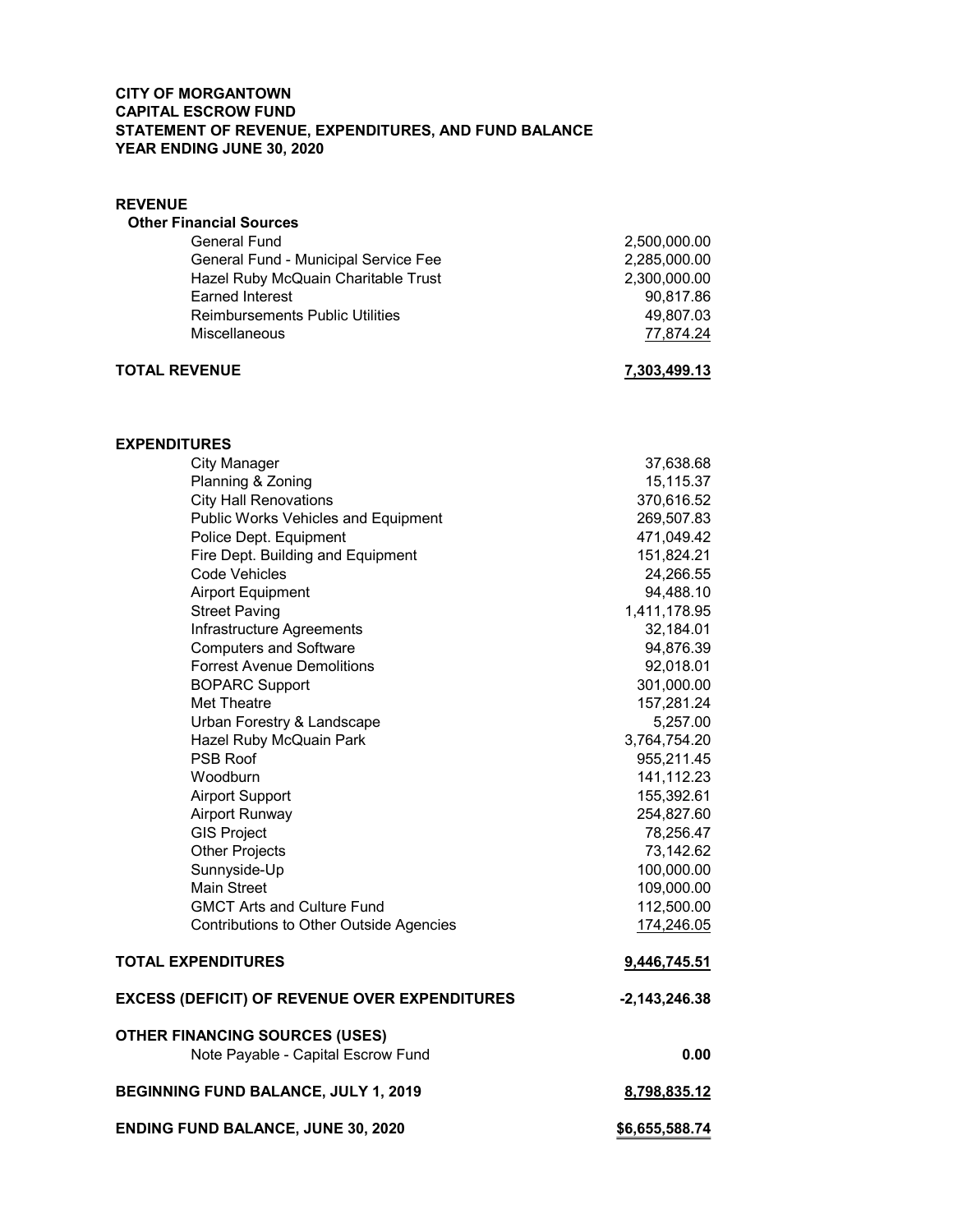### CITY OF MORGANTOWN CAPITAL ESCROW FUND VENDOR LIST YEAR ENDING JUNE 30, 2020

March-Westin Company, Inc.  $\qquad \qquad$  3,390,990.25 Lombardi Development Company 898,248.38 Anderson Excavating **753,403.43** Greer Industries, Inc. 6. The Contract of the Contract of the State of the State of the State of the State of the State of the State of the State of the State of the State of the State of the State of the State of the Stat Thrasher Group, Inc. 365,677.20 Board Of Park & Recreation 316,000.00 Michael Baker International 261,764.69 Commercial Builders, Inc. 225,116.00 Stephens Auto Center 201,701.00 Hunter Truck Sales & Service 184,448.00 HRM Park 150,000.00 Main Street Morgantown 109,000.00 Your Community Foundation 100,000.00 Sunnyside Up-CNRC 100,000.00 Sunset Outdoor Supply Inc. **94,488.10** SHI International 93,727.11 Parrotta Paving Company 76,050.00 Glick Fire Equipment Co. **74,771.63** D.J.L. Material & Supply 74,674.24 Electronic Specialty Company 71,245.00 Woodburn Property Fund 70,000.00 Lytle Construction Corporation 63,606.87 Zuercher Technologies, LLC 62,251.10 SENTRY MECHANICAL 61,920.00 City Plumbing and Heating 53,400.00 West Virginia Public Safety Equipment 48,563.59 Tri State Express 44,694.56 Potesta Engineers and Environmental Consultants 41,645.06 Stone Paving 37,831.20 ESRI, Inc. 35,000.00 Mon River Trails Conservancy 34,000.00 VanNostrand Architects, PLLC 32,864.94 Chico Appraisal Services 32,500.00 Enterprise FM Trust 29,153.14 Research Park Shoppes, LLC 26,458.39 A. Raimondo, Inc. 26,300.00 WV Botanic Gardens 26,210.00 Bowen National Research 26,100.00 Motorola Solutions, Inc. 24,245.72 West Virginia University 23,818.75 Demaree Inflatable Boats, Inc. 23,250.00 Arch Masonry & Restoration 22,478.78 Sunbelt Rentals, Inc. 22,319.61 Safeware 22,000.00 Strictly Technology, LLC 21,198.67 Sweetwater.Com 19,873.00 Tyler Technologies 18,861.18 Cira and Associates 18,462.10 Vincent Lighting Systems 18,005.51 H.E. Neumann Co. 17,993.50 Morgantown Utility Board 17,745.09 Bartlett House, Inc. 2008. The set of the set of the set of the set of the set of the set of the set of the set of the set of the set of the set of the set of the set of the set of the set of the set of the set of the set Stewarts Electrical 16,396.00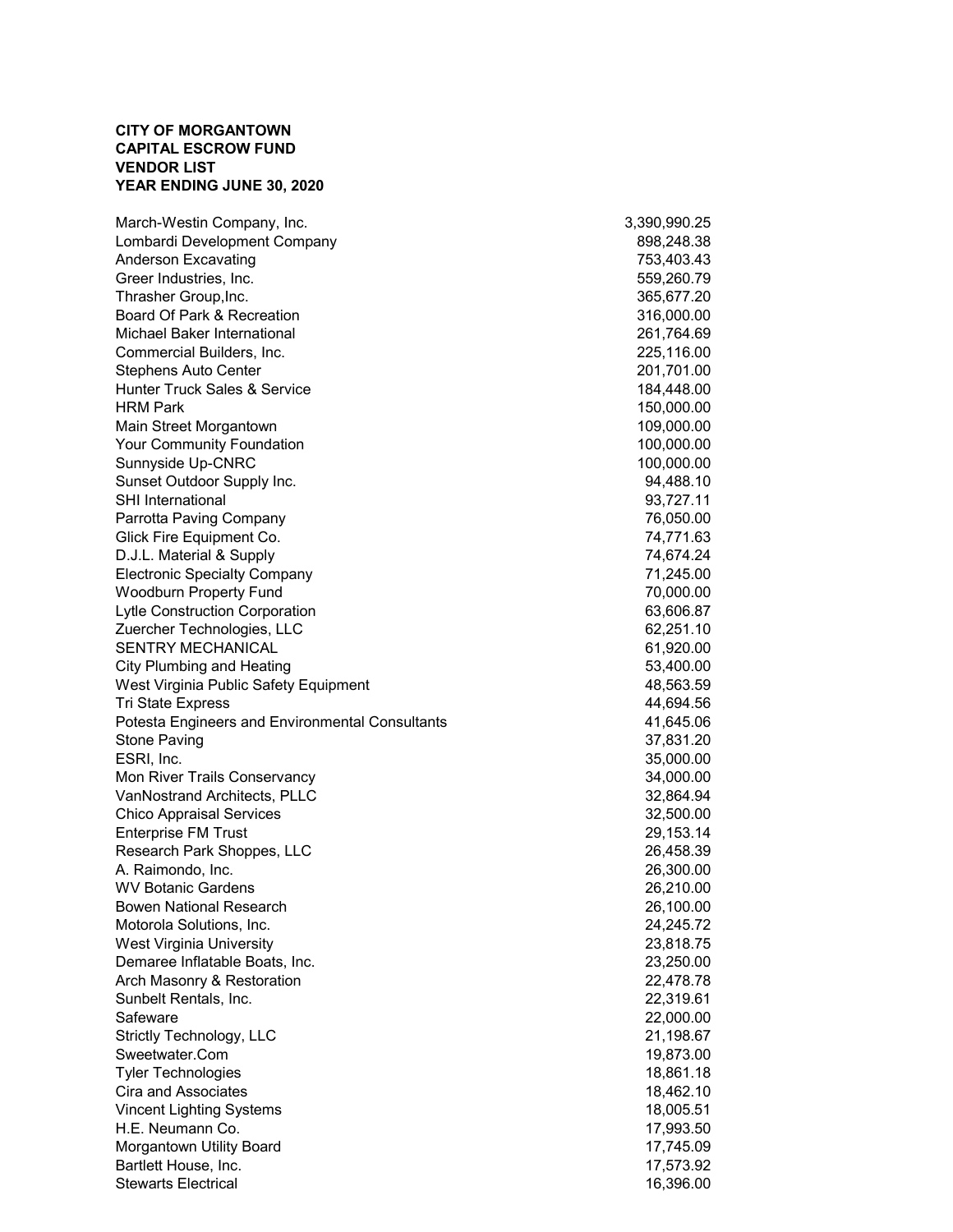| Monongalia County Health Dept.                                | 16,350.00             |
|---------------------------------------------------------------|-----------------------|
| BearCom.com                                                   | 15,838.34             |
| Larson Design Group                                           | 15,128.79             |
| Crystal Digital Communications, Inc.                          | 14,269.41             |
| Ennis-Flint, Inc.                                             | 14,139.39             |
| Judy, Justin M.                                               | 13,720.00             |
| Trapuzzano's Uniforms                                         | 13,092.50             |
| Eastern Data, Inc.                                            | 12,730.00             |
| <b>Mitchell Tree Care</b>                                     | 12,610.00             |
| The Historic Morgantown Post Office Building, LLC             | 12,500.00             |
| Sherwin-Williams                                              | 12,355.42             |
| SunStoppers                                                   | 12,289.00             |
| Aecom                                                         | 11,751.13             |
| <b>CivicPlus</b>                                              | 11,114.68             |
| Bailey, Brandon S.                                            | 10,572.00             |
| Milan Puskar Health Right<br>WV Coalition to End Homelessness | 10,000.00             |
| Alpha Associates, Inc.                                        | 10,000.00<br>9,905.00 |
| L-Tron Corporation                                            | 9,613.95              |
| Scott, Phil J.                                                | 9,516.00              |
| <b>American Fence</b>                                         | 9,242.00              |
| <b>Environmental Standards</b>                                | 9,014.79              |
| Mindmerge Design                                              | 9,000.00              |
| Newegg Business Inc.                                          | 8,982.48              |
| <b>Advanced Heating and Cooling</b>                           | 8,960.00              |
| <b>WVU Research Corporation</b>                               | 8,246.91              |
| <b>GAI Consultants</b>                                        | 7,850.00              |
| Amazon.Com                                                    | 7,324.62              |
| <b>Potters Industries</b>                                     | 7,200.00              |
| Swank Motion Pictures, Inc.                                   | 6,790.00              |
| CDW-G                                                         | 6,454.73              |
| Witmer Public Safety Group                                    | 6,223.00              |
| Lowe's                                                        | 6,111.89              |
| Markl Supply Company                                          | 6,093.85              |
| Trulargo, LLC                                                 | 6,016.46              |
| <b>Brooks Electrical Service</b>                              | 5,995.00              |
| <b>Tritech Software Systems</b>                               | 5,940.00              |
| Pat McGillen, LLC                                             | 5,145.00              |
| Aero Specialties, Inc.                                        | 4,995.00              |
| Advantage Technology, LLC                                     | 4,490.75              |
| Hoy Redi-Mix Co., LLC                                         | 4,342.00              |
| ABC Supply Co., Inc.                                          | 4,288.68              |
| L.R. Kimball<br>Terrell Ellis & Associates, Inc.              | 4,000.00              |
| Axon Enterprise, Inc.                                         | 3,364.24<br>3,195.00  |
| Herbert, Rowland & Grubic                                     | 3,141.68              |
| <b>Shaun Butler</b>                                           | 3,059.45              |
| ProTex LLC                                                    | 3,034.72              |
| Mt. State Trailer Rental                                      | 3,000.00              |
| Upper Monongahela River Assoc.                                | 2,500.00              |
| WILLQUIP                                                      | 2,499.00              |
| <b>Traffic Safety Store</b>                                   | 2,470.80              |
| Hite                                                          | 2,405.17              |
| Scalise Industries Corporation                                | 2,117.00              |
| Northco Corporation                                           | 1,900.00              |
| <b>Community Coalition for Social Justice</b>                 | 1,850.00              |
| West Virginia Treasury                                        | 1,700.00              |
| CTL Engineering of WV, Inc.                                   | 1,668.00              |
| The Sign Shop                                                 | 1,280.00              |
| <b>Bell Land Surveying PLLC</b>                               | 1,250.00              |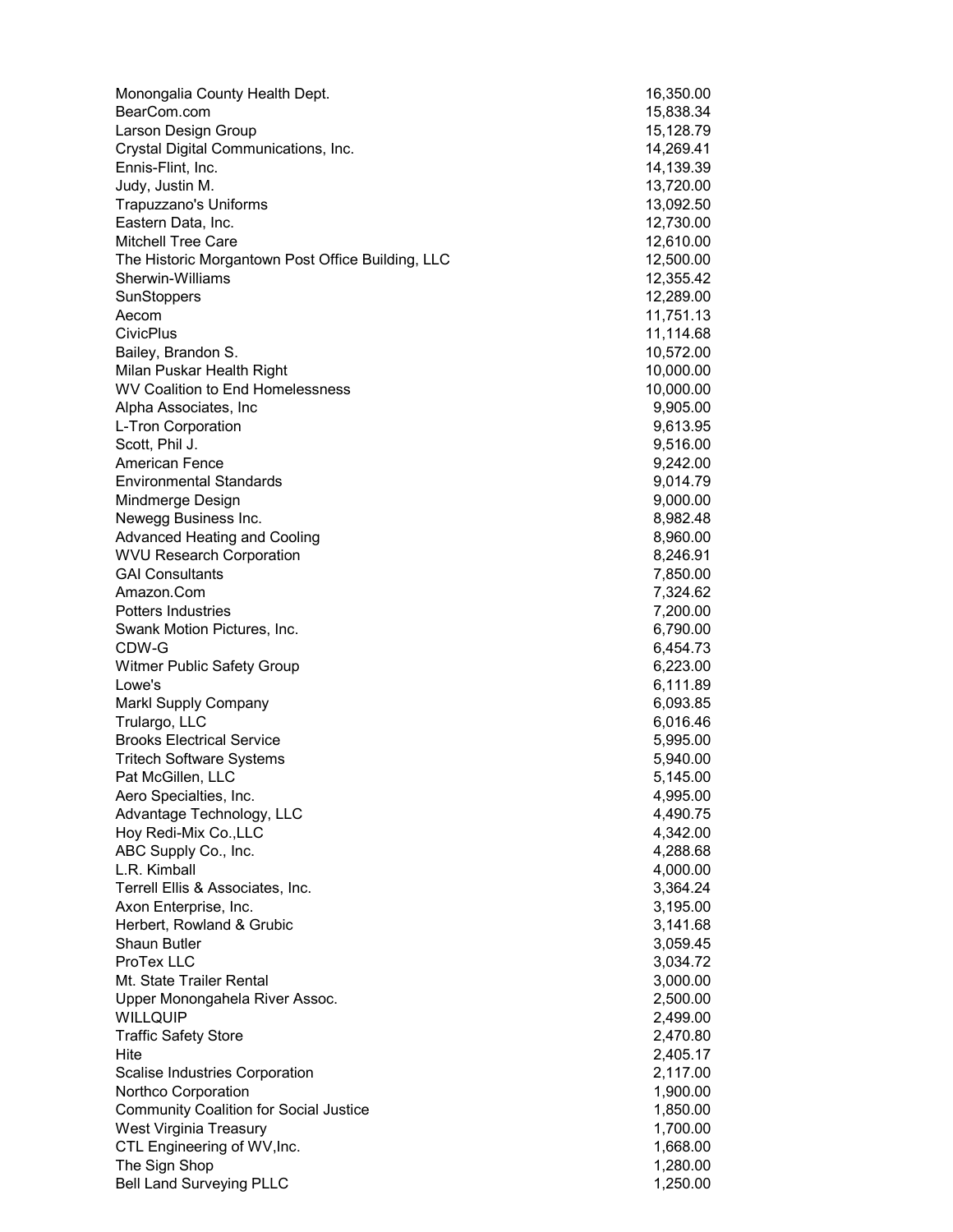| Webrestaurantstore.com               | 1,176.89 |
|--------------------------------------|----------|
| West Virginia Outdoor Power          | 1,152.00 |
| <b>Wamsley Cycles</b>                | 1,125.00 |
| <b>Koval Supply</b>                  | 1,049.52 |
| Eco-Counter Inc.                     | 938.00   |
| Jan Derry                            | 916.00   |
| Royal Glass, LLC                     | 900.00   |
| Morgantown Printing & Binding        | 870.00   |
| <b>State Electric Supply Company</b> | 841.53   |
| <b>Raemelton Farm</b>                | 765.00   |
| Signs Plus                           | 756.00   |
| L.A. D'amico Locksmith               | 751.00   |
| WV Newspaper Publishing Co.          | 686.78   |
| <b>Central Supply Company</b>        | 603.24   |
| Custom Ink                           | 535.80   |
| Aggregate Less Than \$500            | 4264.84  |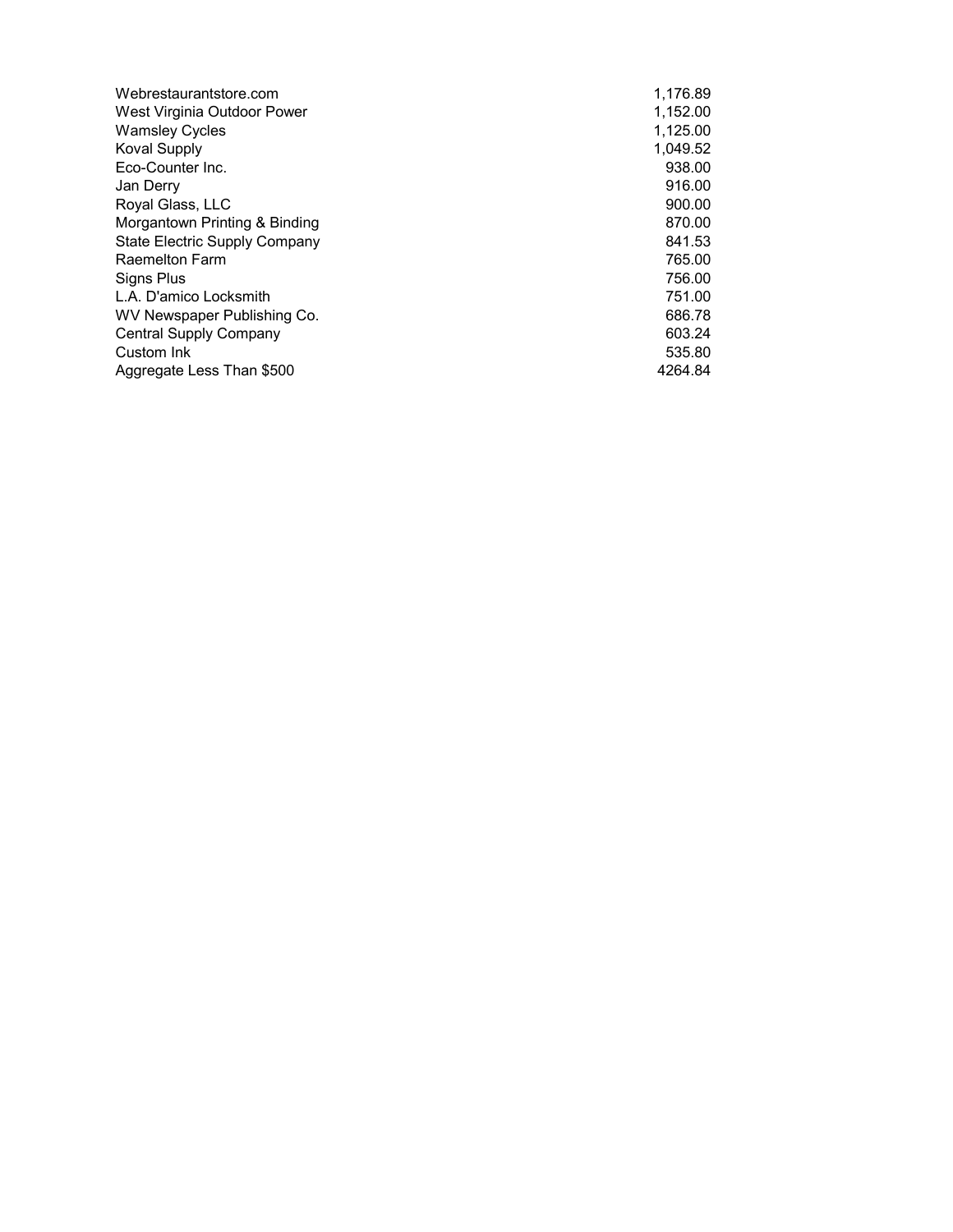# CITY OF MORGANTOWN HAZEL RUBY MCQUAIN PARK SINKING FUND STATEMENT OF REVENUE, EXPENDITURES, AND FUND BALANCE YEAR ENDING JUNE 30, 2020

| <b>REVENUE</b>                                       |              |
|------------------------------------------------------|--------------|
| <b>Earned Interest</b>                               | \$2,813.93   |
| <b>Capital Escrow Fund</b>                           | 150,000.00   |
| <b>TOTAL REVENUE</b>                                 | 152,813.93   |
| <b>EXPENDITURES</b>                                  |              |
|                                                      | 0.00         |
| <b>TOTAL EXPENDITURES</b>                            | 0.00         |
| <b>EXCESS (DEFICIT) OF REVENUE OVER EXPENDITURES</b> | 152,813.93   |
| <b>BEGINNING FUND BALANCE, JULY 1, 2019</b>          | 151,585.14   |
| <b>ENDING FUND BALANCE, JUNE 30, 2020</b>            | \$304,399.07 |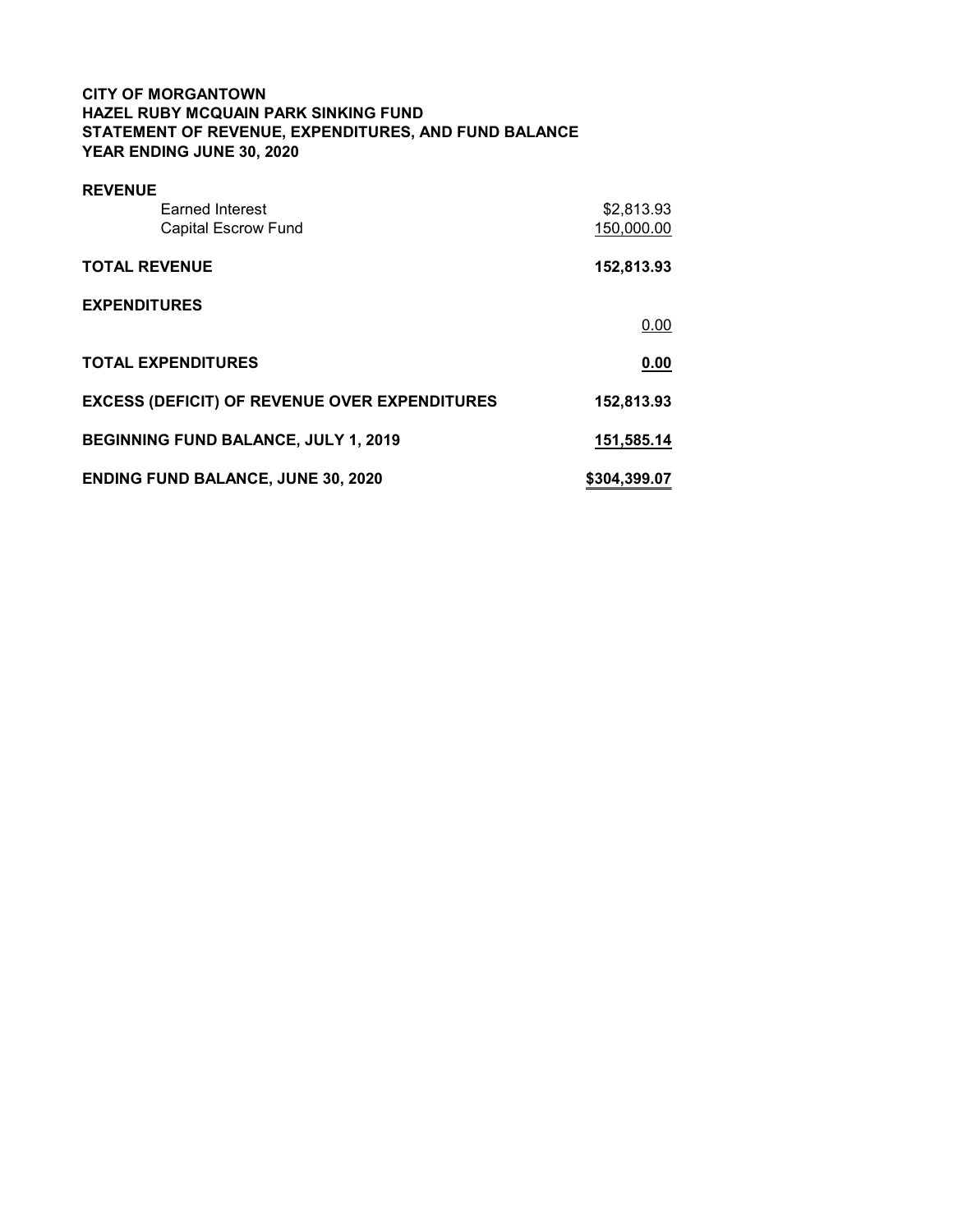# CITY OF MORGANTOWN ACCESS ROAD FUND STATEMENT OF REVENUE, EXPENDITURES, AND FUND BALANCE YEAR ENDING JUNE 30, 2020

| <b>REVENUE</b><br>Earned Interest           | 3,693.69     |
|---------------------------------------------|--------------|
| <b>TOTAL REVENUE</b>                        | 3,693.69     |
| <b>EXPENDITURES</b>                         | 0.00         |
| <b>TOTAL EXPENDITURES</b>                   | 0.00         |
| <b>EXCESS OF REVENUE OVER EXPENDITURES</b>  | 3,693.69     |
| <b>BEGINNING FUND BALANCE, JULY 1, 2019</b> | 274,132.64   |
| <b>ENDING FUND BALANCE, JUNE 30, 2020</b>   | \$277,826.33 |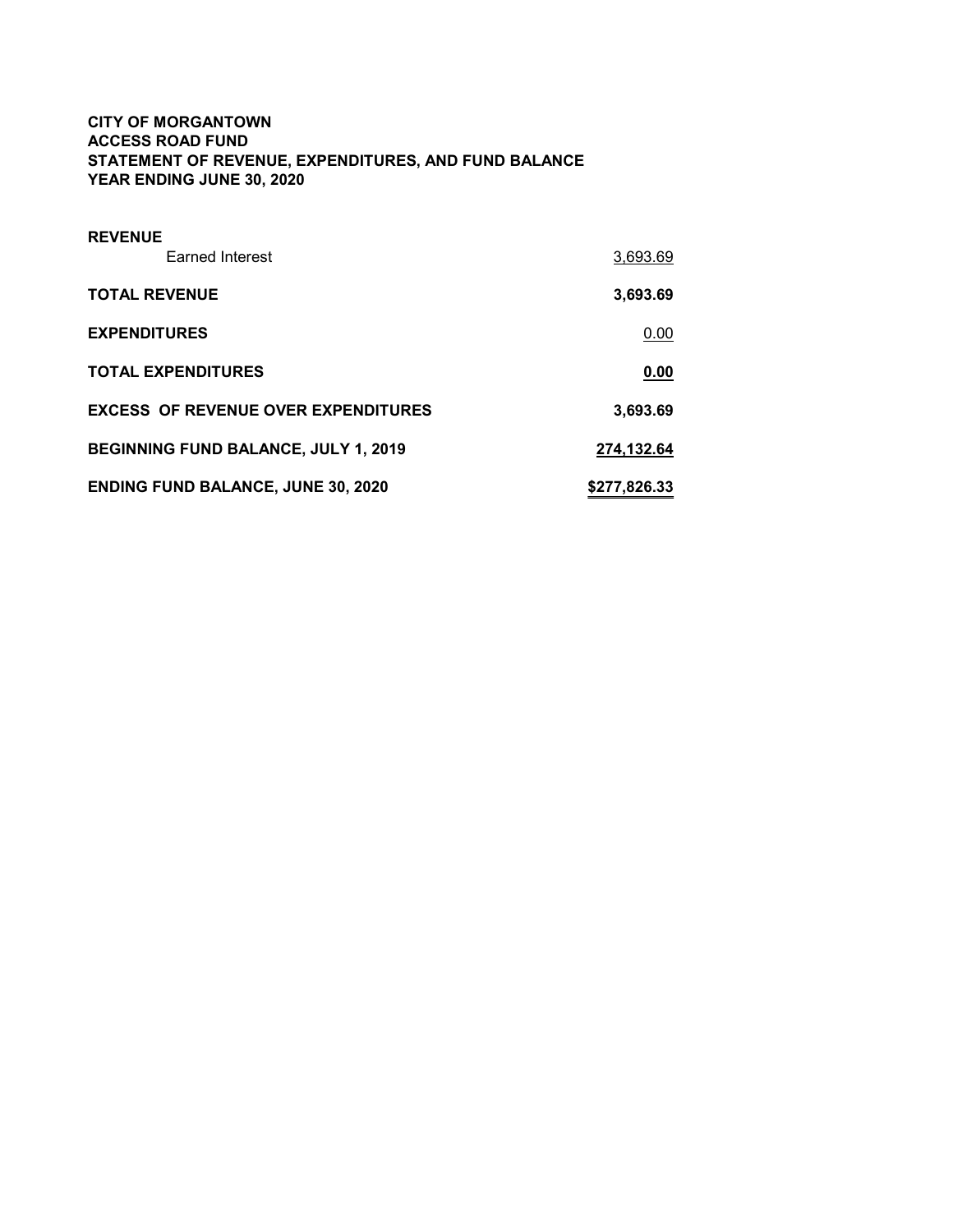### CITY OF MORGANTOWN AIRPORT FUND STATEMENT OF REVENUE, EXPENDITURES, AND FUND BALANCE YEAR ENDING JUNE 30, 2020

#### REVENUE

| <b>Airline Landing Fees</b>   | \$71,148.00  |
|-------------------------------|--------------|
| Hangar Rents                  | 156,773.80   |
| Rental Income                 | 89,055.15    |
| <b>Car Rental Commissions</b> | 23,807.57    |
| Vending                       | 1,052.65     |
| <b>Fuel Sales</b>             | 1,495,239.02 |
| Deicing                       | 70,908.67    |
| <b>Earned Interest</b>        | 1,056.62     |
| <b>Grant Revenue</b>          | 18,191.67    |
| <b>General Fund</b>           | 220,000.00   |
| <b>Miscellaneous</b>          | 52,502.49    |
|                               |              |

# TOTAL REVENUE 2,199,735.64

EXPENDITURES

| <b>Personnel Costs</b>                               | 808,917.82    |
|------------------------------------------------------|---------------|
| Telephone                                            | 21,693.97     |
| <b>Utilities</b>                                     | 112,592.21    |
| Travel & Training                                    | 3,677.26      |
| Maintenance                                          | 71,497.88     |
| Postage                                              | 2,333.33      |
| <b>Equipment Rental</b>                              | 25,953.71     |
| <b>Small Tools</b>                                   | 2,455.53      |
| Advertising                                          | 31,200.89     |
| Dues & Subscriptions                                 | 1,020.00      |
| Workers Comp. Insurance                              | 10,978.37     |
| Liability & Property Insurance                       | 53,961.66     |
| Unemployement Compensation                           | 8,510.63      |
| Professional fees/audit                              | 3,480.00      |
| <b>Contracted Services</b>                           | 42,745.79     |
| <b>Fire Service Fees</b>                             | 7,542.25      |
| <b>Credit Card Charges</b>                           | 21,148.18     |
| <b>Supplies</b>                                      | 22,609.27     |
| <b>Fuel Purchases for Resale</b>                     | 960,922.78    |
| <b>Concession supplies</b>                           | 1,565.81      |
| Uniforms                                             | 1,346.84      |
| <b>Capital Outlay Equipment</b>                      | 15,020.47     |
| <b>Capital Lease</b>                                 | 10,162.54     |
| <b>Administrative Fee</b>                            | 10,000.00     |
| <b>TOTAL EXPENDITURES</b>                            | 2,251,337.19  |
| <b>EXCESS (DEFICIT) OF REVENUE OVER EXPENDITURES</b> | (51,601.55)   |
| BEGINNING FUND BALANCE, JULY 1, 2019                 | (612, 406.31) |
| <b>ENDING FUND BALANCE (DEFICIT), JUNE 30, 2020</b>  | (664, 007.86) |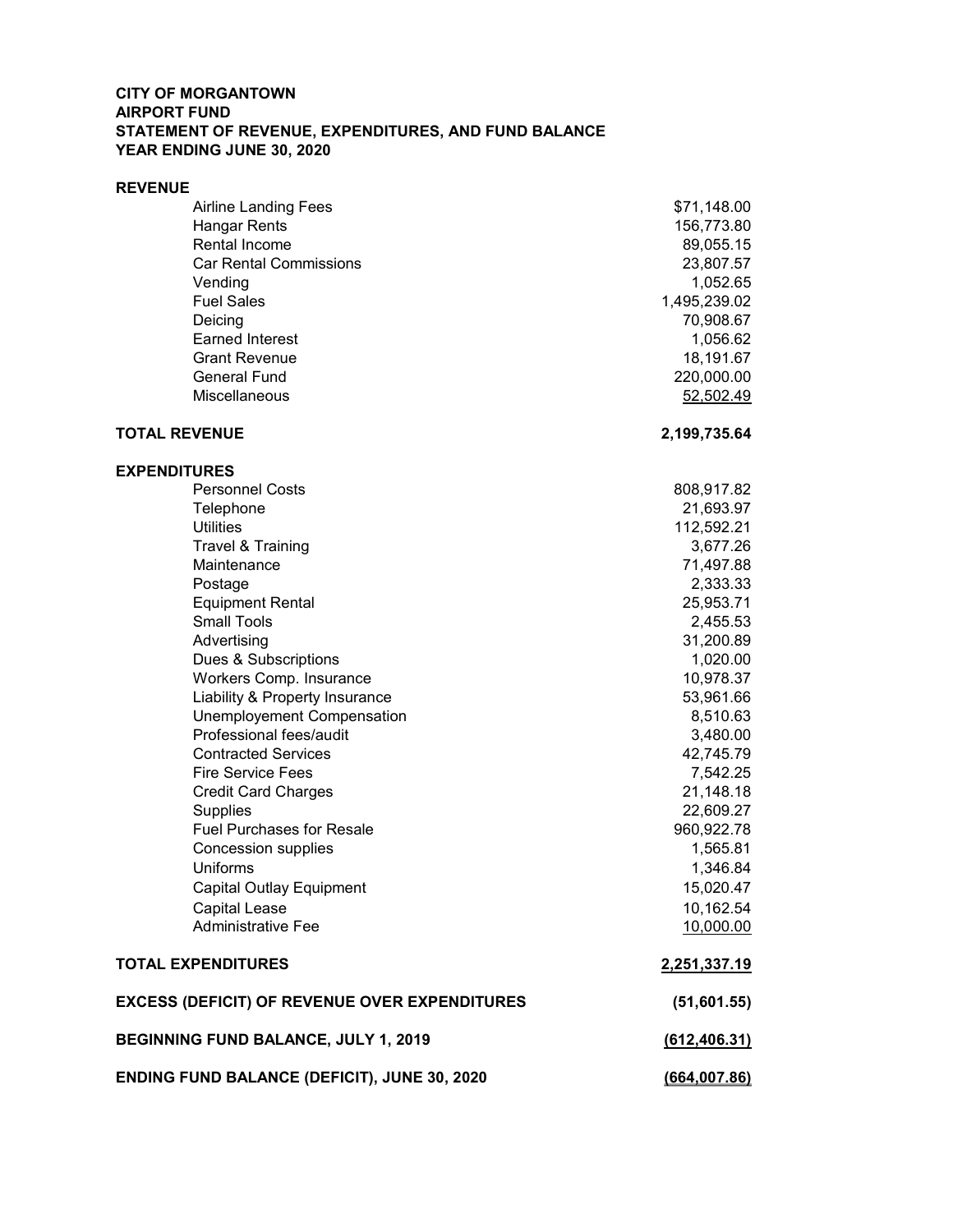### CITY OF MORGANTOWN AIRPORT FUND VENDOR LIST YEAR ENDING JUNE 30, 2020

| <b>Employee Salaries</b>              | 522,919.27 |
|---------------------------------------|------------|
| Social Security                       | 31,934.62  |
| Pension                               | 77,733.61  |
| Medicare                              | 7,468.58   |
| Life & Health Benefit Fund            | 113,736.60 |
| <b>Avfuel Corporation</b>             | 986,755.94 |
| Mon Power                             | 74,275.19  |
| Bank of the Ozarks                    |            |
|                                       | 46,669.54  |
| <b>Travelers</b>                      | 33,445.95  |
| <b>Dominion Energy</b>                | 21,567.68  |
| Dyer Insurance Group                  | 21,441.28  |
| Morgantown Utility Board              | 16,163.15  |
| Scalise Industries Corporation        | 14,498.00  |
| Pikewood Digital                      | 14,046.16  |
| <b>Brickstreet Insurance</b>          | 10,978.37  |
| H.E. Neumann Co.                      | 10,080.07  |
| <b>General Fund</b>                   | 10,000.00  |
| J.D. Signs Incorporated               | 9,949.00   |
| <b>Bruceton Petroleum Company</b>     | 9,889.17   |
| <b>SEGRA</b>                          | 8,980.91   |
| West Virginia Radio                   | 8,520.00   |
| WorkForce West Virginia               | 8,510.63   |
| <b>Lumos Networks</b>                 | 8,049.47   |
| <b>Republic Services</b>              | 7,785.41   |
| Lowe's                                | 7,703.31   |
| City of Morgantown                    | 7,542.25   |
| Mindmerge Design                      | 6,812.50   |
| <b>Schindler Elevator Corporation</b> | 5,710.59   |
| <b>Patton Building Services</b>       | 5,637.89   |
| Clements Filter Products, Inc.        | 5,175.83   |
| Amazon.Com                            | 4,903.30   |
| Tireland, Inc.                        | 4,230.95   |
| R.D. Wilson-Sons & Company            | 3,947.27   |
| <b>Cintas Corporation</b>             | 3,920.27   |
| USDA - APHIS                          | 3,885.62   |
| Hunter Truck Sales & Service          | 3,861.52   |
| <b>Tetrick &amp; Bartlett, PLLC</b>   | 3,480.00   |
| <b>Select Security</b>                | 3,470.75   |
| <b>Comcast Business</b>               | 3,265.92   |
| <b>Cleveland Brothers</b>             |            |
|                                       | 3,123.79   |
| Sam's Club Direct                     | 3,012.66   |
| <b>WV State Tax Department</b>        | 2,976.71   |
| <b>State Electric Supply Company</b>  | 2,752.25   |
| LEAF                                  | 2,457.61   |
| U.S.Cellular                          | 2,379.92   |
| Airgas                                | 2,186.50   |
| Aviation Laboratories, Inc.           | 2,127.20   |
| Shorty's HVAC Supplies, LLC           | 1,698.64   |
| Matthews Lubricants, Inc.             | 1,691.19   |
| Frontier                              | 1,683.67   |
| Thomson Linear, LLC                   | 1,631.78   |
| WV Dept. of Environmental Protection  | 1,550.00   |
| J.T. Martin Fire & Safety             | 1,419.46   |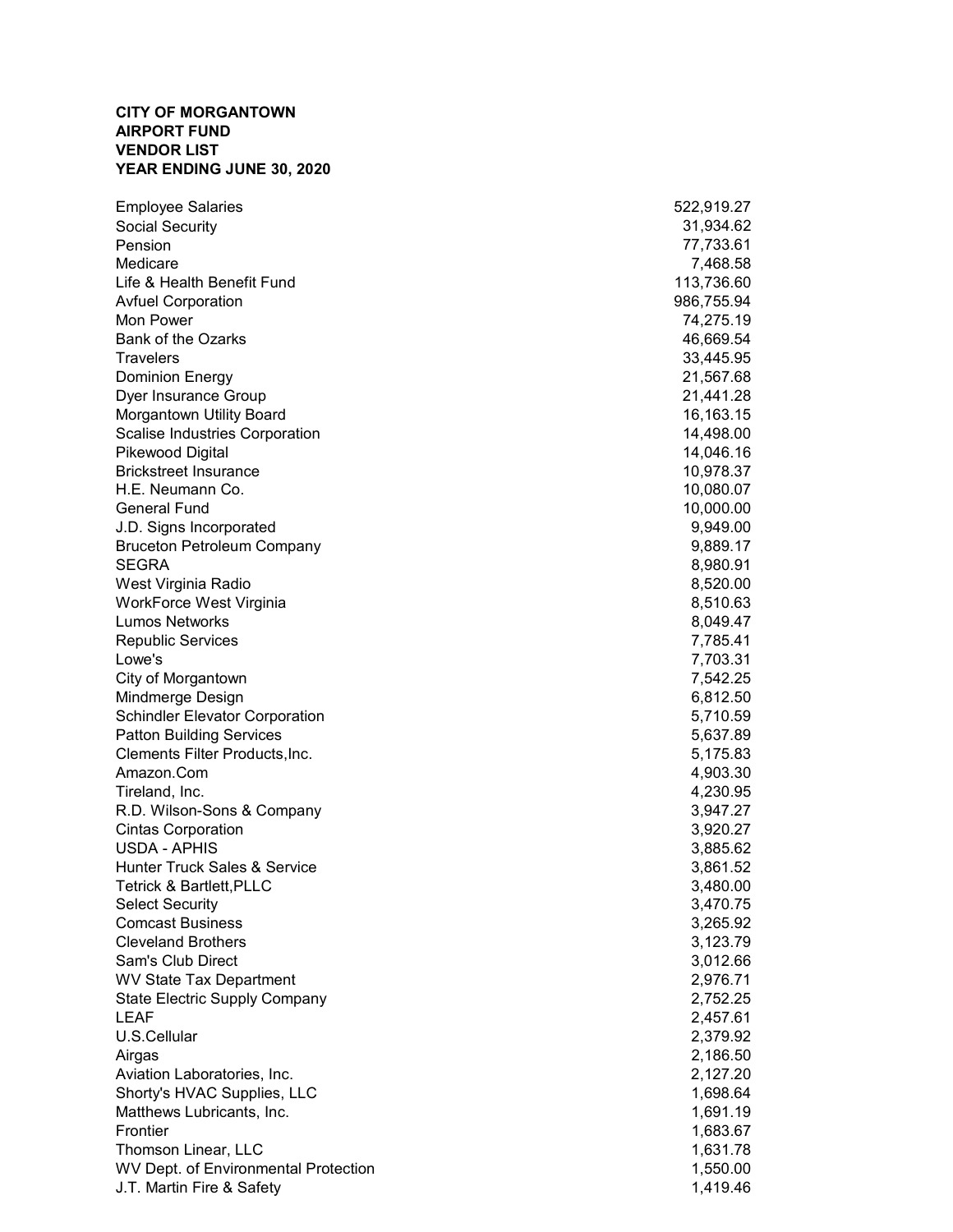| Dodson Pest Control                        | 1,390.00  |
|--------------------------------------------|-----------|
| R.E. Michel Company, Inc.                  | 1,289.41  |
| Royal Glass, LLC                           | 1,245.00  |
| <b>Staples</b>                             | 1,175.02  |
| <b>Sixel Consulting Group</b>              | 1,030.50  |
| <b>ZORO</b>                                | 932.53    |
| <b>Superior Industrial Laundries</b>       | 900.00    |
| <b>Genesis Lamp Corporation</b>            | 884.04    |
| Ford Lincoln of Morgantown                 | 871.22    |
| United Janitorial Supplies, Inc.           | 845.70    |
| Krum Pump & Equipment Co.                  | 824.20    |
| <b>Cummins Crosspoint, LLC</b>             | 822.86    |
| <b>Vertical Transport Consulting</b>       | 780.00    |
| Dept.of Environmental Protection           | 740.00    |
| <b>American Airlines</b>                   | 733.63    |
| <b>Hart Office Solutions</b>               | 621.50    |
| Reliance Laboratories, Inc.                | 614.00    |
| <b>Discount Tire</b>                       | 613.88    |
| Summers Towing & Repairs, Inc.             | 600.00    |
| International Parking & Mobility Institute | 600.00    |
| American Reeling Devices Inc.              | 588.85    |
| Sherwin-Williams                           | 578.87    |
| Garrett Industrial Supply, Inc             | 562.94    |
| West Electric & Machine Co Inc             | 556.32    |
| MORGANTOWN JET CENTER, LLC                 | 550.00    |
| Mountaineer Glass & Mirror                 | 500.00    |
| Morgantown Area Partnership                | 500.00    |
| Aggregate Less Than \$500                  | 12,914.78 |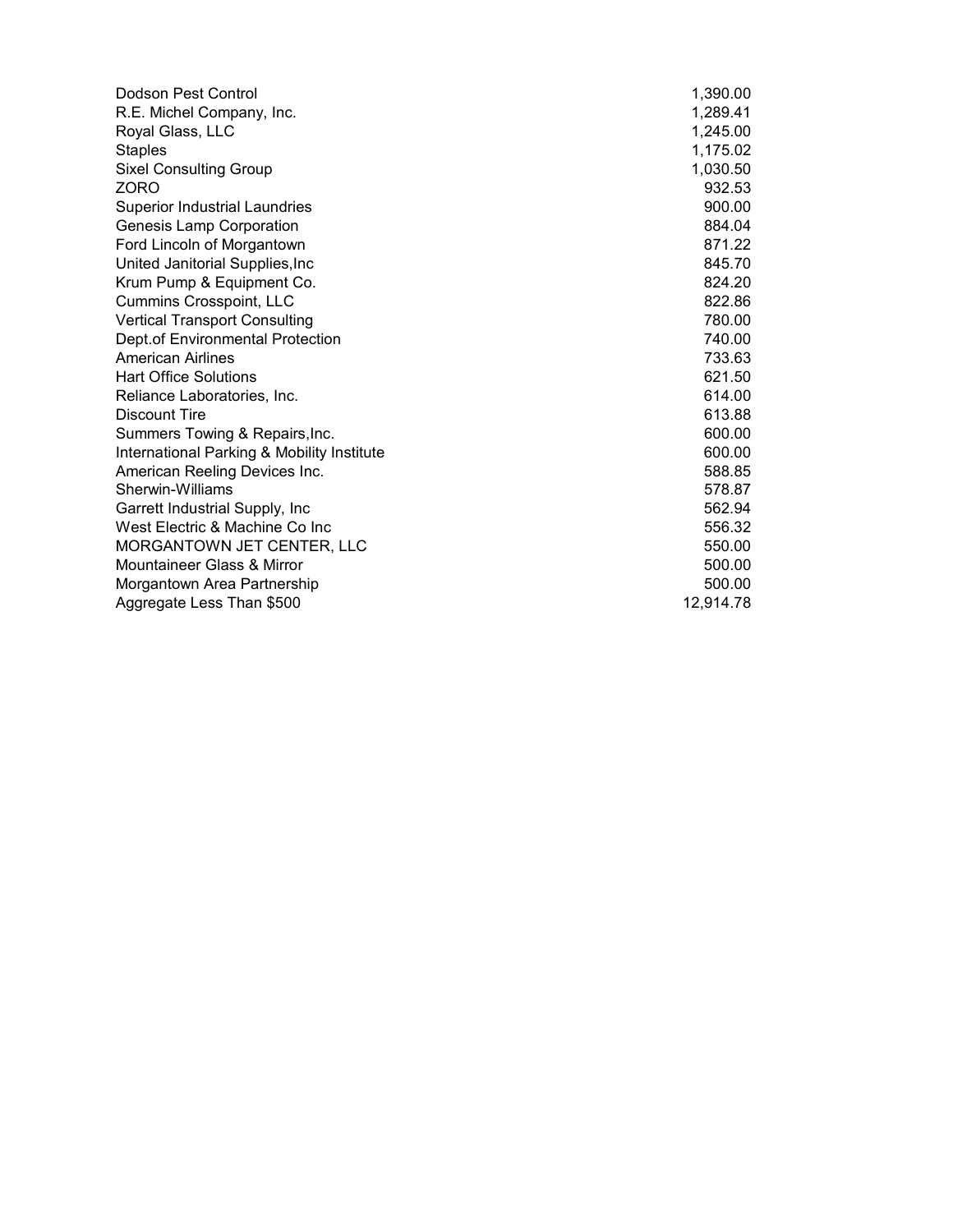# CITY OF MORGANTOWN PARKING AUTHORITY STATEMENT OF REVENUE, EXPENDITURES, AND FUND BALANCE YEAR ENDING JUNE 30, 2020

#### REVENUE

|                           | <b>EXCESS OF REVENUES OVER EXPENDITURES</b> | 195,942.61   |
|---------------------------|---------------------------------------------|--------------|
| <b>TOTAL EXPENDITURES</b> |                                             | 2,041,656.41 |
|                           | <b>CLT Lease</b>                            | 4,901.71     |
|                           | Capital Outlay                              | 198,860.17   |
|                           | Lot Rent                                    | 117,972.19   |
|                           | Charges By Other Funds                      | 41,000.00    |
|                           | <b>Uniform Costs</b>                        | 1,546.56     |
| Fuel                      |                                             | 5,967.53     |
|                           | <b>Supplies</b>                             | 11,361.47    |
|                           | <b>Hand Tools</b>                           | 1,227.54     |
|                           | <b>Trust Fees</b>                           | 7,695.00     |
|                           | <b>Credit Card and Bank Fees</b>            | 126,018.08   |
|                           | <b>Fire Service Fees</b>                    | 35,147.28    |
|                           | <b>Contracted Services</b>                  | 139,984.09   |
|                           | Property & Liability Insurance              | 51,958.49    |
|                           | <b>Workers Compensation Insurance</b>       | 7,369.46     |
|                           | <b>Professional Fees/Audit</b>              | 102,561.19   |
|                           | Dues & Subscriptions                        | 183.46       |
|                           | Advertising                                 | 96.15        |
|                           | Postage                                     | 10,668.20    |
|                           | Maintenance                                 | 28,219.19    |
|                           | Travel & Training                           | 4,254.32     |
|                           | <b>Utilities</b>                            | 72,187.84    |
|                           | Printing                                    | 4,222.12     |
|                           | Telephone                                   | 10,610.52    |
|                           | <b>Personnel Costs</b>                      | 1,057,643.85 |
| <b>EXPENDITURES</b>       |                                             |              |
| <b>TOTAL REVENUE</b>      |                                             | 2,237,599.02 |
|                           |                                             |              |
|                           | Cash Short/Over                             | $-1,633.09$  |
|                           | Miscellaneous                               | 831.00       |
|                           | Investment Income                           | 46,951.80    |
|                           | <b>Boot Fee</b>                             | 10,239.00    |
|                           | <b>Fines and Forfeitures</b>                | 403,316.22   |
|                           | Parking Quick Pass                          | 307.00       |
|                           | <b>Parking Permits</b>                      | 505,603.25   |
|                           | Lot Revenue                                 | 851,403.42   |
|                           | <b>Street Meters</b>                        | \$420,580.42 |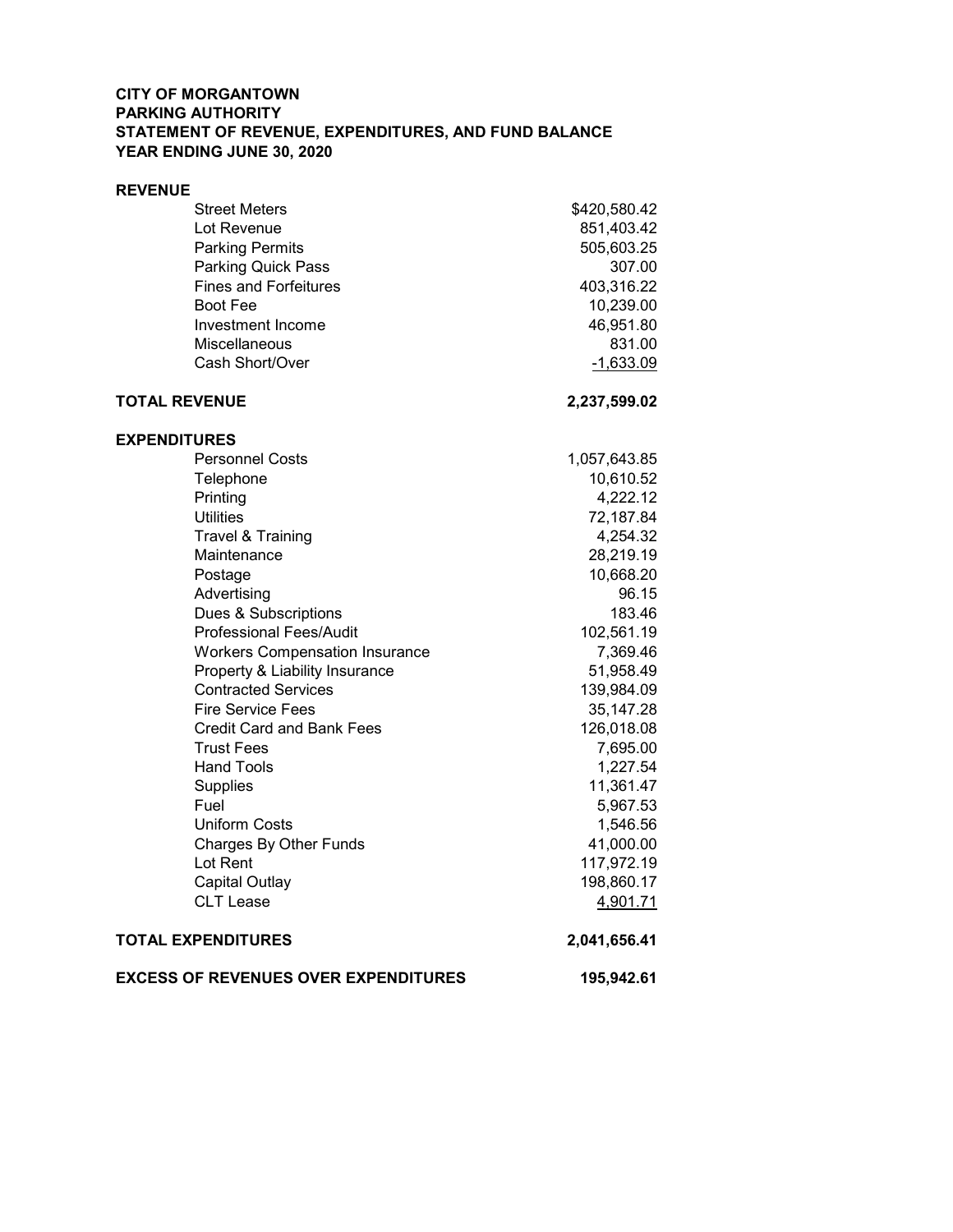| <b>OTHER FINANCING SOURCES (USES)</b>       |                |
|---------------------------------------------|----------------|
| Gain/(Loss) on Market Value of Investments  | 7,686.21       |
| Debt Service Paid From Restricted Accts     | -439,530.87    |
| <b>TOTAL OTHER FINANCING SOURCES (USES)</b> | -431,844.66    |
| <b>BEGINNING FUND BALANCE, JULY 1, 2019</b> | 1,466,179.47   |
| <b>ENDING FUND BALANCE, JUNE 30, 2020</b>   | \$1,230,277.42 |
| <b>CITY OF MORGANTOWN</b>                   |                |
| <b>PARKING AUTHORITY</b>                    |                |
| <b>VENDOR LIST</b>                          |                |

YEAR ENDING JUNE 30, 2020

| <b>Employees' Salaries</b>                      | \$663,527.95 |
|-------------------------------------------------|--------------|
| Social Security                                 | 40,237.41    |
| <b>Employees Pension</b>                        | 99,241.60    |
| Medicare                                        | 9,410.38     |
| Life & Health Benefit Fund                      | 245,226.51   |
| WV Treasury WVMBC                               | 442,480.77   |
| POM Incorporated                                | 110,975.20   |
| CPS Construction Group, Inc.                    | 110,112.93   |
| <b>GAI Consultants</b>                          | 80,829.50    |
| Mon Power                                       | 64,543.39    |
| <b>Heartland Payment Systems</b>                | 62,894.92    |
| Travelers                                       | 53,457.68    |
| Signature Control Systems, Inc                  | 52,871.25    |
| <b>Electronic Data Collection Corporation</b>   | 50,648.50    |
| National Auto Fleet Group                       | 44,179.54    |
| Parkmobile, LLC                                 | 42,028.42    |
| <b>General Fund</b>                             | 41,000.00    |
| City of Morgantown                              | 35, 147. 28  |
| <b>Trinity Episcopal Church</b>                 | 31,500.00    |
| <b>First Baptist Church</b>                     | 31,376.19    |
| Potesta Engineers and Environmental Consultants | 28,750.03    |
| <b>Bank of the Ozarks</b>                       | 22,510.21    |
| Spruce Street Methodist Church                  | 20,496.00    |
| T2 Systems Canada Inc.                          | 15,288.44    |
| Wesley United Methodist Church                  | 15,000.00    |
| Morgantown Printing & Binding                   | 10,382.42    |
| High Street Morgantown West Virginia, LLC       | 10,150.00    |
| City Net, LLC                                   | 9,562.66     |
| <b>Bel-Cross Properties, LLC</b>                | 9,450.00     |
| <b>Central Supply Company</b>                   | 8,023.24     |
| Morgantown Utility Board                        | 7,644.45     |
| <b>Brickstreet Insurance</b>                    | 7,369.46     |
| <b>Rydin Decal</b>                              | 6,337.70     |
| Kone Inc.                                       | 5,330.52     |
| 3C Payment (USA) Corp                           | 4,486.64     |
| Frontier                                        | 4,336.97     |
| Lexis Nexis Risk Data Manageme                  | 4,210.45     |
| Hite                                            | 3,929.43     |
| <b>SHI</b> International                        | 3,812.43     |
| International Parking & Mobility Institute      | 3,793.00     |
| <b>Cryotech Deicing Technology</b>              | 3,621.12     |
| U.S.Cellular                                    | 3,488.59     |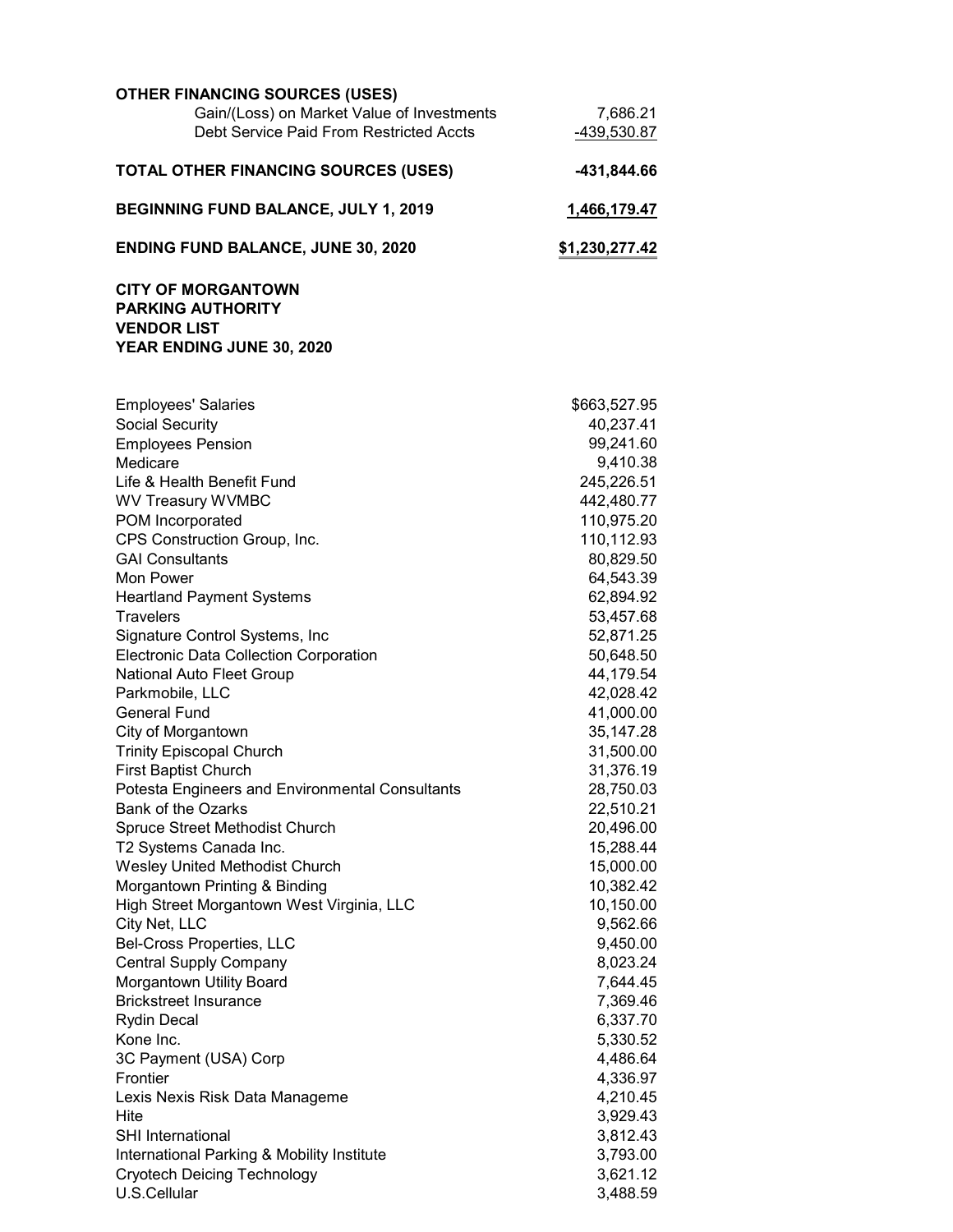| <b>Tetrick &amp; Bartlett, PLLC</b>  | 3,480.00 |
|--------------------------------------|----------|
| Paper Roll Products                  | 3,162.61 |
| Sheetz                               | 2,991.81 |
| <b>Queen City Business Systems</b>   | 1,539.08 |
| Cannon Financial Services, Inc.      | 1,471.30 |
| <b>AT&amp;T Mobility</b>             | 1,398.25 |
| Lowe's                               | 1,199.71 |
| Amazon.Com                           | 1,163.65 |
| <b>Pitney Bowes</b>                  | 1,073.04 |
| Premier Nissan of Morgantown         | 883.50   |
| <b>Stone Paving</b>                  | 825.00   |
| Arrow Graphics & Printing            | 781.86   |
| <b>Vertical Transport Consulting</b> | 780.00   |
| Duncan Parking Technologies In       | 756.35   |
| Zimarowski, James                    | 550.00   |
| Aggregate Less Than \$500            | 9,100.12 |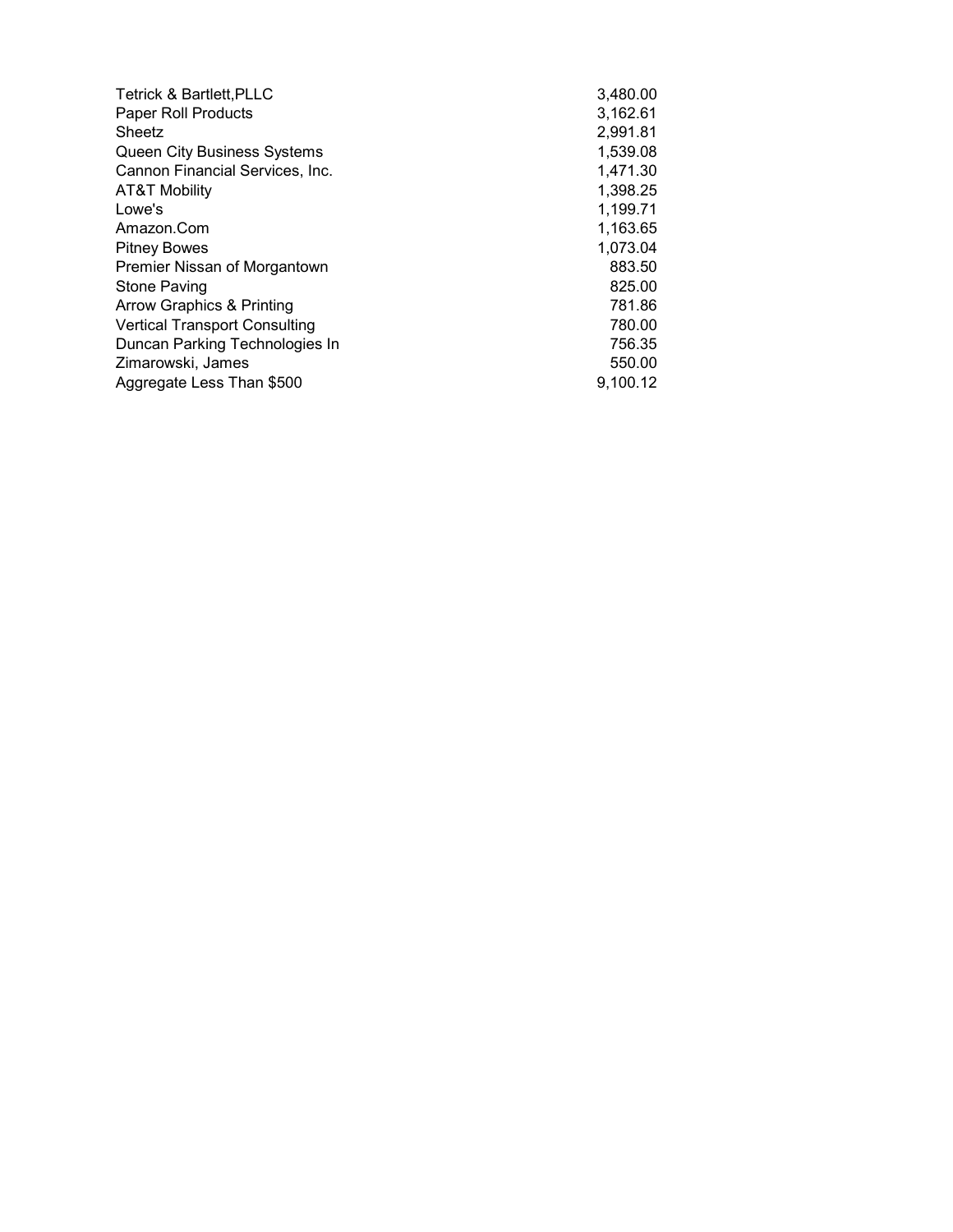# CITY OF MORGANTOWN AIRPORT IMPROVEMENT FUND STATEMENT OF REVENUE, EXPENDITURES, AND FUND BALANCE YEAR ENDING JUNE 30, 2020

| <b>REVENUE</b>                                                                                                  |               |
|-----------------------------------------------------------------------------------------------------------------|---------------|
| <b>FAA Grants</b>                                                                                               | \$632,750.00  |
| <b>State Grants</b>                                                                                             | 6,621.03      |
| <b>PFC Revenue</b>                                                                                              | 31,644.94     |
| <b>Earned Interest</b>                                                                                          | 5,762.60      |
| <b>TOTAL REVENUE</b>                                                                                            | 676,778.57    |
| <b>EXPENDITURES</b>                                                                                             |               |
| FAA/State/Local Grant Expenditures                                                                              | 654,141.02    |
| <b>Runway Extension Design</b>                                                                                  | 477,370.81    |
| <b>Hangar Construction</b>                                                                                      | 107,220.56    |
| Capital Outlay - Runway Extension Land Acquisition                                                              | 5,950.00      |
| <b>TOTAL EXPENDITURES</b>                                                                                       | 1,244,682.39  |
| <b>EXCESS OF REVENUE OVER EXPENDITURES</b>                                                                      | (567, 903.82) |
| <b>OTHER FINANCING SOURCES (USES)</b>                                                                           |               |
| Note Payable - Capital Escrow Fund                                                                              | 0.00          |
| BEGINNING FUND BALANCE (DEFICIT), JULY 1, 2019                                                                  | 596,249.52    |
| <b>ENDING FUND BALANCE, JUNE 30, 2020</b>                                                                       | \$28,345.70   |
| <b>CITY OF MORGANTOWN</b><br><b>AIRPORT IMPROVEMENT FUND</b><br><b>VENDOR LIST</b><br>YEAR ENDING JUNE 30, 2020 |               |
| Michael Baker International                                                                                     | \$621,703.75  |
| Mountaineer Contractors, Inc.                                                                                   | 584,159.77    |
| <b>Anderson Excavating</b>                                                                                      | 18,794.70     |
| Lytle Construction Corporation                                                                                  | 10,798.62     |
| Professional Appraisal Corporation                                                                              | 5,950.00      |
| L.R. Kimball                                                                                                    | 4,500.00      |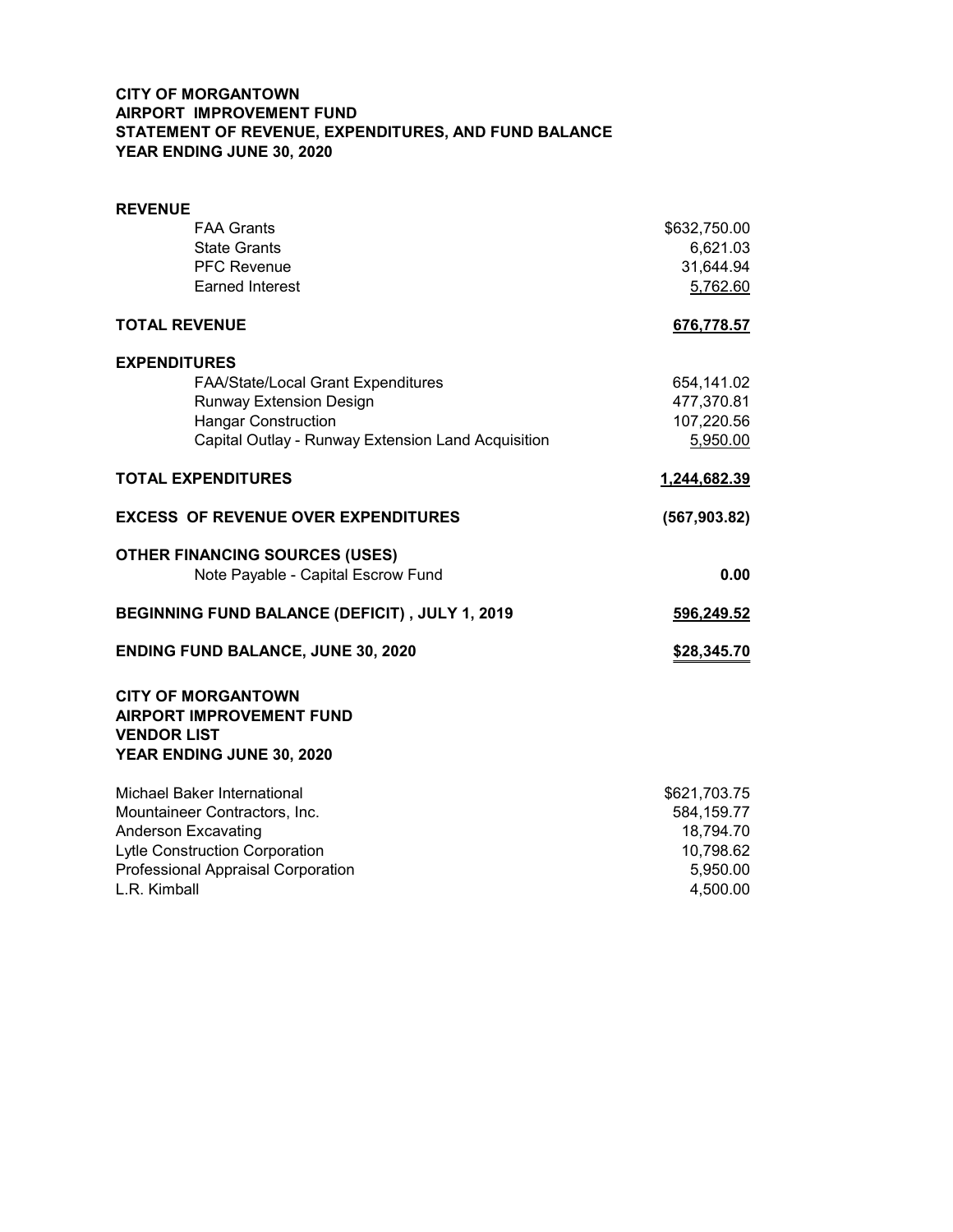# CITY OF MORGANTOWN BUILDING COMMISSION STATEMENT OF REVENUE, EXPENDITURES, AND FUND BALANCE YEAR ENDING JUNE 30, 2020

| <b>REVENUE</b>                                       |                |
|------------------------------------------------------|----------------|
| Lease Payments - General Fund                        | \$319,250.22   |
| <b>Earned Interest</b>                               | 4,332.46       |
| <b>TOTAL REVENUE</b>                                 | 323,582.68     |
| <b>EXPENDITURES</b>                                  |                |
| <b>Tetrick &amp; Bartlett, PLLC</b>                  | 580.00         |
| <b>TOTAL EXPENDITURES</b>                            | 580.00         |
| <b>EXCESS (DEFICIT) OF REVENUE OVER EXPENDITURES</b> | 323,002.68     |
| <b>OTHER FINANCING SOURCES (USES)</b>                |                |
| Debt Service on Bonds                                | (\$318,425.86) |
| <b>BEGINNING FUND BALANCE, JULY 1, 2019</b>          | 730,590.79     |
| <b>ENDING FUND BALANCE, JUNE 30, 2020</b>            | \$735,167.61   |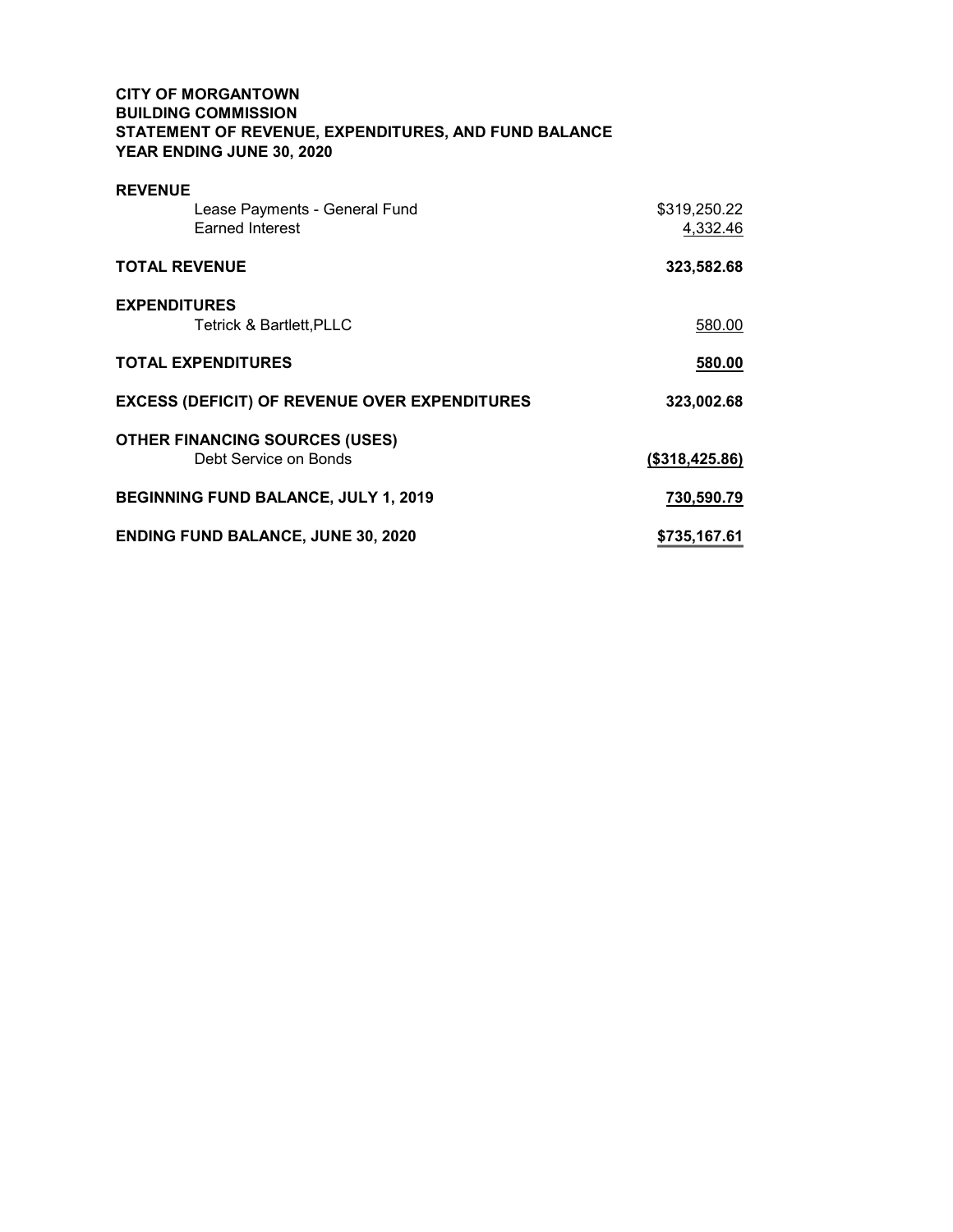### LAND REUSE & PRESERVATION AGENCY STATEMENT OF REVENUE, EXPENDITURES, AND FUND BALANCE YEAR ENDING JUNE 30, 2020

| <b>REVENUE</b>                                       |              |
|------------------------------------------------------|--------------|
| Bond proceeds - Project Fund                         | \$295,919.72 |
| Lease Payments - General Fund                        | 81,142.88    |
| <b>TOTAL REVENUE</b>                                 | 377,062.60   |
| <b>EXPENDITURES</b>                                  |              |
| <b>Project Expense</b>                               | 91,740.41    |
| Debt Service on Bonds                                | 81,142.88    |
| <b>TOTAL EXPENDITURES</b>                            | 172,883.29   |
| <b>EXCESS (DEFICIT) OF REVENUE OVER EXPENDITURES</b> | 204,179.31   |
| <b>BEGINNING FUND BALANCE, JULY 1, 2019</b>          | 0.00         |
| <b>ENDING FUND BALANCE, JUNE 30, 2020</b>            | \$204,179.31 |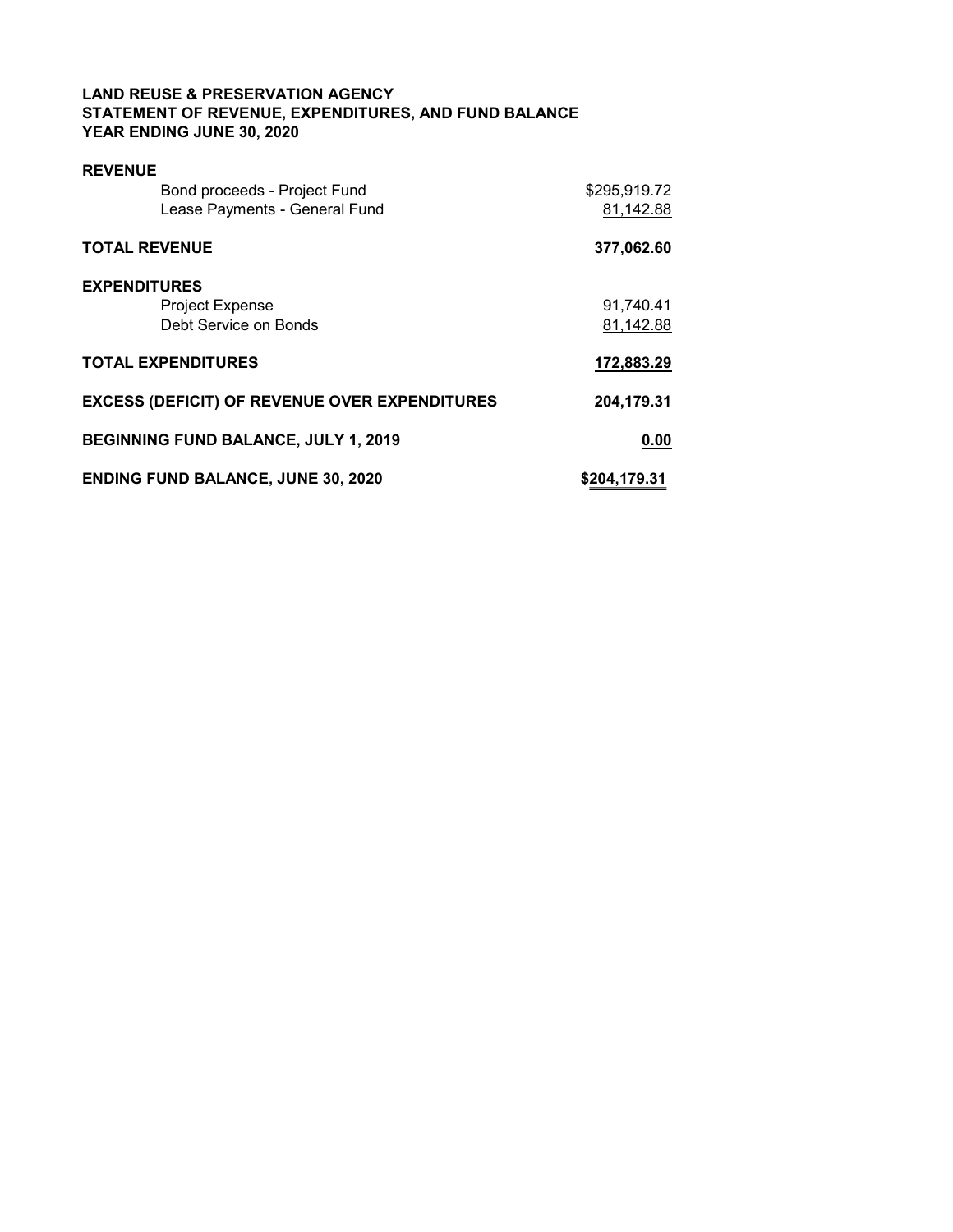# CITY OF MORGANTOWN LIFE AND HEALTH FUND STATEMENT OF REVENUE, EXPENDITURES, AND FUND BALANCE YEAR ENDING JUNE 30, 2020

| <b>REVENUE</b>       |                                                      |                |
|----------------------|------------------------------------------------------|----------------|
|                      | <b>Earned Interest</b>                               | \$7,694.01     |
|                      | <b>Employer Contributions</b>                        | 5,220,523.99   |
|                      | <b>OPEB Fund Contribution</b>                        | 1,165,073.61   |
|                      | <b>Pension Transfers</b>                             | 223,413.65     |
|                      | <b>Employee Contributions</b>                        | 286,387.90     |
|                      | <b>Miscellaneous</b>                                 | 20,330.00      |
|                      |                                                      |                |
| <b>TOTAL REVENUE</b> |                                                      | 6,923,423.16   |
| <b>EXPENDITURES</b>  |                                                      |                |
|                      | Claims Paid                                          | 4,477,837.51   |
|                      | <b>HRA Claims</b>                                    | 232,584.48     |
|                      | <b>Benefit Assistance Corporation</b>                | 1,031,497.05   |
|                      | City of Morgantown OPEB Fund                         | 1,165,073.61   |
|                      | <b>HUMANA</b>                                        | 74,888.00      |
|                      | Miscellaneous Fees & Charges                         | 7,633.50       |
|                      |                                                      |                |
|                      | <b>TOTAL EXPENDITURES</b>                            | 6,989,514.15   |
|                      | <b>EXCESS (DEFICIT) OF REVENUE OVER EXPENDITURES</b> | $-66,090.99$   |
|                      | <b>BEGINNING FUND BALANCE, JULY 1, 2019</b>          | 1,282,396.77   |
|                      | <b>ENDING FUND BALANCE, JUNE 30, 2020</b>            | \$1,216,305.78 |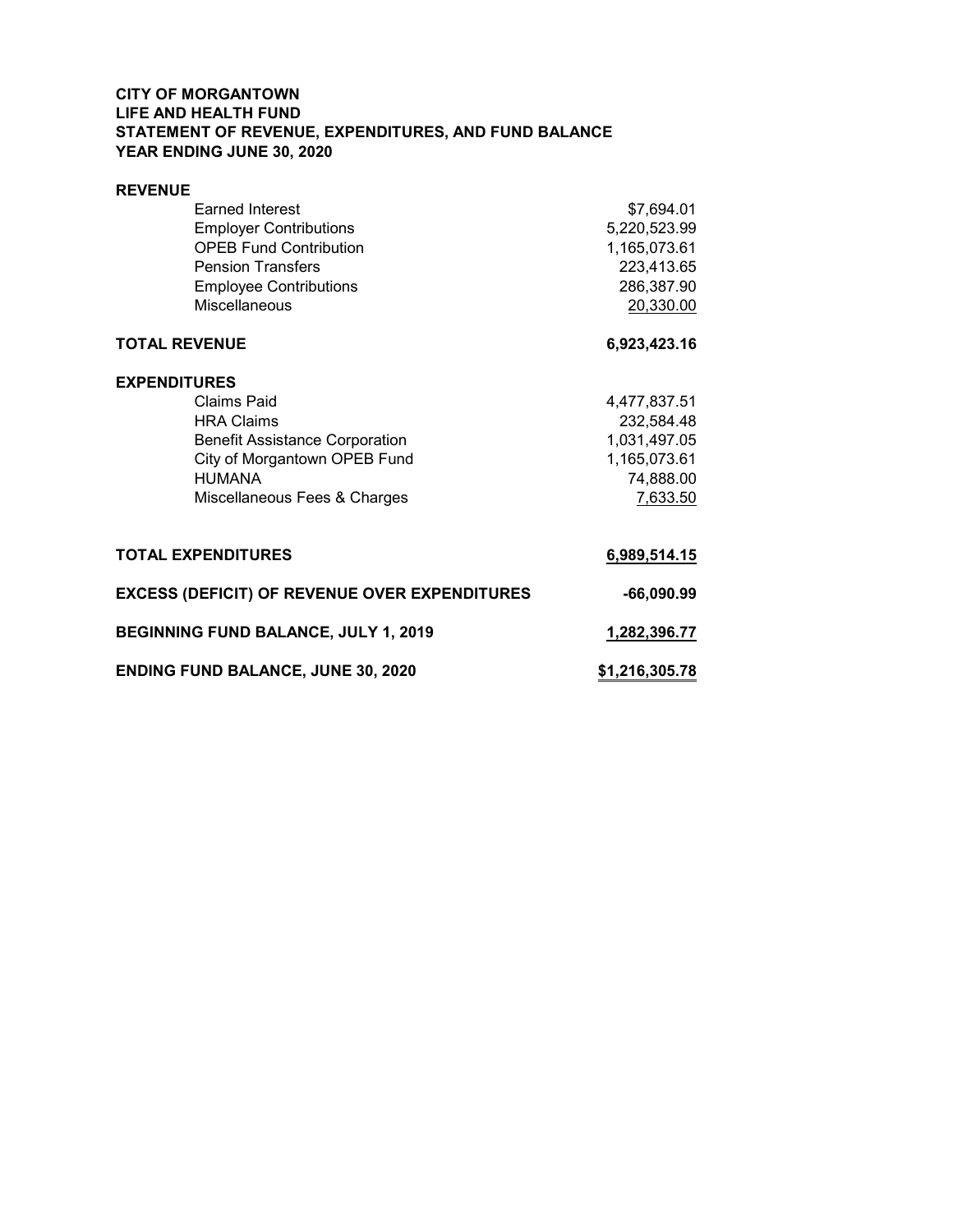# CITY OF MORGANTOWN RETIREMENT FUND STATEMENT OF REVENUE, EXPENDITURES, AND FUND BALANCE YEAR ENDING JUNE 30, 2020

| <b>REVENUE</b>                                       |              |
|------------------------------------------------------|--------------|
| <b>Contribution Other Funds General Fund</b>         | \$100,000.00 |
| <b>Earned Interest</b>                               | 5.74         |
|                                                      |              |
| <b>TOTAL REVENUE</b>                                 | 100,005.74   |
|                                                      |              |
| <b>EXPENDITURES</b>                                  |              |
| <b>TOTAL EXPENDITURES</b>                            |              |
|                                                      | 0.00         |
| <b>EXCESS (DEFICIT) OF REVENUE OVER EXPENDITURES</b> | 100,005.74   |
|                                                      |              |
| <b>BEGINNING FUND BALANCE, JULY 1, 2019</b>          | 0.00         |
|                                                      |              |
| <b>ENDING FUND BALANCE, JUNE 30, 2020</b>            | \$100,005,74 |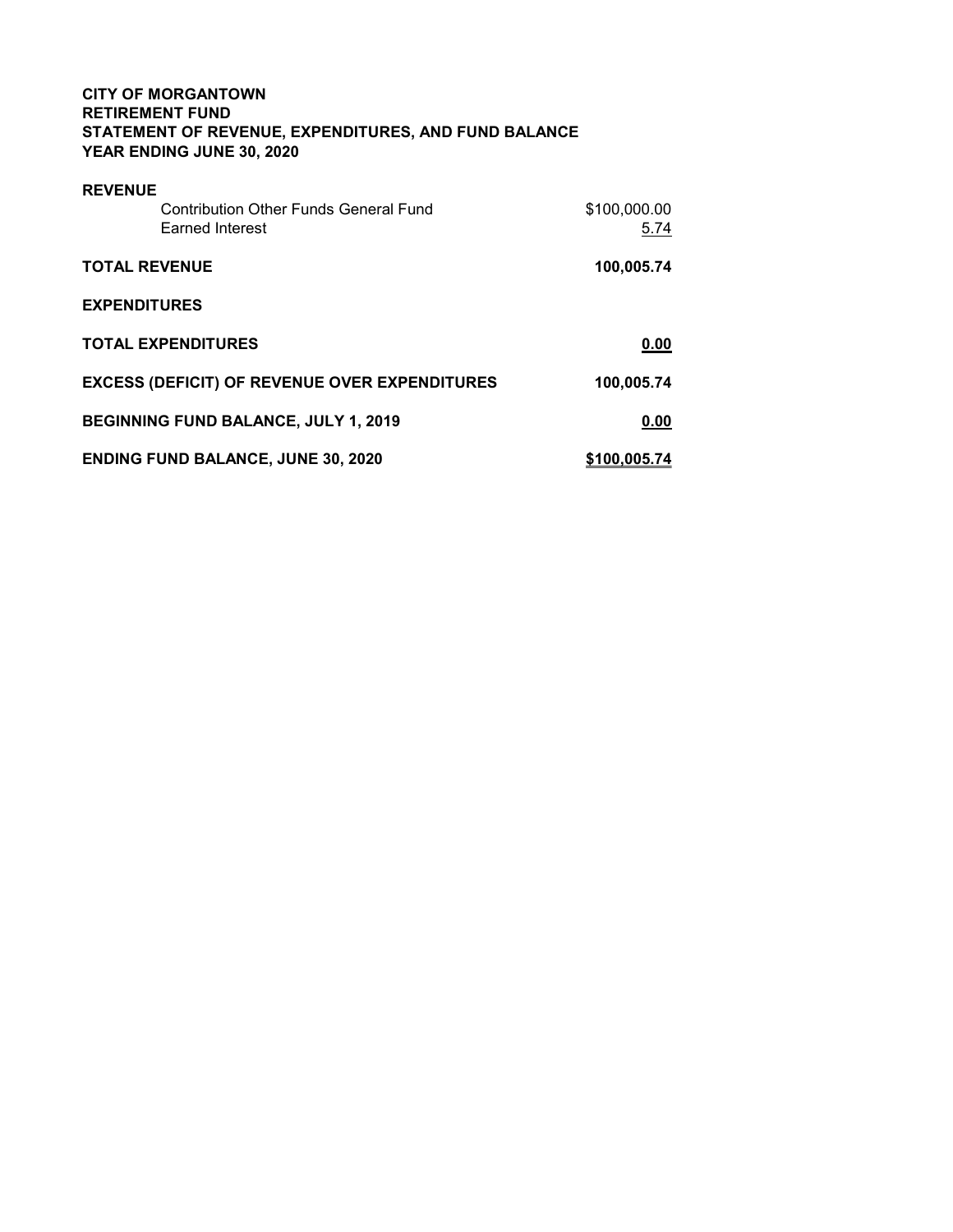# CITY OF MORGANTOWN OPEB FUND STATEMENT OF REVENUE, EXPENDITURES, AND FUND BALANCE YEAR ENDING JUNE 30, 2020

| <b>REVENUE</b>                                       |                |
|------------------------------------------------------|----------------|
| <b>Employer Contribution</b>                         | \$1,415,073.61 |
| Investment Income                                    | 4,157.48       |
| <b>TOTAL REVENUE</b>                                 | 1,419,231.09   |
| <b>EXPENDITURES</b>                                  |                |
| Contribution to Life and Health Fund                 | 1,173,292.71   |
| McGriff Insurance Services, PLLC                     | 8,215.00       |
| <b>Tetrick &amp; Bartlett, PLLC</b>                  | 290.00         |
| Miscellaneous Fees & Charges                         | 105.96         |
| <b>TOTAL EXPENDITURES</b>                            | 1,181,903.67   |
| <b>EXCESS (DEFICIT) OF REVENUE OVER EXPENDITURES</b> | 237,327.42     |
| <b>BEGINNING FUND BALANCE, JULY 1, 2019</b>          | 992,176.04     |
| <b>ENDING FUND BALANCE, JUNE 30, 2020</b>            | \$1,229,503.46 |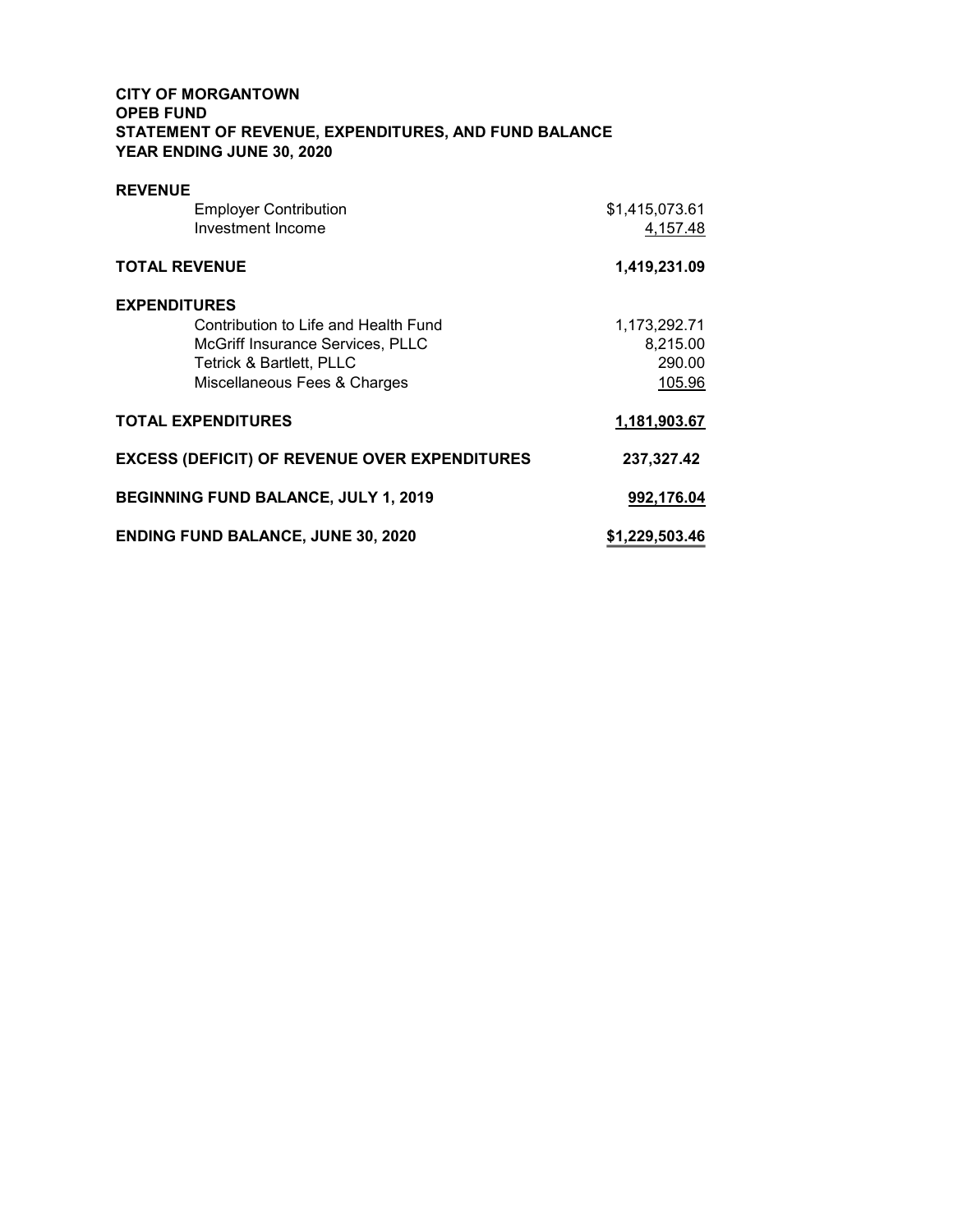# CITY OF MORGANTOWN POLICE PENSION FUND STATEMENT OF REVENUE, EXPENDITURES, AND FUND BALANCE YEAR ENDING JUNE 30, 2020

| <b>REVENUE</b>                               |                 |
|----------------------------------------------|-----------------|
| Insurance Premium Tax                        | \$738,271.36    |
| <b>Employee Contribution</b>                 | 455,533.24      |
| <b>Employer Contribution</b>                 | 1,219,659.50    |
| Investment Income                            | 711,062.91      |
| <b>TOTAL REVENUE</b>                         | 3,124,527.01    |
| <b>EXPENDITURES</b>                          |                 |
| <b>Pension Payroll</b>                       | 2,617,737.35    |
| <b>Pension Refunds</b>                       | 25,876.23       |
| Morgan Stanley Smith Barney Consulting Group | 128,874.47      |
| <b>Tetrick &amp; Bartlett, PLLC</b>          | 1,740.00        |
| <b>TOTAL EXPENDITURES</b>                    | 2,774,228.05    |
| <b>EXCESS OF REVENUE OVER EXPENDITURES</b>   | 350,298.96      |
| <b>OTHER SOURCES (USES)</b>                  |                 |
| Gain/(Loss) on Market Value of Investments   | (588, 547.39)   |
| <b>BEGINNING FUND BALANCE, JULY 1, 2019</b>  | 16,633,958.54   |
| <b>ENDING FUND BALANCE, JUNE 30, 2020</b>    | \$16,395,710.11 |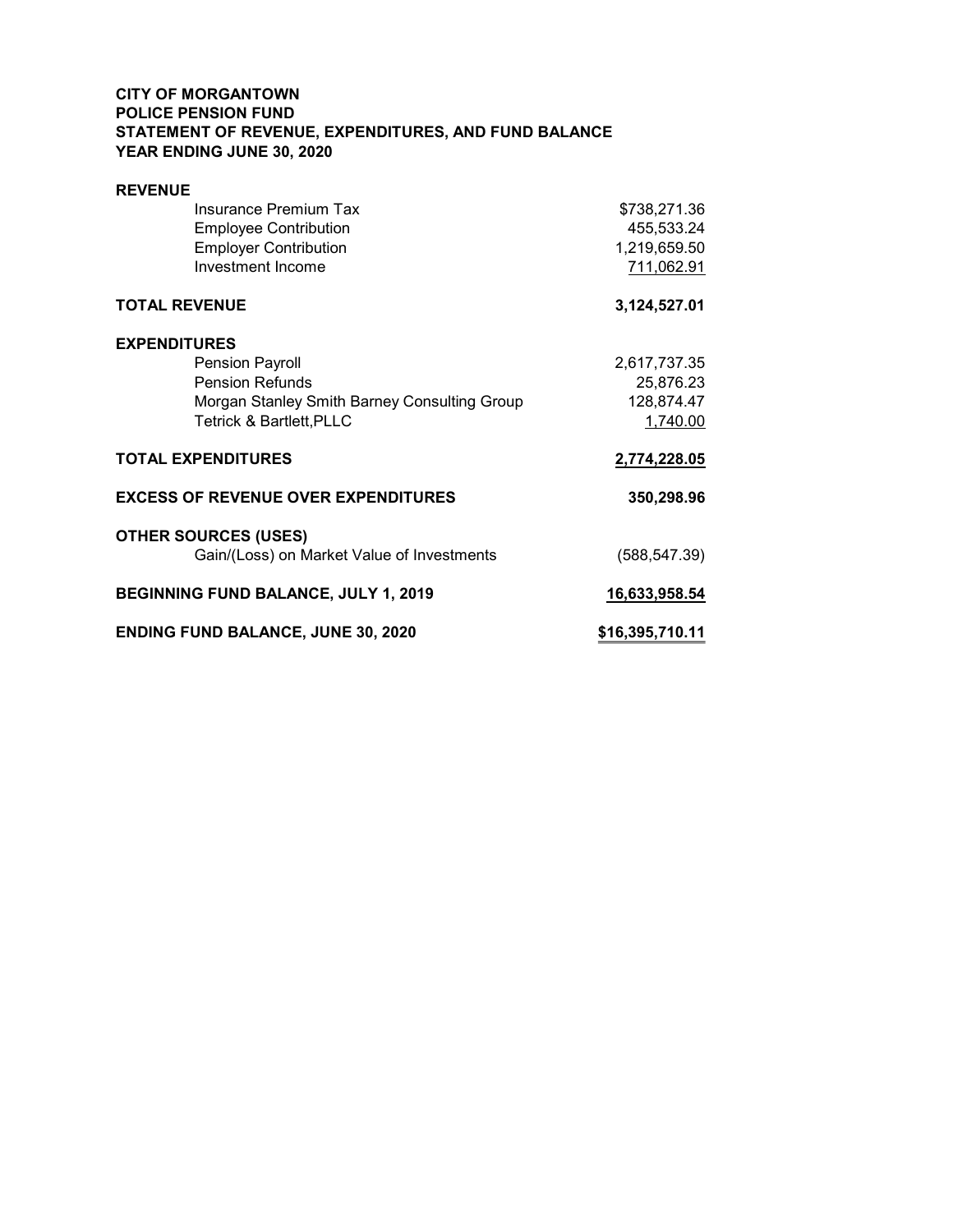# CITY OF MORGANTOWN FIRE PENSION FUND STATEMENT OF REVENUE, EXPENDITURES, AND FUND BALANCE YEAR ENDING JUNE 30, 2020

| <b>REVENUE</b>                               |                 |
|----------------------------------------------|-----------------|
| Insurance Premium Tax                        | \$631,771.83    |
| <b>Employee Contributions</b>                | 318,124.79      |
| <b>Employer Contributions</b>                | 933,095.50      |
| Investment Income                            | 575,896.29      |
| <b>TOTAL REVENUE</b>                         | 2,458,888.41    |
| <b>EXPENDITURES</b>                          |                 |
| <b>Pension Payroll</b>                       | 1,799,950.62    |
| Morgan Stanley Smith Barney Consulting Group | 104,678.50      |
| Freshour, Gary                               | 599.00          |
| <b>Tetrick &amp; Bartlett, PLLC</b>          | 1,740.00        |
| <b>Pension Refunds</b>                       | 28,089.87       |
| <b>TOTAL EXPENDITURES</b>                    | 1,935,057.99    |
| <b>EXCESS OF REVENUE OVER EXPENDITURES</b>   | 523,830.42      |
| <b>OTHER SOURCES (USES)</b>                  |                 |
| Gain/(Loss) on Market Value of Investments   | (473, 634.83)   |
| BEGINNING FUND BALANCE, JULY 1, 2019         | 13,539,956.04   |
| <b>ENDING FUND BALANCE, JUNE 30, 2020</b>    | \$13,590,151.63 |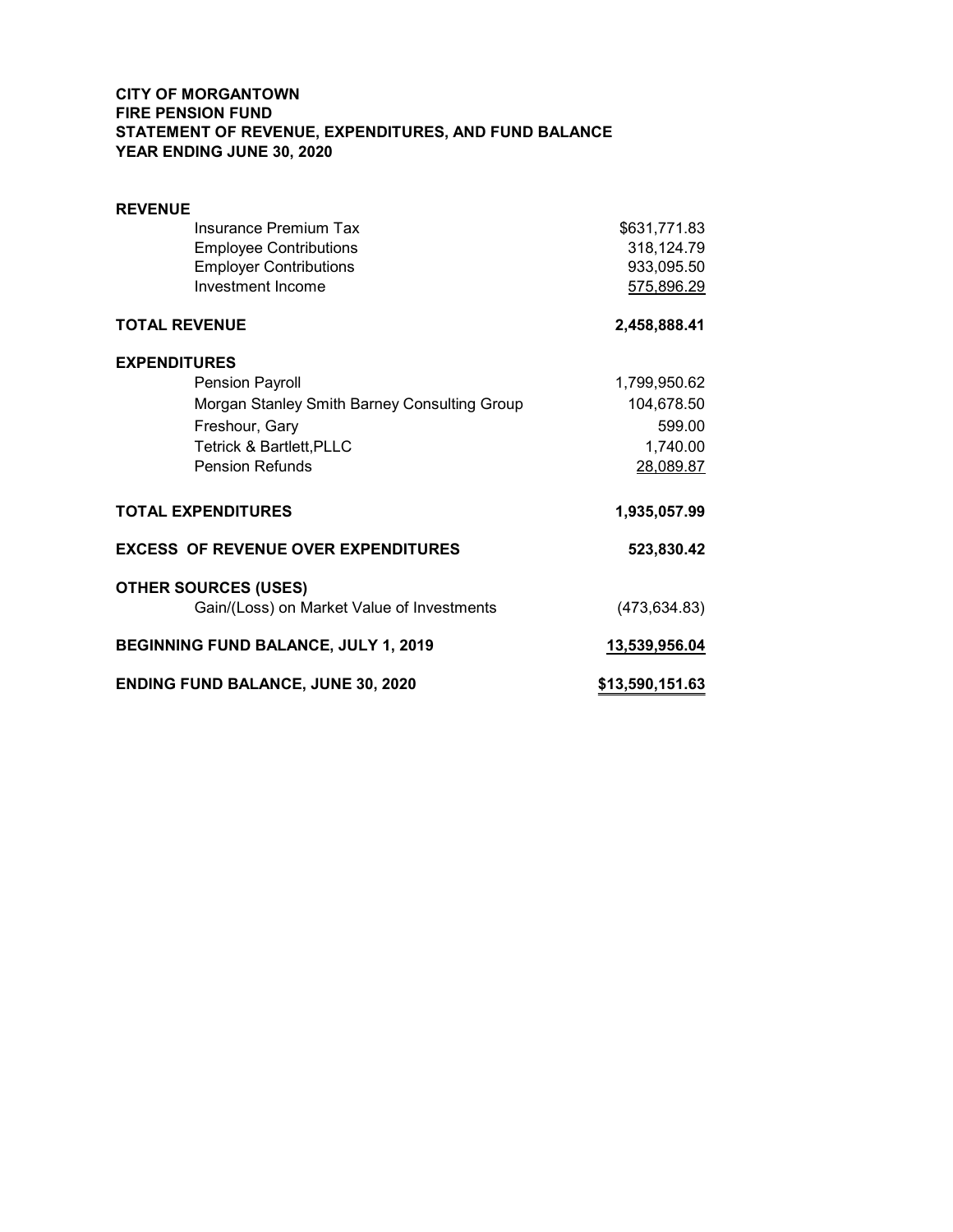# CITY OF MORGANTOWN EMPLOYEE PENSION FUND STATEMENT OF REVENUE, EXPENDITURES, AND FUND BALANCE YEAR ENDING JUNE 30, 2020

| <b>REVENUES</b>                                      |                 |
|------------------------------------------------------|-----------------|
| <b>Employee Contributions</b>                        | \$802,120.35    |
| <b>Employer Contributions</b>                        | 2,094,942.54    |
| Investment Income (Gain)                             | 2,413,326.93    |
| <b>TOTAL REVENUE (LOSS)</b>                          | 5,310,389.82    |
| <b>EXPENDITURES</b>                                  |                 |
| Pension Payroll                                      | 3,413,870.39    |
| <b>Pension Refunds</b>                               | 124,296.63      |
| C.S. McKee L.P.                                      | 155,630.64      |
| <b>BB&amp;T Trust Department</b>                     | 28,548.16       |
| Gabriel, Roeder, Smith & Company                     | 21,137.00       |
| <b>Tetrick &amp; Bartlett, PLLC</b>                  | 1,740.00        |
| Robertson, Beverly                                   | 500.00          |
| <b>TOTAL EXPENDITURES</b>                            | 3,745,722.82    |
| <b>EXCESS (DEFICIT) OF REVENUE OVER EXPENDITURES</b> | 1,564,667.00    |
| <b>BEGINNING FUND BALANCE, JULY 1, 2019</b>          | 57,243,111.36   |
| <b>ENDING FUND BALANCE, JUNE 30, 2020</b>            | \$58,807,778.36 |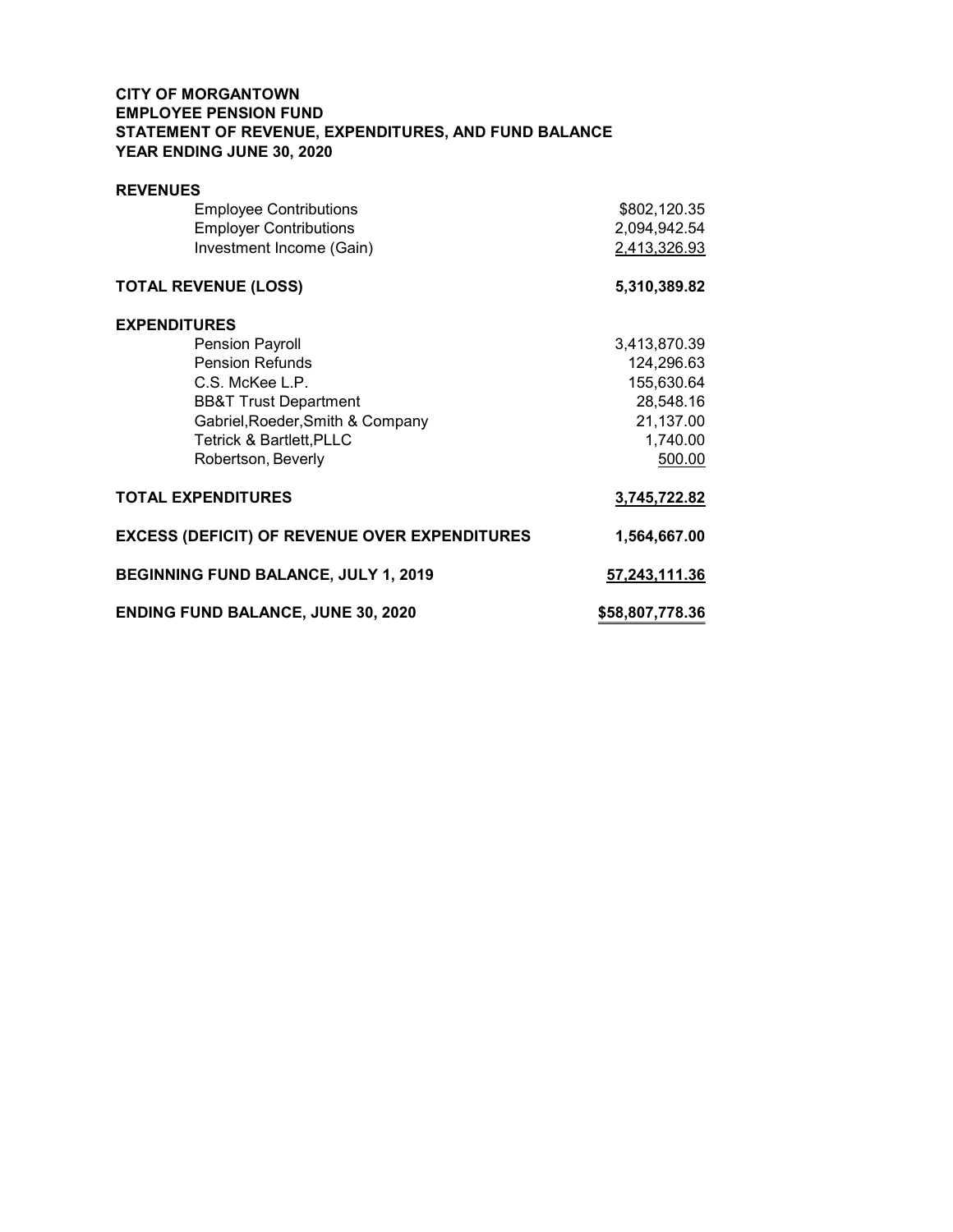### CITY OF MORGANTOWN BOARD OF PARKS AND RECREATION COMMISSIONERS STATEMENT OF REVENUE, EXPENDITURES, AND FUND BALANCE YEAR ENDING JUNE 30, 2020

### REVENUE

| Intergovernmental                              |                         |
|------------------------------------------------|-------------------------|
| City of Morgantown - Allocation                | \$1,498,661.60          |
| City of Morgantown - Hotel/Motel Tax           | 158,553.06              |
| City of Morgantown - Coal Severance Allocation | 94,400.00               |
| <b>County Commission Allocation</b>            | 14,862.25               |
| <b>Other Funds</b>                             | 362,827.77              |
|                                                | 2,129,304.68            |
| <b>Charges for Services</b>                    |                         |
| <b>Admission Fees</b>                          | 197,823.10              |
| <b>Season Pass Sales</b>                       | 54,756.00<br>318,461.96 |
| <b>Registration Fees</b><br>Pro Shop Sales     | 2,687.00                |
| <b>Trail Maintenance</b>                       | 75,618.42               |
| Concessions                                    | 64,476.63               |
| Sponsorship & Vendor Registration Fees         | 10,000.00               |
| Cash Over/Short                                | 14.90                   |
| Miscellaneous Income                           | 72,911.97               |
| Rental Income                                  | 327,049.48              |
|                                                | 1,123,799.46            |
| <b>Other Revenues</b>                          |                         |
| <b>Interest Revenue</b>                        | <u>12,833.35</u>        |
|                                                | 12,833.35               |
|                                                |                         |
| <b>TOTAL REVENUE</b>                           |                         |
|                                                | 3,265,937.49            |
|                                                |                         |
| <b>EXPENDITURES</b>                            |                         |
| <b>Personnel Costs</b>                         | 1,655,402.54            |
| Telephone                                      | 27,946.92               |
| Printing<br><b>Utilities</b>                   | 255.75                  |
| Travel                                         | 215,730.14<br>629.92    |
| Maintenance                                    | 125,316.79              |
| Postage                                        | 2,047.51                |
| Bldg & Equip Rent                              | 27,051.04               |
| Advertising                                    | 1,839.91                |
| Dues & Subscriptions                           | 15,067.80               |
| Training & Education                           | 3,839.61                |
| <b>Professional Fees/Audit</b>                 | 8,135.00                |
| Liability Insurance                            | 63,166.75               |
| <b>Workers Compensation</b>                    | 13,870.00               |
| Unemployment                                   | 13,632.07               |
| <b>Fire Service Fees</b>                       | 4,155.88                |
| <b>Contracted Services</b>                     | 135,297.67              |
| Laundry and Dry Cleaning                       | 2,222.27                |
| <b>Trip Fees</b><br><b>Bank Charges</b>        | 21,323.14<br>23,188.11  |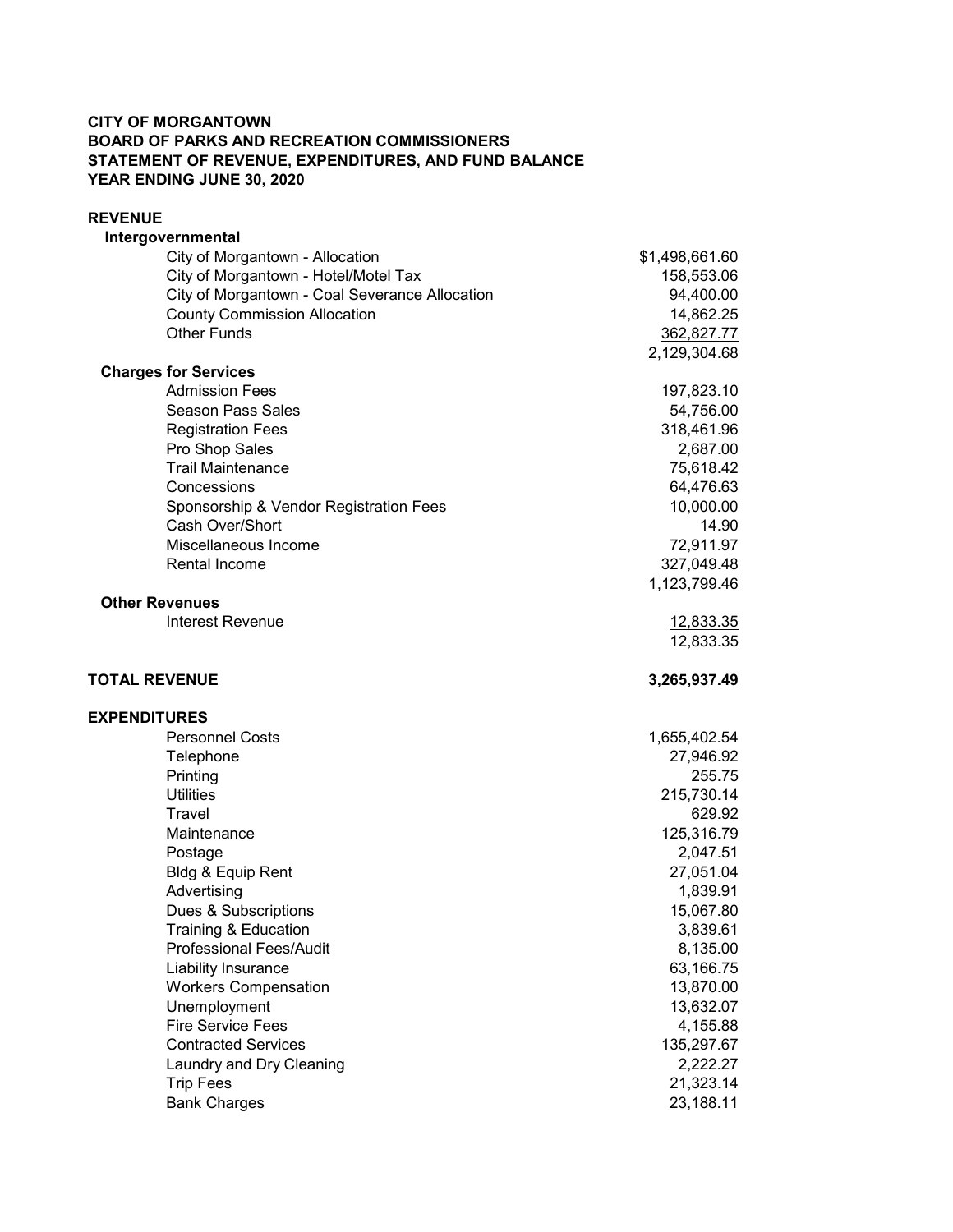| Taxes & Fees                                         | 5,894.03       |
|------------------------------------------------------|----------------|
| Miscellaneous Fees                                   | 1,448.80       |
| Refunds                                              | 237,254.86     |
| <b>Supplies</b>                                      | 88,209.18      |
| Fuel                                                 | 8,230.01       |
| Uniforms                                             | 3,564.75       |
| <b>Purchases for Resale</b>                          | 27,986.68      |
| <b>Capital Lease</b>                                 | 100,265.28     |
| Capital Outlay                                       | 511,685.88     |
| <b>TOTAL EXPENDITURES</b>                            | 3,344,658.29   |
| <b>SPECIAL LEVY REVENUE</b>                          | 547,203.28     |
| <b>SPECIAL LEVY EXPENSE</b>                          | -574,197.67    |
| <b>EXCESS (DEFICIT) OF REVENUE OVER EXPENDITURES</b> | $-105,715.19$  |
| BEGINNING FUND BALANCE (DEFICIT), JULY 1, 2019       | 1,482,362.91   |
| <b>ENDING FUND BALANCE (DEFICIT), JUNE 30, 2020</b>  | \$1,376,647.72 |

# CITY OF MORGANTOWN BOARD OF PARKS AND RECREATION COMMISSIONERS VENDOR LIST YEAR ENDING JUNE 30, 2020

| Salaries and Wages                              | \$1,198,272.02 |
|-------------------------------------------------|----------------|
| Social Security                                 | 73,298.00      |
| Medicare                                        | 16,957.00      |
| WV Consolidated Retirement Board                | 86,679.36      |
| Mills Group, LLC                                | 484,804.50     |
| City of Morgantown                              | 448,183.83     |
| <b>Sunset Outdoor Supply</b>                    | 134,617.73     |
| <b>Play and Park Structures</b>                 | 132,589.03     |
| Mon Power                                       | 119,972.22     |
| <b>Veritas Contracting LLC</b>                  | 65,725.00      |
| <b>Morgantown Utility Board</b>                 | 56,658.24      |
| H.E. Neumann                                    | 47,590.46      |
| Enterprise                                      | 47,392.46      |
| <b>Chase Cardmember Services</b>                | 44,433.99      |
| Key Contracting LLC                             | 35,106.00      |
| Alco Fence Company of Central West Virginia Inc | 34,541.00      |
| Manpower                                        | 28,614.71      |
| <b>Cardmember Service</b>                       | 26,824.57      |
| Pro Performance                                 | 24,635.00      |
| <b>Dominion Hope</b>                            | 24, 195. 73    |
| Lowes                                           | 22,200.31      |
| CI Thornburg                                    | 20,069.90      |
| <b>Fifth Third Bank</b>                         | 19,236.98      |
|                                                 |                |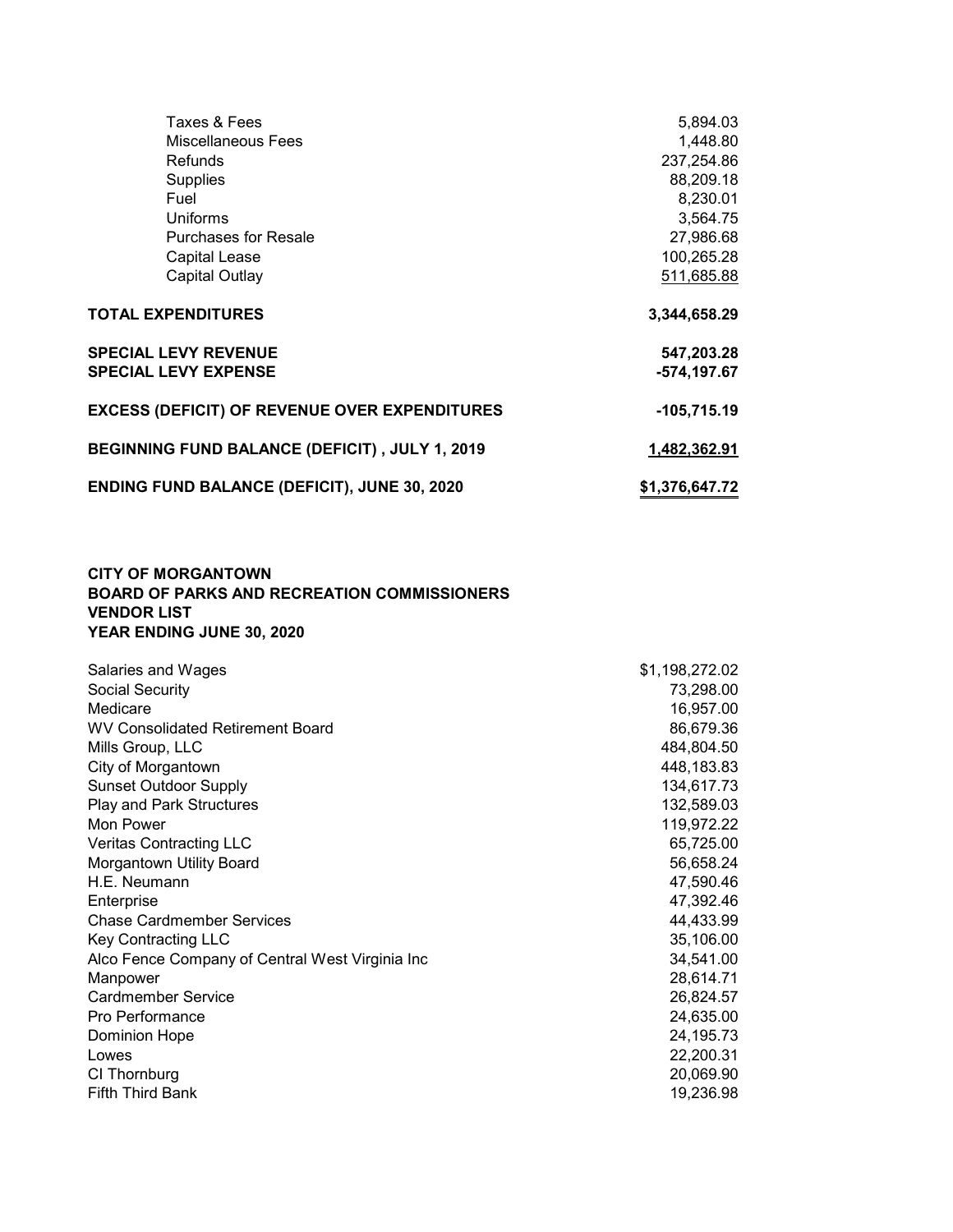| Pro Tex LLC                                         | 19,079.73            |
|-----------------------------------------------------|----------------------|
| Silverstone Contracting, LLC                        | 17,668.28            |
| Your Community Foundation                           | 17,013.60            |
| <b>Middletown Tractor Sales</b>                     | 16,163.60            |
| Comcast                                             | 15,792.30            |
| <b>BrickStreet Insurance</b>                        | 13,870.00            |
| Sam's Club Direct                                   | 13,804.74            |
| Workforce WV-Unemployment Compensation Division     | 13,632.07            |
| Sandy Beach Resort                                  | 12,035.07            |
| Frontier                                            | 11,949.63            |
| <b>Arrow Consulting Group</b>                       | 10,070.00            |
| United Janitorial                                   | 9,903.66             |
| All Kinds A Clean                                   | 8,840.00             |
| Coca-Cola                                           | 7,681.87             |
| Pow Glass Construction                              | 7,323.00             |
| Stone Asphalt, LLC                                  | 6,336.00             |
| Amazon                                              | 6,211.85             |
| EH Griffith, Inc.                                   | 6,211.26             |
| All Star Arenas                                     | 6,174.73             |
| Hershey Creamery Co.                                | 6,112.32             |
| Amerigas-Morgantown                                 | 5,997.18             |
| <b>Service Plus</b>                                 | 5,989.44             |
| <b>WEX Bank</b>                                     | 5,920.09             |
| ChemMasters                                         | 5,872.50             |
| LA D'Amico Locksmith Service                        | 5,836.50             |
| Hagedorn's Inc                                      | 5,614.99             |
| <b>Sprint Communications</b>                        | 5,568.00             |
| <b>MPE Rentals</b>                                  | 5,017.42             |
| De Lage Landen                                      | 4,649.71             |
| Wilson Works, Inc.                                  | 4,515.06             |
|                                                     |                      |
| <b>Morgantown Septic Service</b><br>Southern States | 4,433.00<br>4,335.41 |
| <b>Melissa Wiles</b>                                | 4,303.34             |
|                                                     |                      |
| Davis & Lee, Inc                                    | 3,866.00             |
| <b>CB Studios</b>                                   | 3,794.50             |
| The Carpet Center                                   | 3,735.00             |
| <b>Central Supply Company</b>                       | 3,667.44             |
| Hughart's Supply Inc                                | 3,653.96             |
| <b>Sherwin Williams</b>                             | 3,581.65             |
| <b>Clinton Water Association</b>                    | 3,477.24             |
| R.E. Michel Company Inc                             | 3,345.16             |
| Miller, Amy                                         | 3,210.00             |
| Chico Bakery                                        | 3,177.75             |
| Palmer, Debora                                      | 3,138.28             |
| Pest Management Services Inc                        | 3,135.00             |
| <b>Stewart's Electrical</b>                         | 3,024.83             |
| D.A. Consulting LLC                                 | 3,000.00             |
| <b>Walmart Community</b>                            | 2,982.19             |
| Hite Company                                        | 2,956.47             |
| <b>Productivity Plus Account</b>                    | 2,908.16             |
| <b>TBT LLC</b>                                      | 2,870.00             |
| Republic Services #972                              | 2,746.51             |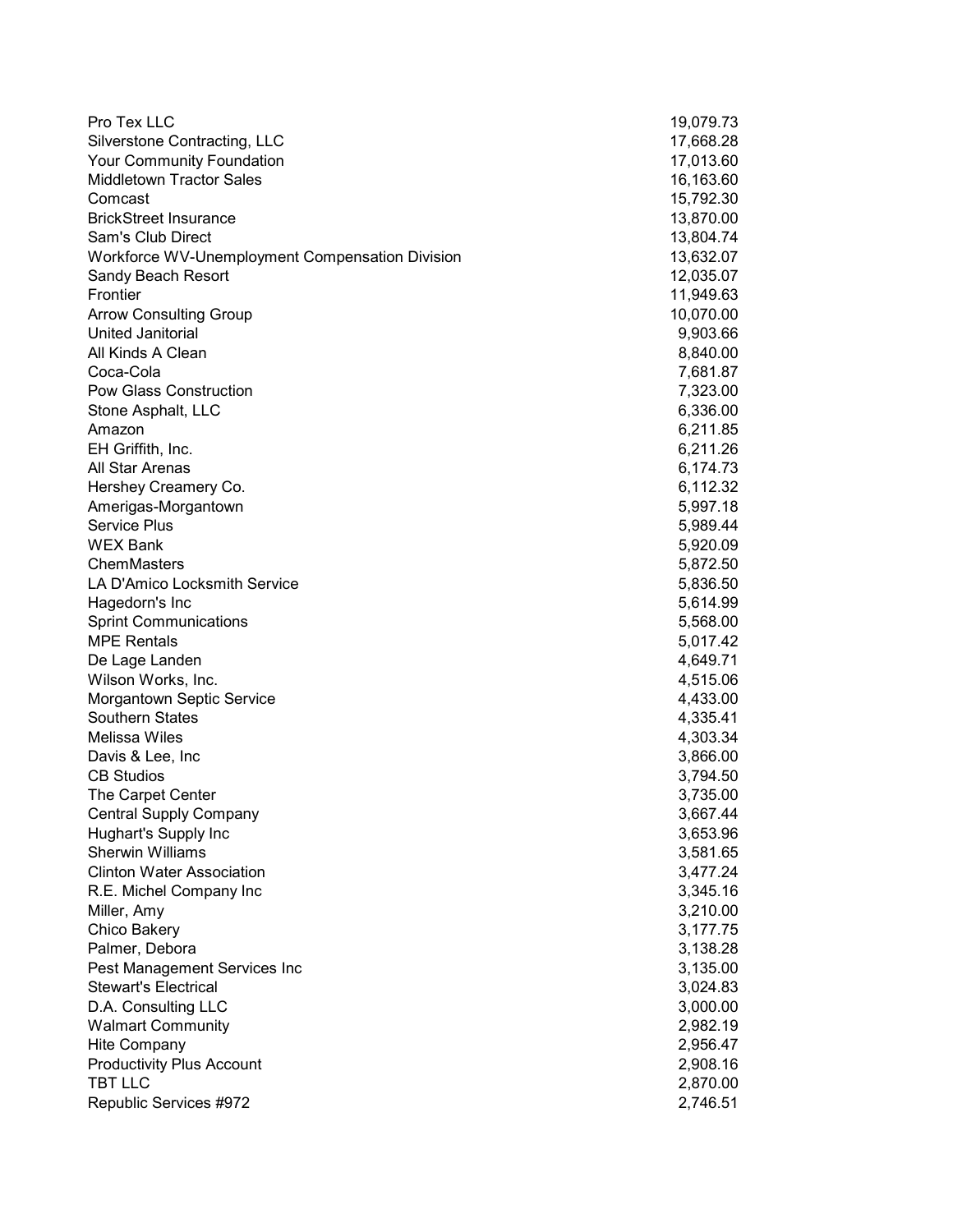| One Call Now                             | 2,695.00 |
|------------------------------------------|----------|
| Bond, Katherine                          | 2,685.00 |
| Rogers, Kristan                          | 2,620.00 |
| Albert, Brent                            | 2,600.00 |
| Holloran, Leah                           | 2,600.00 |
| McMillen, Amy                            | 2,600.00 |
| Staver, Steve                            | 2,600.00 |
| Torries, Susan                           | 2,600.00 |
| Dura Edge                                | 2,534.48 |
| Gutta, Sarah                             | 2,530.00 |
| Sivak-Callcot, Jennifer                  | 2,530.00 |
| Wilson, Matthew                          | 2,490.00 |
| Castillo, Kristen                        | 2,470.00 |
| <b>Office Depot Business Account</b>     | 2,405.26 |
| Kinder, Melanie                          | 2,360.00 |
| <b>Polce Seal Coating</b>                | 2,359.40 |
| Perella, Anne                            | 2,355.00 |
| <b>Tri-State Roofing</b>                 | 2,355.00 |
| Flanagan, Melina                         | 2,300.00 |
| Mercer, Jennifer                         | 2,300.00 |
| R. Scott Krabill, PE                     | 2,300.00 |
| <b>Harrington Industrial Plastics</b>    | 2,295.51 |
| United Refrigeration Inc                 | 2,242.27 |
| <b>Wilfong Laundry Services</b>          | 2,222.27 |
| Morris, Christopher                      | 2,210.00 |
| <b>Dominion Post</b>                     | 2,201.41 |
| Patadji, Stell                           | 2,157.00 |
| Napa Auto Parts                          | 2,124.15 |
| Wells, Lainie                            | 2,110.00 |
| Caplan, Cassandra                        | 2,100.00 |
| Haas, Angela                             | 2,100.00 |
| Petrucci, Erica                          | 2,100.00 |
| Street, Craig                            | 2,100.00 |
| <b>Gilmore Entertainment Group Sales</b> | 2,088.00 |
| Casey, Rose                              | 2,055.00 |
| McCoy, Meredith                          | 2,020.00 |
| Alexander, Nicole                        | 1,960.00 |
| Simpson, Rebekah                         | 1,960.00 |
| Erdely, Aaron                            | 1,920.00 |
| Ross, Martha                             | 1,920.00 |
| Yacup, Sara                              | 1,880.00 |
| <b>Purchase Power</b>                    | 1,856.31 |
| <b>Bob Thompson Trio</b>                 | 1,850.00 |
| Morgantown Power Equipment               | 1,836.75 |
| Jefferds Corporation                     | 1,833.99 |
| Veselka, Sarah                           | 1,820.00 |
| Schraf, Mark                             | 1,785.00 |
| Greer Industries, Inc                    | 1,775.68 |
| <b>Fisher Auto Parts</b>                 | 1,745.66 |
| Garner, Tiffany                          | 1,720.00 |
| The Letterpress Shoppe, L.P.             | 1,703.16 |
| Graves, Janet                            | 1,668.00 |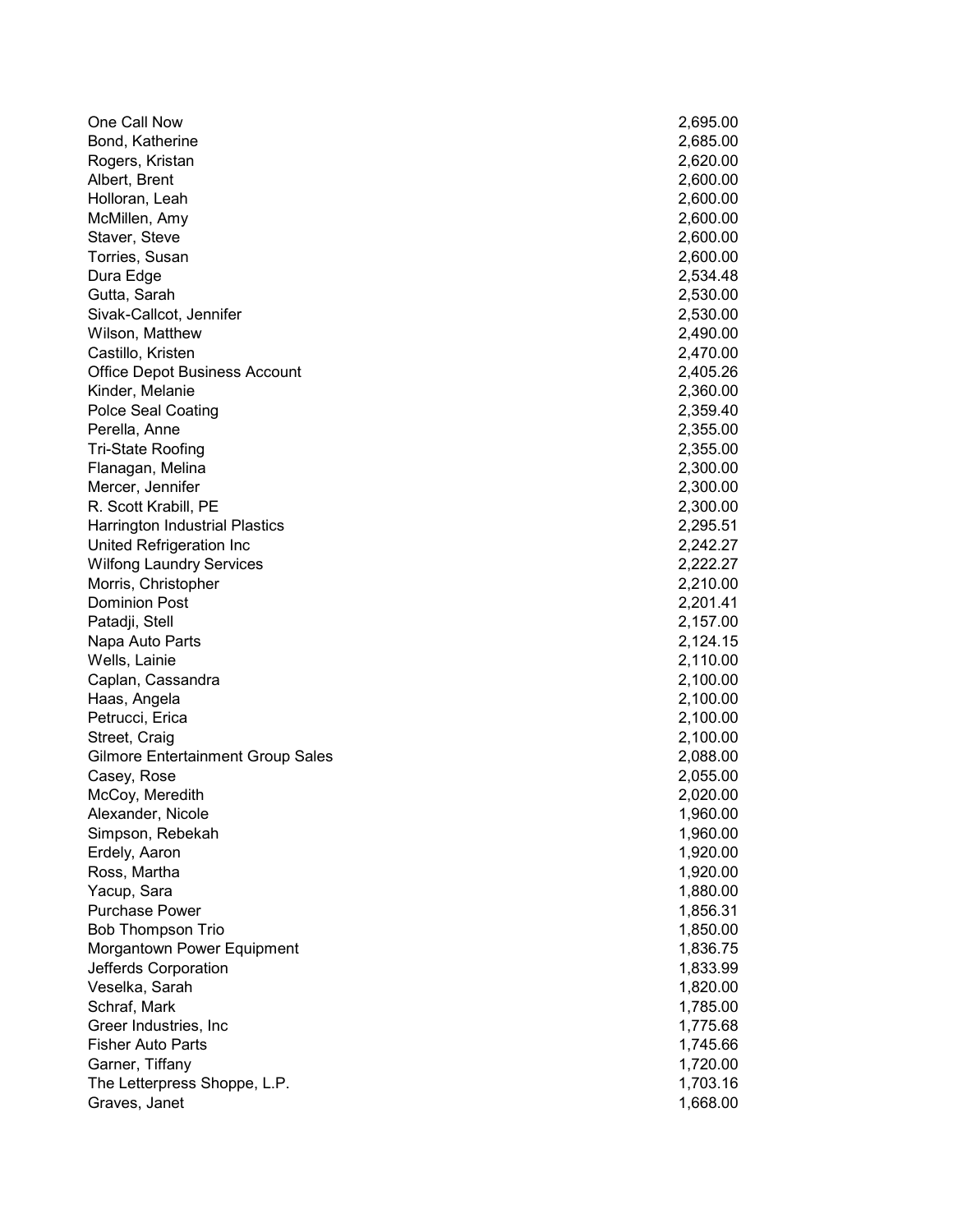| <b>Tractor Supply Credit Plan</b><br>1,610.00<br>Fujiwara, Tomoko<br>Rioz Brazilian Steakhouse<br>1,607.28<br><b>Terry Smith Swimming Pool</b><br>1,581.10<br>1,560.00<br>Layton, Pamela<br>Smith, Stephen<br>1,550.00<br>Buckley, Natalie<br>1,515.00<br>Advanticom, Inc.<br>1,511.00<br>Goodenow, Nikki<br>1,510.00<br>West Virginia Outdoor Power<br>1,499.99<br>Appalachian Dirt<br>1,470.00<br>Nelson, Matthew<br>1,470.00<br>Radar, Erik<br>1,440.00<br>Noel, Chad<br>1,430.00<br>Schaupp, Adelheid<br>1,400.00<br>Oertel, Courtney<br>1,350.00<br>Danny's Door Service<br>1,345.00<br>Farcas, Mariana<br>1,344.00<br>Seamann, Amanda<br>1,330.00 |
|---------------------------------------------------------------------------------------------------------------------------------------------------------------------------------------------------------------------------------------------------------------------------------------------------------------------------------------------------------------------------------------------------------------------------------------------------------------------------------------------------------------------------------------------------------------------------------------------------------------------------------------------------------|
|                                                                                                                                                                                                                                                                                                                                                                                                                                                                                                                                                                                                                                                         |
|                                                                                                                                                                                                                                                                                                                                                                                                                                                                                                                                                                                                                                                         |
|                                                                                                                                                                                                                                                                                                                                                                                                                                                                                                                                                                                                                                                         |
|                                                                                                                                                                                                                                                                                                                                                                                                                                                                                                                                                                                                                                                         |
|                                                                                                                                                                                                                                                                                                                                                                                                                                                                                                                                                                                                                                                         |
|                                                                                                                                                                                                                                                                                                                                                                                                                                                                                                                                                                                                                                                         |
|                                                                                                                                                                                                                                                                                                                                                                                                                                                                                                                                                                                                                                                         |
|                                                                                                                                                                                                                                                                                                                                                                                                                                                                                                                                                                                                                                                         |
|                                                                                                                                                                                                                                                                                                                                                                                                                                                                                                                                                                                                                                                         |
|                                                                                                                                                                                                                                                                                                                                                                                                                                                                                                                                                                                                                                                         |
|                                                                                                                                                                                                                                                                                                                                                                                                                                                                                                                                                                                                                                                         |
|                                                                                                                                                                                                                                                                                                                                                                                                                                                                                                                                                                                                                                                         |
|                                                                                                                                                                                                                                                                                                                                                                                                                                                                                                                                                                                                                                                         |
|                                                                                                                                                                                                                                                                                                                                                                                                                                                                                                                                                                                                                                                         |
|                                                                                                                                                                                                                                                                                                                                                                                                                                                                                                                                                                                                                                                         |
|                                                                                                                                                                                                                                                                                                                                                                                                                                                                                                                                                                                                                                                         |
|                                                                                                                                                                                                                                                                                                                                                                                                                                                                                                                                                                                                                                                         |
|                                                                                                                                                                                                                                                                                                                                                                                                                                                                                                                                                                                                                                                         |
| 1,320.00<br>Mayfield, Jeremy                                                                                                                                                                                                                                                                                                                                                                                                                                                                                                                                                                                                                            |
| Blake, Laura<br>1,310.00                                                                                                                                                                                                                                                                                                                                                                                                                                                                                                                                                                                                                                |
| Di Bartolomeo, Kristin<br>1,310.00                                                                                                                                                                                                                                                                                                                                                                                                                                                                                                                                                                                                                      |
| 1,310.00<br>Stuart, Ryan                                                                                                                                                                                                                                                                                                                                                                                                                                                                                                                                                                                                                                |
| Bach, Michelle<br>1,300.00                                                                                                                                                                                                                                                                                                                                                                                                                                                                                                                                                                                                                              |
| Brooks, Whitney<br>1,300.00                                                                                                                                                                                                                                                                                                                                                                                                                                                                                                                                                                                                                             |
| Burgess, Valorie<br>1,300.00                                                                                                                                                                                                                                                                                                                                                                                                                                                                                                                                                                                                                            |
| 1,300.00<br>Chiurazzi, Don                                                                                                                                                                                                                                                                                                                                                                                                                                                                                                                                                                                                                              |
| Fagone, Paolo<br>1,300.00                                                                                                                                                                                                                                                                                                                                                                                                                                                                                                                                                                                                                               |
| Gritsenko, Valeriya<br>1,300.00                                                                                                                                                                                                                                                                                                                                                                                                                                                                                                                                                                                                                         |
| Gyorko, Lori<br>1,300.00                                                                                                                                                                                                                                                                                                                                                                                                                                                                                                                                                                                                                                |
| 1,300.00<br>Hall, Angela                                                                                                                                                                                                                                                                                                                                                                                                                                                                                                                                                                                                                                |
| 1,300.00<br>Hall, Noemi                                                                                                                                                                                                                                                                                                                                                                                                                                                                                                                                                                                                                                 |
| 1,300.00<br>Hupp Franki                                                                                                                                                                                                                                                                                                                                                                                                                                                                                                                                                                                                                                 |
| Knutsen, Eric<br>1,300.00                                                                                                                                                                                                                                                                                                                                                                                                                                                                                                                                                                                                                               |
| Knutsen, Parker<br>1,300.00                                                                                                                                                                                                                                                                                                                                                                                                                                                                                                                                                                                                                             |
| Mann, Brittany<br>1,300.00                                                                                                                                                                                                                                                                                                                                                                                                                                                                                                                                                                                                                              |
| Miller, Shanna<br>1,300.00                                                                                                                                                                                                                                                                                                                                                                                                                                                                                                                                                                                                                              |
| Nale, Jennifer<br>1,300.00                                                                                                                                                                                                                                                                                                                                                                                                                                                                                                                                                                                                                              |
| 1,300.00<br>Quinn, Jason                                                                                                                                                                                                                                                                                                                                                                                                                                                                                                                                                                                                                                |
| 1,300.00<br>Scordato, Daphne                                                                                                                                                                                                                                                                                                                                                                                                                                                                                                                                                                                                                            |
| Showalter, Rachel<br>1,300.00                                                                                                                                                                                                                                                                                                                                                                                                                                                                                                                                                                                                                           |
| Starkey, Abby<br>1,300.00                                                                                                                                                                                                                                                                                                                                                                                                                                                                                                                                                                                                                               |
| Sturba, Charlotte<br>1,300.00                                                                                                                                                                                                                                                                                                                                                                                                                                                                                                                                                                                                                           |
| Young-Tennant, Heather<br>1,300.00                                                                                                                                                                                                                                                                                                                                                                                                                                                                                                                                                                                                                      |
| <b>Group Sales Department</b><br>1,264.95                                                                                                                                                                                                                                                                                                                                                                                                                                                                                                                                                                                                               |
| Nevco Sports, LLC<br>1,264.09                                                                                                                                                                                                                                                                                                                                                                                                                                                                                                                                                                                                                           |
| Haggerty, Justin<br>1,255.00                                                                                                                                                                                                                                                                                                                                                                                                                                                                                                                                                                                                                            |
| Arcaro, Edward<br>1,210.00                                                                                                                                                                                                                                                                                                                                                                                                                                                                                                                                                                                                                              |
| Post, John<br>1,210.00                                                                                                                                                                                                                                                                                                                                                                                                                                                                                                                                                                                                                                  |
| 1,190.00<br>Williams, Tiffany                                                                                                                                                                                                                                                                                                                                                                                                                                                                                                                                                                                                                           |
| Carey, Marissa<br>1,185.00                                                                                                                                                                                                                                                                                                                                                                                                                                                                                                                                                                                                                              |
| Colebank, Heather<br>1,180.00                                                                                                                                                                                                                                                                                                                                                                                                                                                                                                                                                                                                                           |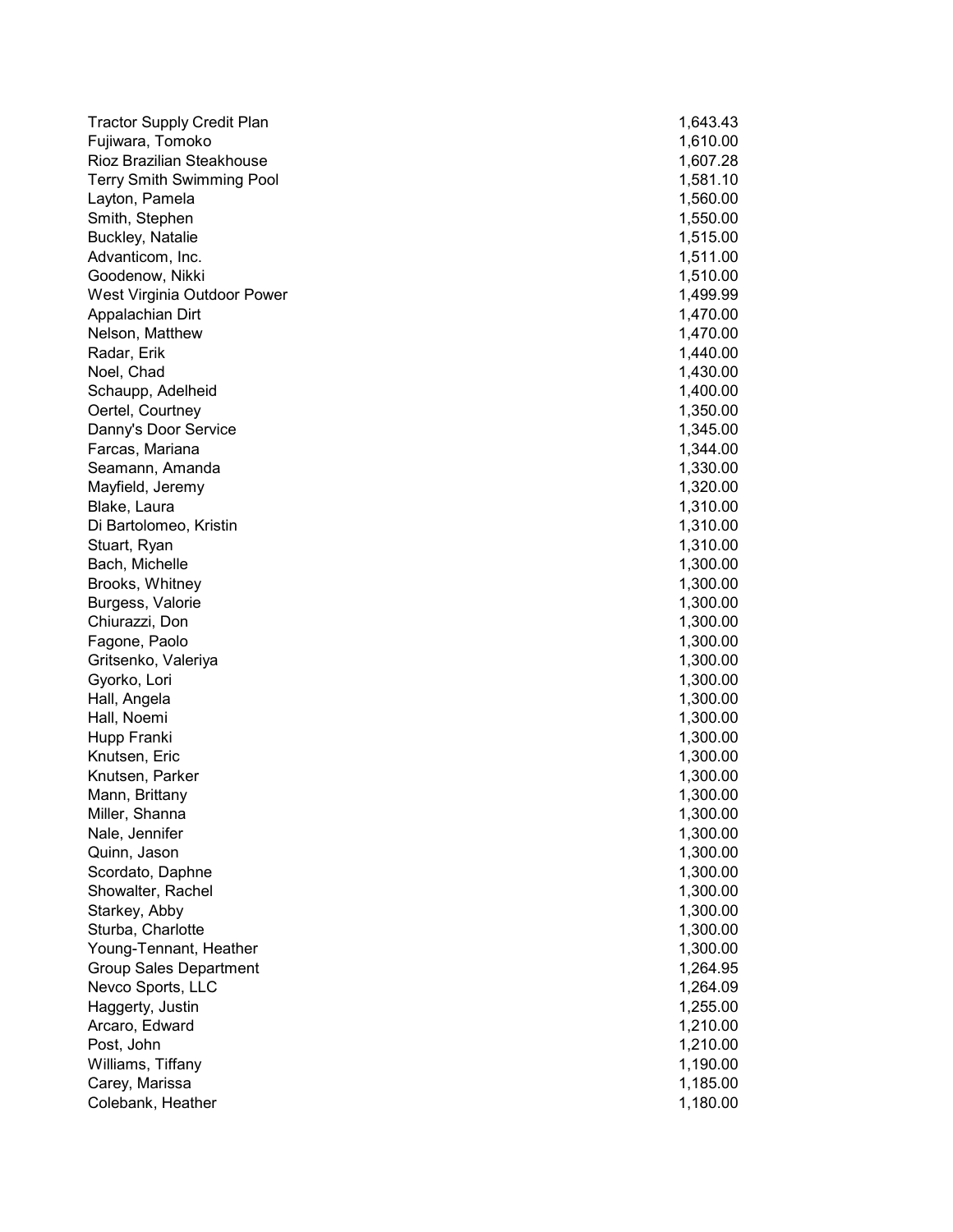| Conrad, Rachael                     | 1,180.00 |
|-------------------------------------|----------|
| Cost, Karissa                       | 1,170.00 |
| Newbrough, Mary                     | 1,170.00 |
| Riffle, Sandy                       | 1,168.00 |
| Carbone, Leah                       | 1,160.00 |
| Cantoni, Lana                       | 1,150.00 |
| Morgantown Printing & Binding       | 1,136.00 |
| Pistilli, Stacy                     | 1,100.00 |
| Gamble, Keith                       | 1,090.00 |
| Habuda, Amy                         | 1,090.00 |
| Mt State Trailer Rental, Inc        | 1,080.00 |
| Mayer Electric Supply Company, Inc  | 1,076.66 |
| Dinterman, Philip                   | 1,060.00 |
| Bernstein, Malayna                  | 1,050.00 |
| Brown, Christinia                   | 1,050.00 |
| Higginbotham, Mike                  | 1,050.00 |
| Wang, Li                            | 1,050.00 |
| Campbell, Craig                     | 1,040.00 |
| Clawges, Jason                      | 1,040.00 |
| Hawkinberry, Julie                  | 1,040.00 |
| Moreland, Amanda                    | 1,040.00 |
| Nguyen, John                        | 1,020.00 |
| Salsamba Latin Jazz Group           | 1,000.00 |
| <b>ASCAP</b>                        | 997.45   |
| Huntington Steel & Supply Co.       | 990.00   |
| <b>Continental Coffee Service</b>   | 980.05   |
| Bledsoe, Rebekah                    | 980.00   |
| Holcomb, Mike                       | 980.00   |
| Holcomb, Mikel                      | 980.00   |
| Cira & Associates Consulting LLC    | 955.00   |
| Gilliam, Jennifer                   | 945.00   |
| Mullen, James                       | 935.00   |
| Monongalia County Health Department | 928.50   |
| Kreiner, Meta                       | 920.00   |
| Mountaineer Glass & Mirror          | 918.00   |
| Eddy, Lori                          | 910.00   |
| George, Christy                     | 910.00   |
| Davis, Zachary                      | 907.50   |
| Gerdes, Kristen                     | 900.00   |
| Blosser, Glenn                      | 890.00   |
| <b>Dollar Tree</b>                  | 889.68   |
| Marc Purazo                         | 880.00   |
| Umbright, Christina                 | 860.00   |
| Abildso, Laurie                     | 850.00   |
| Perdue, Jamie                       | 845.00   |
| Ree, Stacey                         | 845.00   |
| Waugh, Stacey                       | 845.00   |
| Avcremanne, Charles                 | 840.00   |
| Boyer, Deborah                      | 840.00   |
| Simmons, Amber                      | 840.00   |
| Craft, Dianne                       | 834.00   |
| Meares, Sheri                       | 825.00   |
|                                     |          |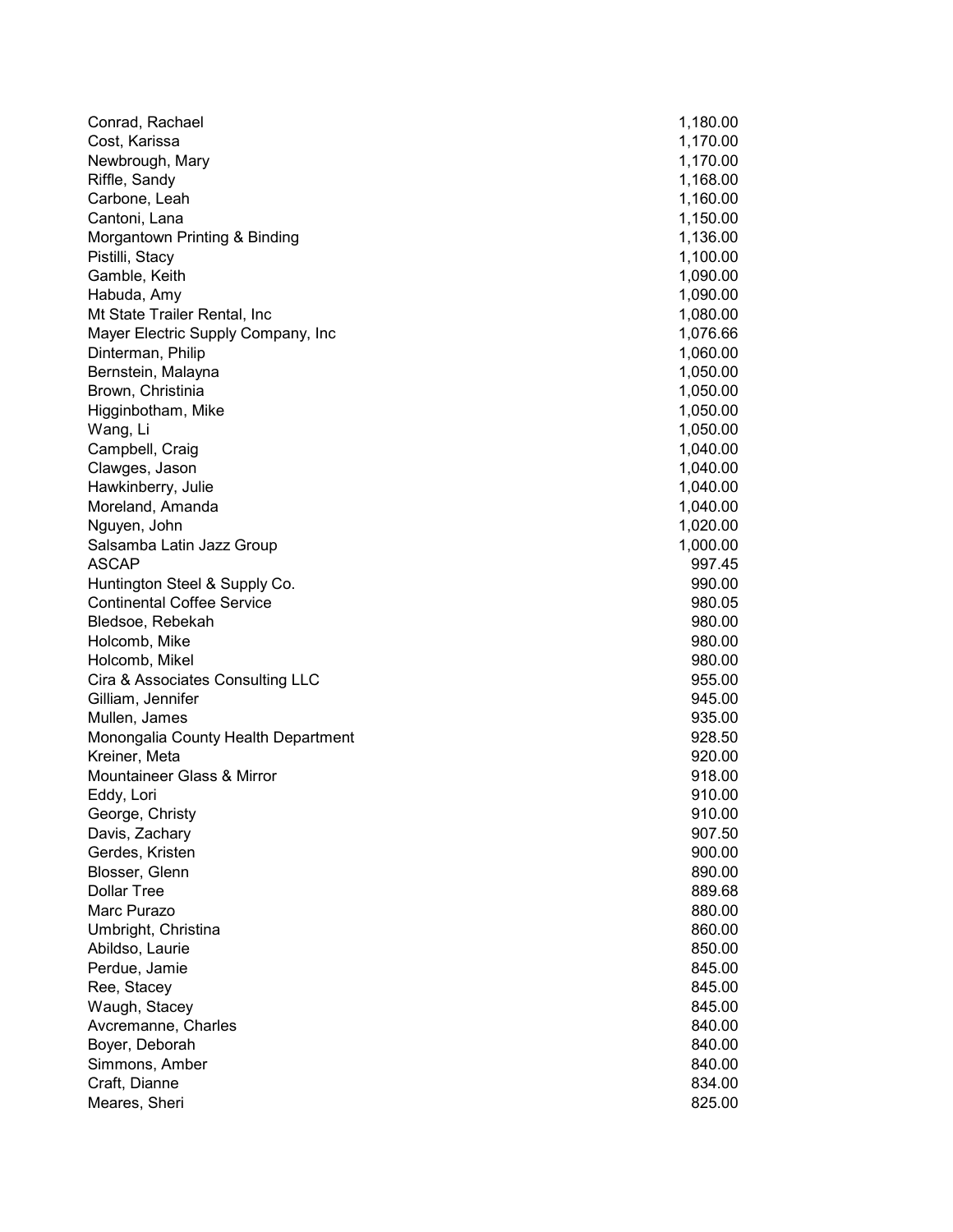| Anderson, Heather                        | 800.00 |
|------------------------------------------|--------|
| Cumpston, Jared                          | 800.00 |
| <b>James Hiles</b>                       | 800.00 |
| Puette, Elizabeth                        | 800.00 |
| Simpson, Melissa                         | 790.00 |
| White, Sherry                            | 790.00 |
| Hall, Carrie                             | 780.00 |
| Pillar & Sons Sharpening                 | 777.00 |
| Kroger                                   | 766.90 |
| <b>Pitney Bowes</b>                      | 763.95 |
| <b>Active Air Productions</b>            | 750.00 |
| <b>MCHD</b>                              | 750.00 |
| <b>Share Corporation</b>                 | 721.14 |
| Harms, James                             | 720.00 |
| Levi, Benjamin                           | 715.00 |
| Powers, Jacob                            | 715.00 |
| Friend, Chris                            | 700.00 |
| Matak, Brett                             | 700.00 |
| McNeil, Brendon                          | 700.00 |
| O'Neal Heather                           | 700.00 |
| Petty Cash                               | 673.87 |
| <b>Scott Ford</b>                        | 666.72 |
| Cox, Matthew                             | 660.00 |
| LaSala, Leigh                            | 660.00 |
| Phillips, Trisha                         | 660.00 |
| Staples, Kate                            | 660.00 |
| <b>Tyler Hufnagel</b>                    | 660.00 |
| Woleen, Zachary                          | 660.00 |
| Braverman, Irina                         | 655.00 |
| Carpenter, Cari                          | 655.00 |
| <b>AMC Theater</b>                       | 653.24 |
| American Leak Detection of WV            | 650.00 |
| Turf Maintenance Equipment & Supplies    | 645.96 |
| Interstate Battery System of Southern WV | 645.75 |
| Meyer, Gretchen                          | 640.00 |
| Reppert, Brandy                          | 625.00 |
| Glotfelty Enterprises, Inc.              | 617.00 |
| Lincoln, Jennifer                        | 610.00 |
| AirGas USA LLC                           | 606.17 |
| Mon Health Wedgewood Westover            | 605.00 |
| Wunder, Chris                            | 605.00 |
| Truman, Sharon                           | 600.00 |
| Shaffer, Cathy                           | 584.01 |
| Cintas                                   | 582.18 |
| Literati Information Technology          | 581.00 |
| Matthew Epperly                          | 577.50 |
| <b>MJ Services LLC</b>                   | 576.40 |
| Barrett, Erin                            | 576.25 |
| Santy, Cori                              | 572.50 |
| <b>Westover Tire</b>                     | 566.28 |
| McLaughlin. Maura                        | 565.00 |
| Steadman, Courtney                       | 565.00 |
|                                          |        |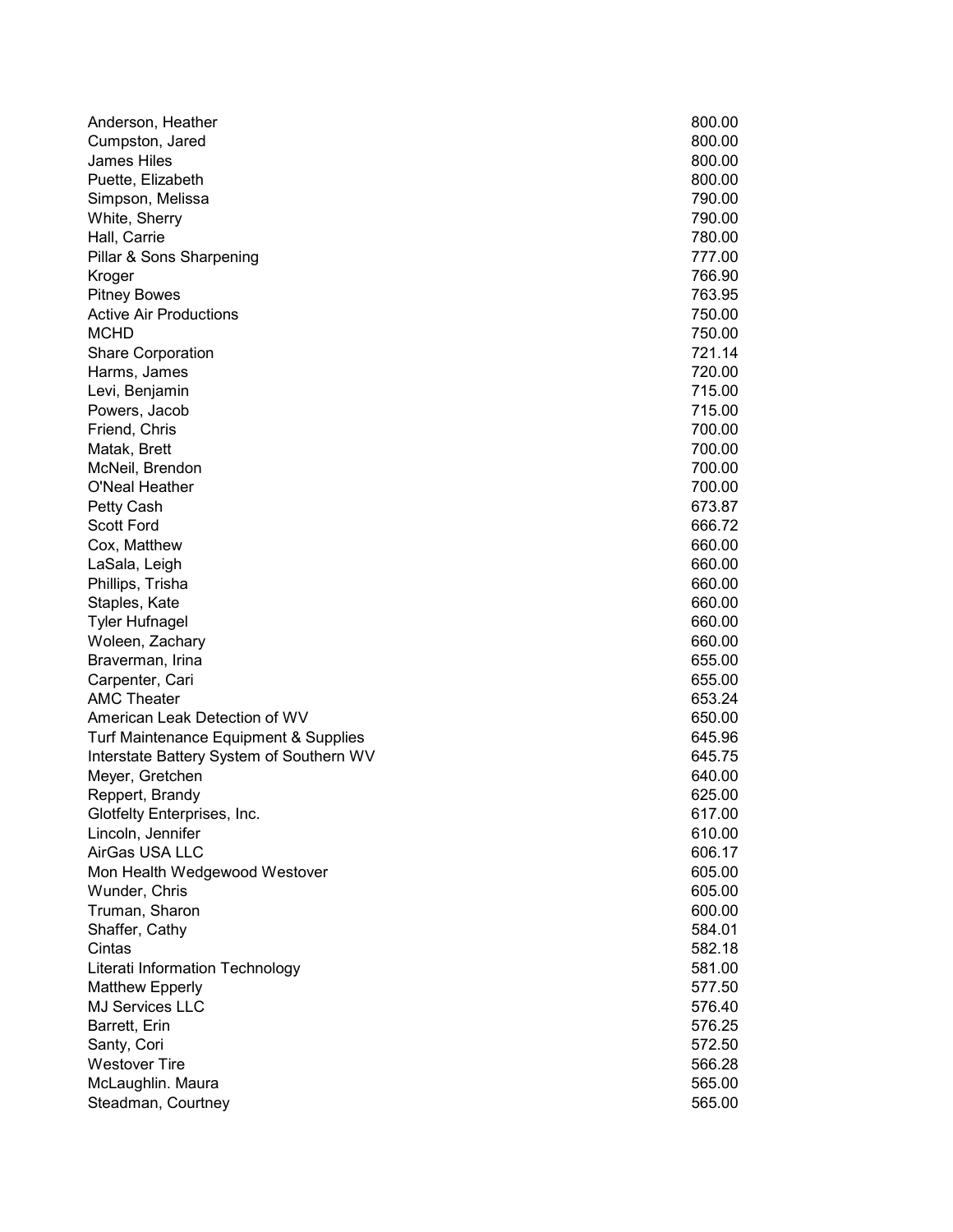| Brown, Jennifer             | 560.00    |
|-----------------------------|-----------|
| Foltz, Scotti               | 560.00    |
| Marshalek, April            | 560.00    |
| Pluharty, Kara              | 560.00    |
| Tokarcik, John              | 560.00    |
| Crichigno, Sarah            | 550.00    |
| Dacks, Andrew               | 530.00    |
| McDonald, Jessica           | 530.00    |
| Shepard, Stephanie          | 530.00    |
| Thornton, Sandra            | 530.00    |
| <b>Family Dollar</b>        | 523.23    |
| Custer, Jeanette            | 520.00    |
| Gillen, Tiffany             | 520.00    |
| Hall, Jamie                 | 520.00    |
| Morgan, Barbara             | 520.00    |
| Newcome-Kokosko, Jacqueline | 520.00    |
| Spike's Chimney Sweep LLC   | 520.00    |
| Williams, Adrian            | 520.00    |
| Advance Auto Parts          | 512.83    |
| Harper, Stacey              | 510.00    |
| Line-X of North Central WV  | 500.00    |
| Aggregate Less Than \$500   | 62,918.46 |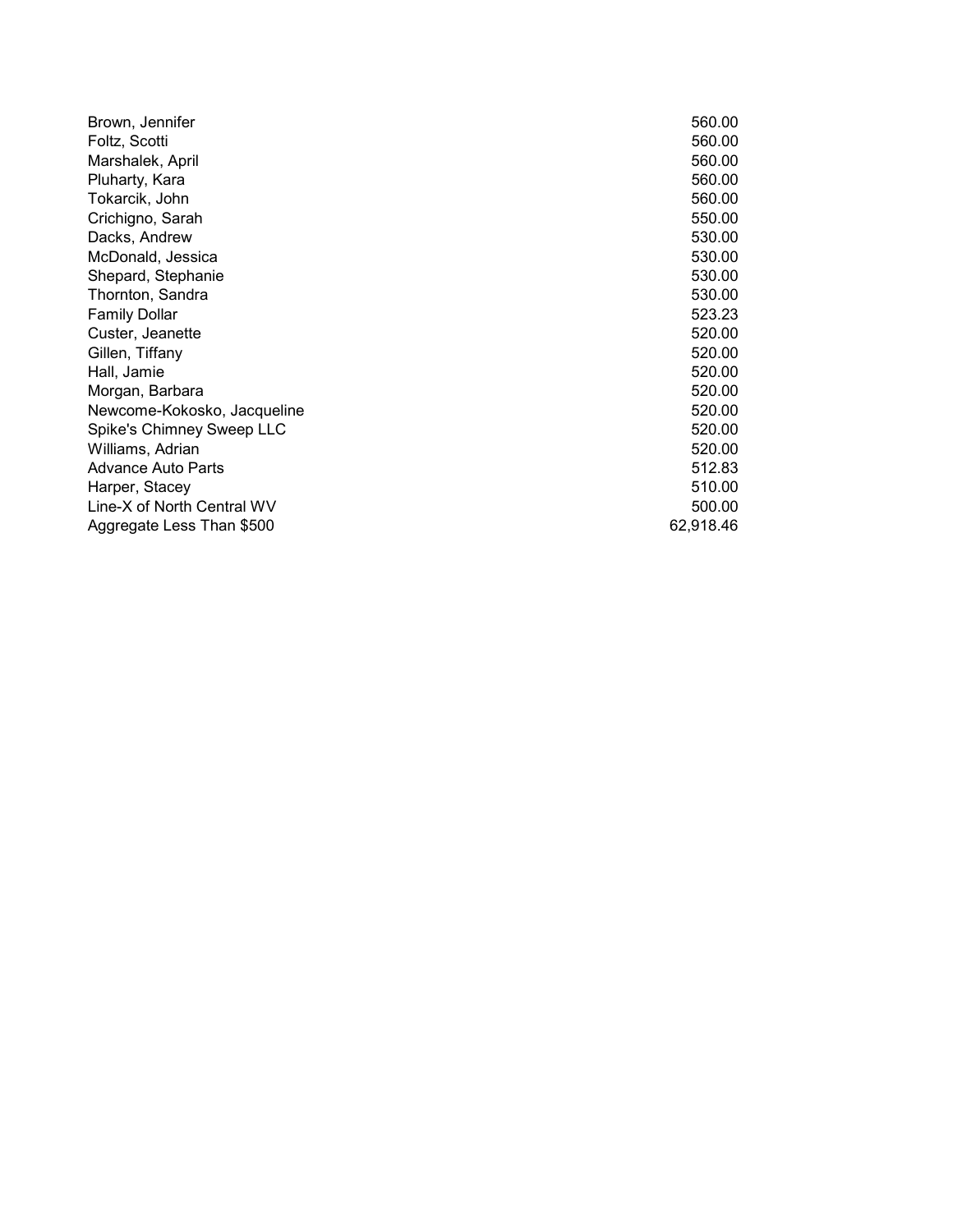### CITY OF MORGANTOWN SUPPLEMENTARY INFORMATION

### PARKING AUTHORITY REFUNDING REVENUE BONDS - 2012 SERIES FOR THE YEAR ENDING JUNE 30, 2020

| <b>Bond Issue Date</b>       | 12/20/2012  |
|------------------------------|-------------|
| <b>Maturity Date</b>         | 12/1/2021   |
| Interest Rate                | 2.50%       |
| Amount Issued                | \$3,534,000 |
| <b>Amount Retired</b>        | \$2,889,843 |
| <b>Outstanding Principal</b> | \$644,157   |

This issue was authorized to refinance the 2002 Series Parking Authority Revenue Bonds which constructed a parking garage in the Wharf District of Morgantown. The bonds are payable in semiannual installments on the first day of June and the first day of December of each year.

### MORGANTOWN BUILDING COMMISSION LEASE REVENUE REFUNDING BONDS - SERIES 2013A FOR THE YEAR ENDING JUNE 30, 2020

| <b>Bond Issue Date</b>       | 6/28/2013   |
|------------------------------|-------------|
| <b>Maturity Date</b>         | 10/1/2027   |
| Interest Rate                | Various     |
| Amount Issued                | \$3,560,000 |
| <b>Amount Retired</b>        | \$1,490,000 |
| <b>Outstanding Principal</b> | \$2,070,000 |

This issue was authorized to refinance the Series 2008A City of Morgantown Building Commission Leave Revenue Bonds originally used to construct a fire station in the North Side area of Morgantown. The bonds pay interest semiannually on the first day of April and the first day of October of each year at rates varying from 1% - 3.25%. Principal payments on the bonds are made annually on October 1.

### MORGANTOWN LAND REUSE AND PRESERVATION AGENCY LEASE REVENUE BONDS - SERIES 2019 FOR THE YEAR ENDING JUNE 30, 2020

| <b>Bond Issue Date</b>       | 10/30/2019  |
|------------------------------|-------------|
| <b>Maturity Date</b>         | 10/15/2034  |
| Interest Rate                | 3.11%       |
| Amount Issued                | \$1.656.026 |
| <b>Amount Retired</b>        | \$49.195    |
| <b>Outstanding Principal</b> | \$1,606,831 |

This issue was authorized to purchase 430 Spruce Street (City Hall Annex). The bonds pay interest monthly on the fifteenth day of the month at a fixed rate 3.11%. Principal payments are made monthly.

### BASIS OF ACCOUNTING

All funds reported above of the City of Morgantown, West Virginia, are presented using the modified accrual basis of accounting, including proprietory and fiducuiary funds not normally so presented. Under the modified accrual basis of accounting revenues are recognized when "measurable and available." Available means collectible within the current period or soon enough thereafter to pay current liabilities. Expenditures are recognized when the related fund liability is incurred.